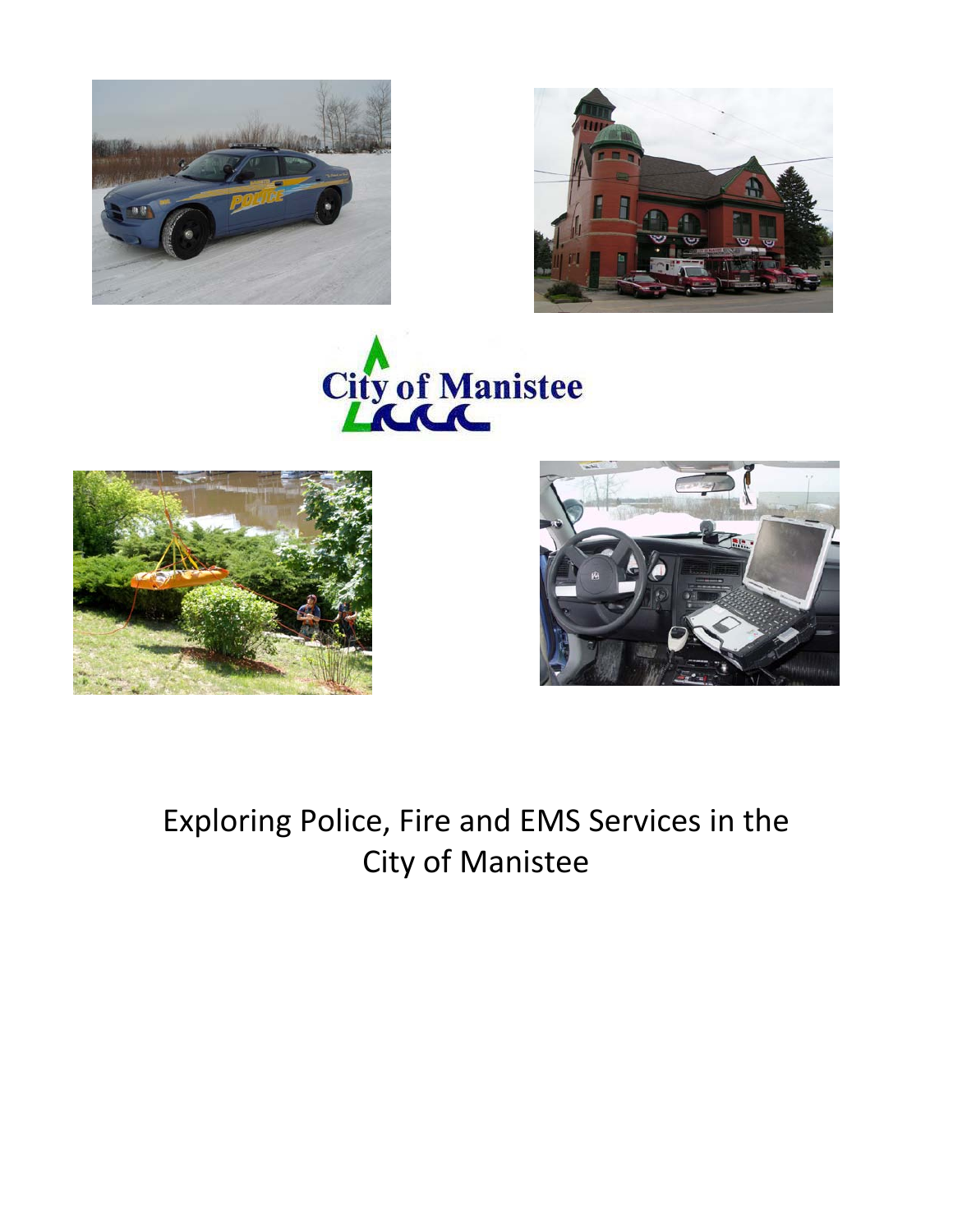

November 30, 2010

Mayor Richard Mack and Members of City Council:

Several months ago Administration recommended and City Council supported drafting a study that explored and reviewed various public safety options for Manistee's future. During the initial discussions with Council it was made clear to Administration that a full volunteer / paid on call Fire /EMS dept was not seen as an option and therefore needed no further exploration. It was also determined that the white paper study would not include a recommendation from Administration to Council as this is a policy decision and is the primary responsibility of City Council to make.

Clearly Council, Administration and the Community have and will continue to face significant financial challenges. The intent of the study is to provide unbiased information that was researched and compiled by Administration to allow City Council to make an informed and educated, albeit difficult, decision regarding these services. Without conducting another professional study, City Council has the best and most complete information Administration has available.

This report has been compiled by Finance Director Edward Bradford, Acting Fire Chief Timm Smith, Police Chief Dave Bachman and City Manager Mitch Deisch.

Sincerely,

 $\overline{\phantom{a}}$  , which is a set of the set of the set of the set of the set of the set of the set of the set of the set of the set of the set of the set of the set of the set of the set of the set of the set of the set of th Edward Bradford, Finance Director Timm Smith, Acting Fire Chief

Dave Bachman, Police Chief Mitch Deisch, City Manager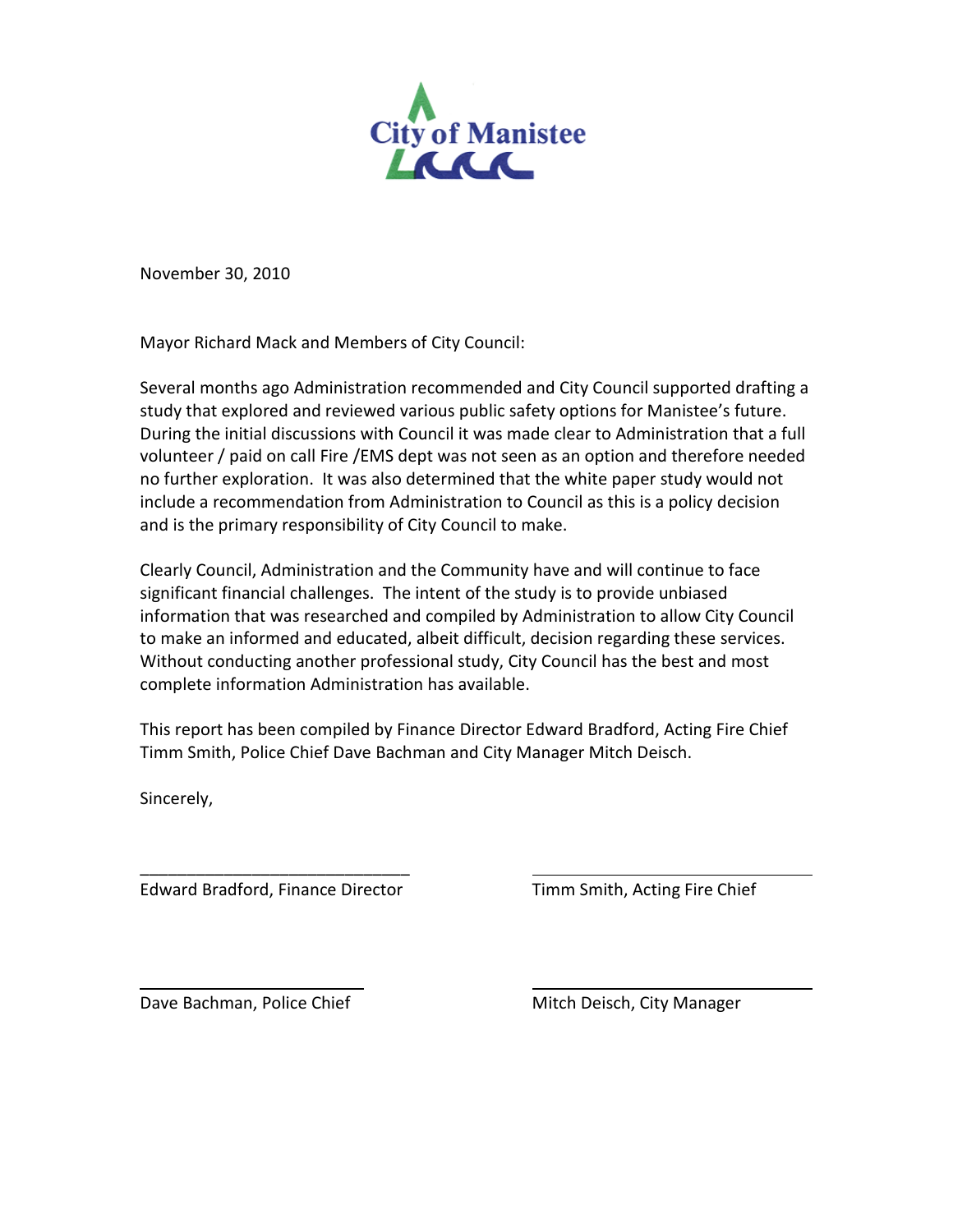# **Table of Contents**

| Introduction                                                                                                                                                                               | Page 4                        |
|--------------------------------------------------------------------------------------------------------------------------------------------------------------------------------------------|-------------------------------|
| Why this Report Has Been Created                                                                                                                                                           | Page 4                        |
| Need for Evaluation of City Services                                                                                                                                                       | Page 5                        |
| Why Police, Fire & EMS                                                                                                                                                                     | Page 6                        |
| Current Police, Fire and EMS Service Levels<br><b>Police Department</b><br>Fire Department                                                                                                 | Page 7                        |
| Options for Providing Police, Fire and EMS Services in the Future                                                                                                                          | Page 15                       |
| <b>Existing Departmental Structure</b><br><b>Status Quo</b>                                                                                                                                | Page 18                       |
| <b>Public Safety Options</b><br>Administrative Consolidation (Public Safety Director)<br>Partial Consolidation (Hybrid System)<br>Full Consolidation (Integrated Public Safety Department) | Page 21<br>Page 26<br>Page 32 |
| Regionalization<br>Full Regionalization of Fire\EMS Services<br><b>Contract Out Police Services</b><br><b>Other Regionalization Options</b>                                                | Page37<br>Page 39<br>Page 41  |
| <b>Alternative Funding Source</b><br>Public Act 33 of 1951<br><b>Emergency Services Cost Recovery Ordinance</b>                                                                            | Page 43<br>Page 45            |
| Conclusion                                                                                                                                                                                 | Page 46                       |
| <b>Additional Resources</b>                                                                                                                                                                | Page 46                       |
| Glossary                                                                                                                                                                                   | Page 47                       |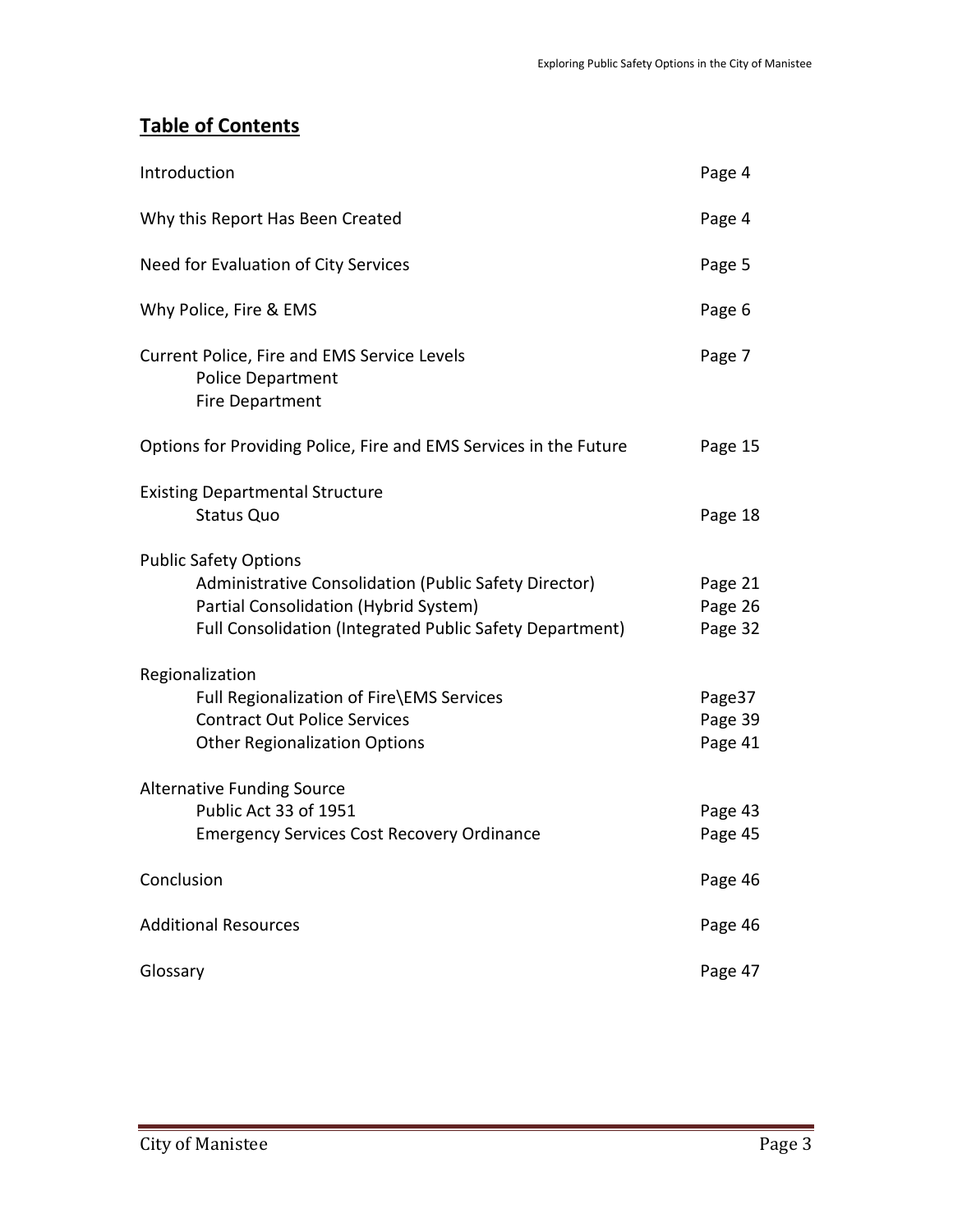# **Introduction**

The purpose of this report is to research and document the various options for providing Police, Fire and Emergency Medical Services (EMS) in the City of Manistee.

The information presented is an objective look at various options that are available to the City to provide these critical services. The document is a collaborative effort between the City Manager, Police Department, Fire Department and Finance Department. The completed document has been reviewed by all parties who had a role in compiling and preparing the information.

This document will not suggest a recommended course of action, but will instead provide City Council and the public a resource from which to draw as service level, staffing and budgeting decisions for these services are made in the future.

# **Why this Report Has Been Created**

The topics of Police, Fire and EMS were brought to the forefront during the 2010-2011 budgeting process. At the start of the budgeting process, a large general fund deficit was projected. In response to this deficit, several restructuring initiatives were proposed in the recommended budget. Among the restructuring proposals was the creation of a Public Safety Director position to oversee the Police and Fire departments. This proposal would have eliminated separate police and fire chief positions.

There was considerable discussion by both the Council and public about this particular recommendation. Ultimately, Council decided to retain separate Police and Fire Chief positions in the 2010-2011 budget. Shortly after the budget was adopted, Fire Chief Sid Scrimger retired from the City. Captain Timm Smith was named acting fire chief pending discussions on how to provide Police, Fire and EMS services in the future.

This report was suggested by Administration as a tool for City Council to use in evaluating the various options available to provide Police, Fire and EMS services. The goal is to present it well in advance of the next budgeting cycle so that the public and Council have ample time in which to make a decision on how to deliver these services prior to preparing the 2010-2011 budget.

Any discussion of Police, Fire & EMS tends to bring emotional responses from people. When you couple that with potential changes in how services are delivered, including the potential for loss of jobs, you set the stage for passionate and often heated discussions on both sides of the issue. The unfortunate reality of this process is that often the public loses sight of the facts and details that led to the discussion in the first place. This tendency, combined with assumptions and inaccurate information, can lead to a great deal of confusion and make the ultimate decision that much harder. It is hoped that this paper will help cut thru that confusion, provide objective information and focus all stakeholders on the issues at hand.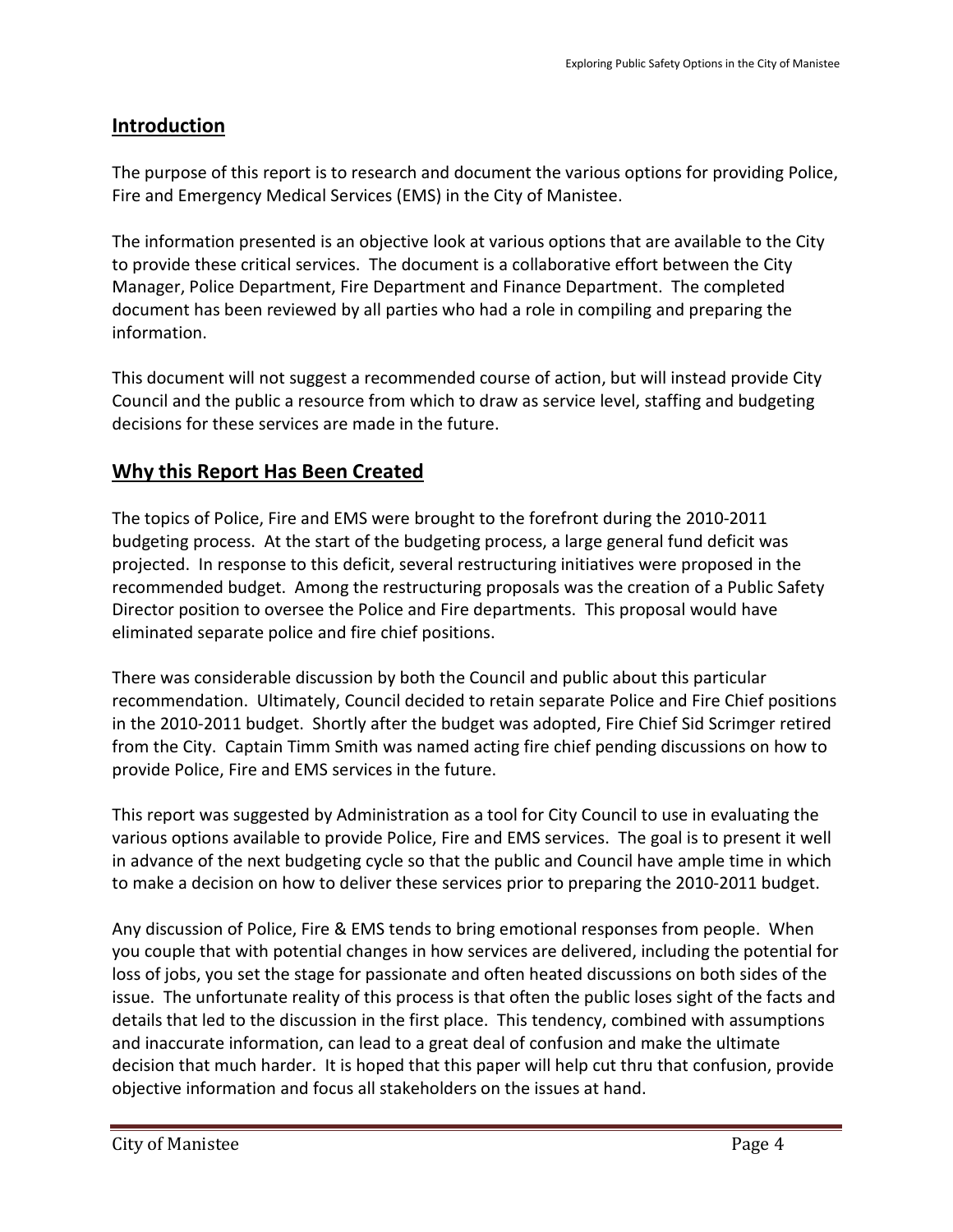# **Need for Evaluation of City Services**

As is typical in most communities across Michigan (and the rest of the country too), budgetary constraints are forcing a top to bottom evaluation of how and what type of services they should provide. Manistee is not immune from these budgetary pressures. Financial projections show that a reduced tax base, sharply declining state revenue sharing and increases in personnel and supply costs have put the City on a path that is unsustainable. The operating millage rate has also declined by 1.2 mills or 6.5% since 2001.

These projected deficits persist despite solid financial management by Administration and Council. Previous cost containment measures have included reducing the number of employees by 6.5 or 10% since 2006, implementing significant healthcare reforms thru cost sharing, addressing pension costs by moving to MERS, freezing wages, cutting benefits and reducing operational budgets.



The conclusion from all of this is inescapable: The City's existing revenues can no longer support the service delivery model of the past. Manistee must reinvent how it delivers services so it can maintain the high quality of life enjoyed by residents, yet balance that with financial realities and respect for employees. Without doing this or; alternatively, finding significant new revenue, the City will not be able to continue to function effectively.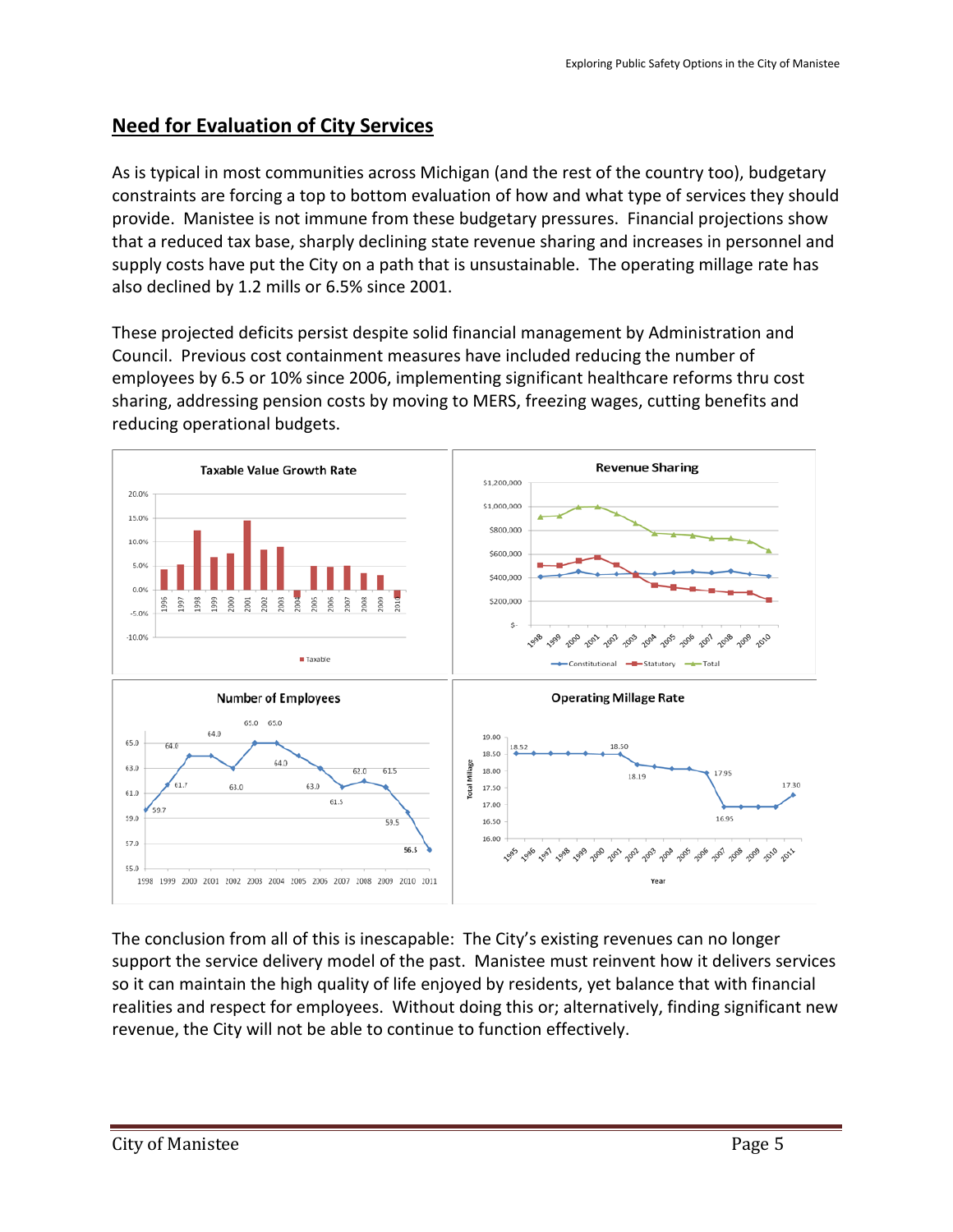## **Why Police, Fire & EMS**

Police, Fire and EMS services consume 34% of the City's general fund budget and make up 47% of general fund employees. Since these departments are critically important to the City, consume a large amount of resources and have well established alternative delivery methods that could potentially save money, it is logical to start with an evaluation of them. Fortunately, Manistee is well positioned for this evaluation because we have a clear strategic vision thru our strategic planning process. Furthermore, we have been proactive in compiling resources, such as internal benchmarking, citizen service survey and operational service assessment to aid in this endeavor.



It should be noted that this review is not intended to single out or balance the budget on the backs of the Police, Fire & EMS services, nor is it intended to be the last comprehensive review of city departments. As the chart below shows, the growth in these departments has been less than the overall growth in the General Fund budget. This is due to a variety of factors, including but not limited to relatively static department size, the number and type of activities undertaken by the general fund, accounting convention changes and mix of services provided.

This review should be viewed as a starting point. In these difficult economic times, every service provided by the City, and how those services are delivered, needs to be scrutinized. Taxpayers are tightening their own belts and prioritizing their budgets and expect no less from their government.

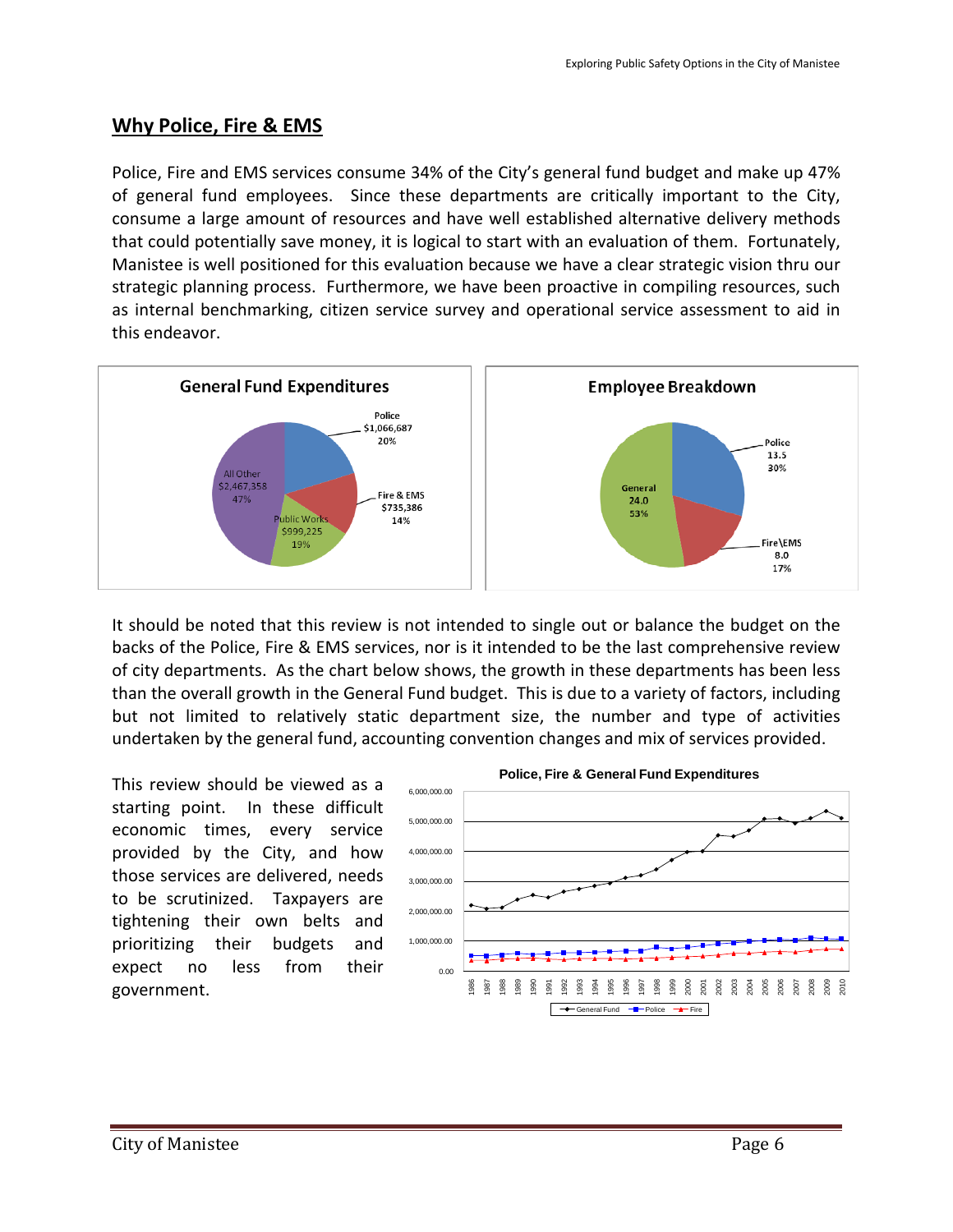# **Current Police, Fire and EMS Service Levels**

In revisiting the City of Manistee's service levels and delivery methods for Police, Fire and EMS there are several fundamental questions that must be answered. By answering each of these, the community and Council can arrive at the model that is best for Manistee.

- What service levels are desired by the community?
- What service levels are needed by the community?
- What level of service can the community afford?
- Is the current service delivery method the most effective & efficient?
- Are there alternative service delivery methods?

In order to evaluate these questions, it is imperative to understand what the current service levels are, how they are delivered and what it costs to deliver these services. This information is critical in evaluating alternatives so one can intelligently gauge what the real and perceived trade-offs are for various options versus the status quo. It is also important to document these service levels to address any misperceptions that citizens may have. Equally important is a discussion of internal and external constraints on the City thru laws, regulations, policies, financial condition and collective bargaining agreements.

In evaluating the level of Police, Fire and EMS services, one can look at high level statistical data compiled by the departments. However, to really understand this data (and thus the services provided) requires a closer look at the details. Drilling down into the data and looking at the component pieces is crucial. Summary data can often be misleading. It should also be noted that it is difficult to look at Police, Fire and EMS services and make objective judgments of their relative "quality" versus other communities, as this is a complex question.

Current departmental information and a discussion of the service levels and constraints are provided on the following pages.

#### **Police Department**

#### **Staffing**

The City currently operates a full time police department that operates 24x7. The annual budget is \$1,066,687. Staffing for the department is 13.5 FTE as indicated below:

| Police Chief   | <b>Officers</b> | ч  |
|----------------|-----------------|----|
| Sergeants      | Clerical        | .5 |
| Detective\Sgt. |                 |    |

The police department also utilizes six part-time officers on an as needed basis which are funded with \$15,000 thru a cooperative agreement with the Little River Band of Ottawa Indians.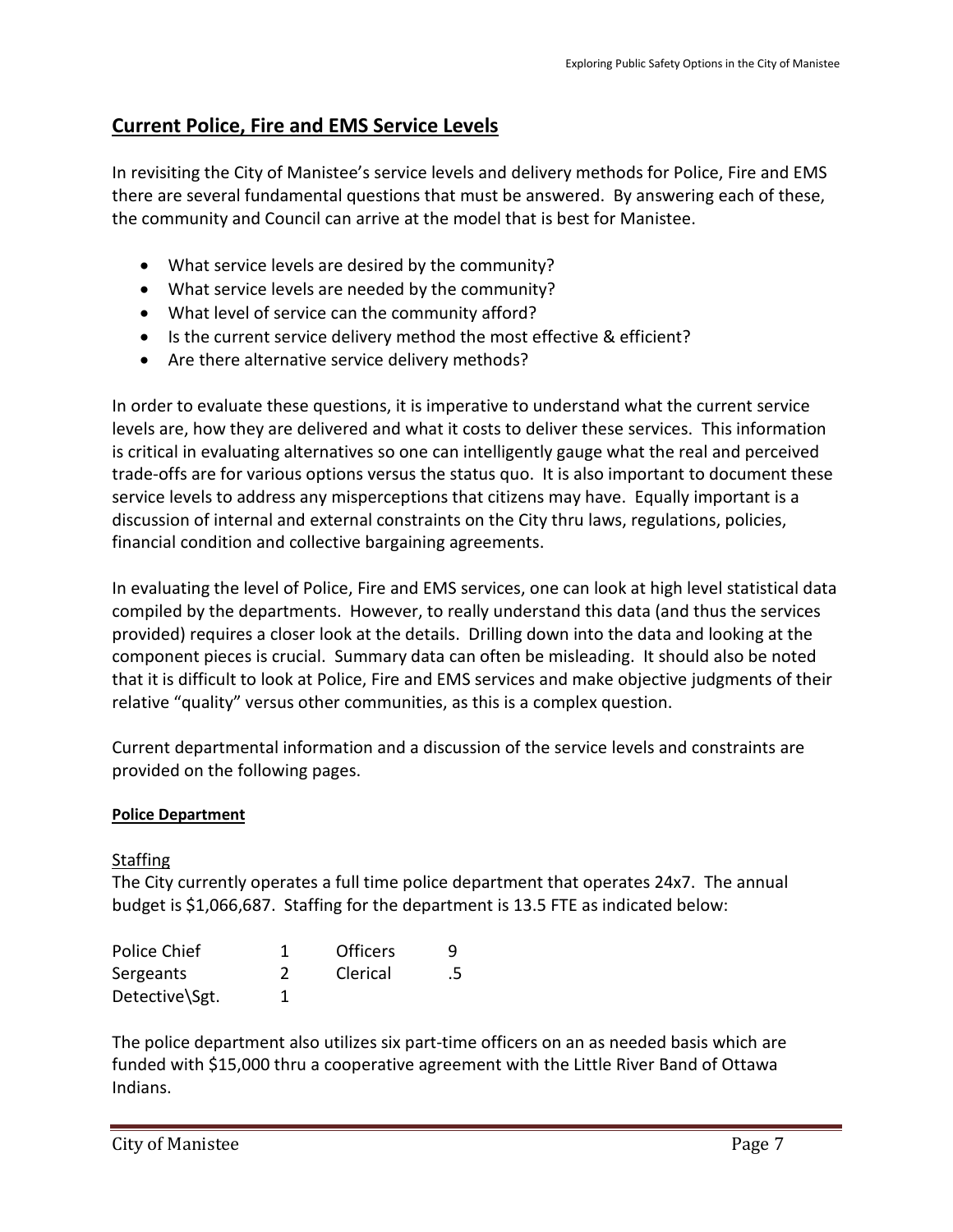#### **Scheduling**

The police department currently works the following schedule(s):

- The Police Chief works Monday thru Friday 7am-4pm
- Detective/Sergeant works Monday thru Friday 8am-4pm
- Clerical staff works Monday thru Friday 10am-2pm
- Sergeants work 12hr shifts, rotate each month and fill in for shifts to reduce overtime.
- Officers work 12hr shifts, rotate every six months

#### Vehicles & Equipment

The police department has the following vehicles and equipment (not a complete list):

- 3 Dodge Chargers Fully marked vehicles
- 2 Ford Expeditions Fully marked vehicles mainly winter use
- 1 Ford Escape Detective vehicle, unmarked
- 1 Police Chief Vehicle Allowance
- 2 Mountain bikes Festivals and neighborhood watch patrol
- 1 Polaris All-terrain vehicle: Beach Patrol with lifesaving equipment on board for water/pier rescues Animal Control patrol in neighborhoods and beach areas Parade Activities and set up Plow parking spots for patrol vehicles during winter time
- 800 MHZ Radio system
- In-car computer linked to Central Dispatch, NCIC, LEIN and City network
- In-car camera systems with interior and exterior microphones
- Radars
- Sidearms, Shotguns, Tasers
- Fully equipped with patrol and investigative gear

#### Services Provided

The police department provides the following primary services to the residents of Manistee.

- Patrol activities: 1 man cars during daylight hours, 2 man cars after dark
- Non-Emergency Calls: 3-7 minutes response time
- Emergency Calls: 1-3 minutes response time
- 24 hours 7 days a week operation
- Office hours 10am 2pm for non-emergency and walk-in complaints
- Proactive and reactive patrols in the City of Manistee
- Traffic Enforcement
- Respond to non-emergency, emergency and criminal complaints
- Foot Patrol downtown district and river walk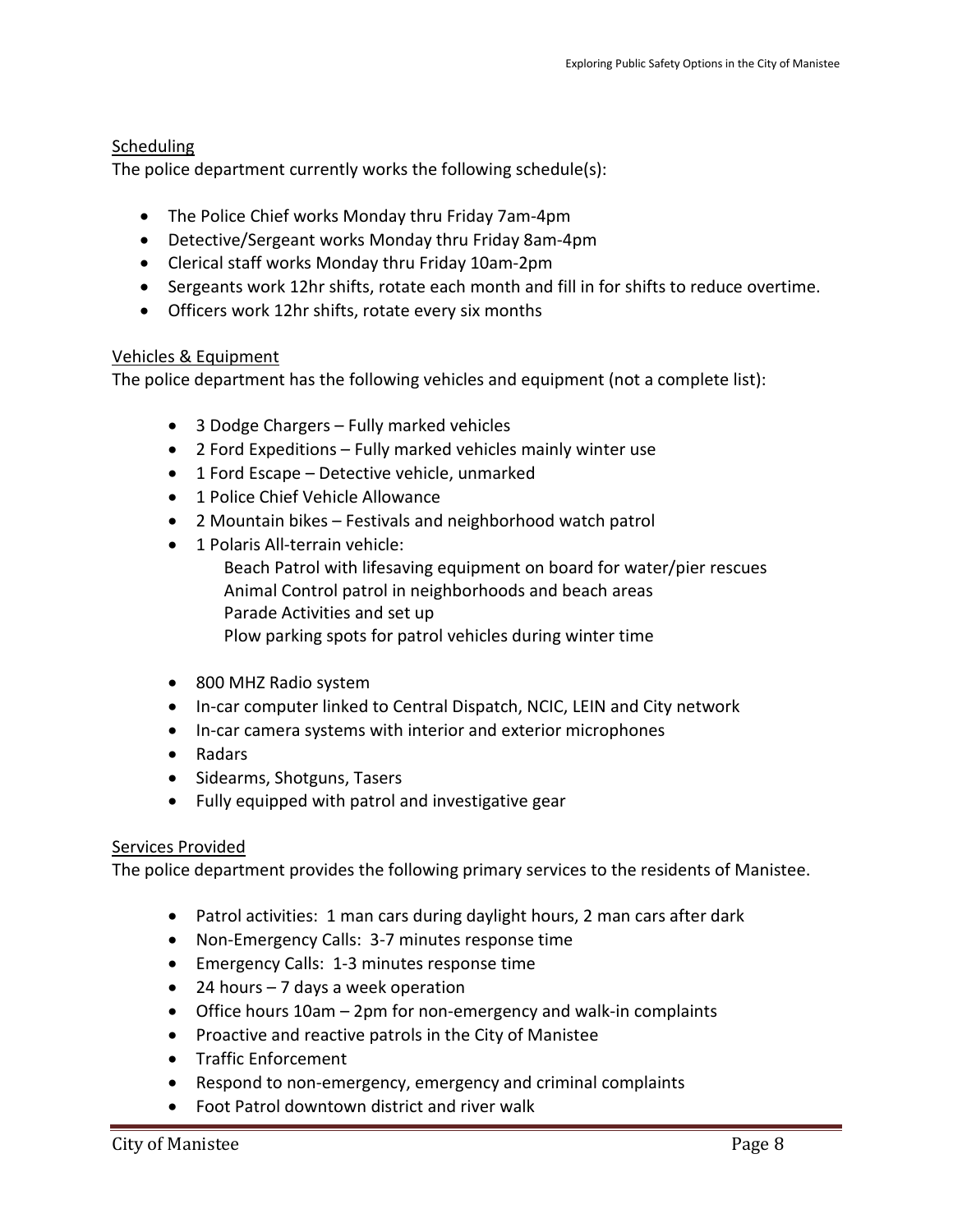- Neighborhood Watch Program
- Animal Control
- Beach Patrol
- School and school zone patrol
- School lockdown awareness programs
- Liquor inspections
- Seasonal officer foot patrols for festivals and activities
- Issue gun permits
- Provide traffic control for major festival events
- Provide traffic control support to Fire Department and DPW issues
- Provide child safety instruction to schools when asked
- Assist other agencies through mutual aid agreements

#### Departmental Statistics

For the period Jan 1 to Aug 31, 2010, the police department had the following activity level.

- Dispatched Complaints: 2785
- Written Complaints: 1016
- Traffic Stops: 1430
- Civil Infraction Citations: 599
- Verbal Warning: 351
- Misdemeanor Arrests: 395
- Felony Arrests: 54
- O.W.I. Arrests: 31



#### Budgetary Challenges\Responses

The police department has been proactive in dealing with the City's current financial challenges.

• Use of two man patrol after dark to conserve on gas usage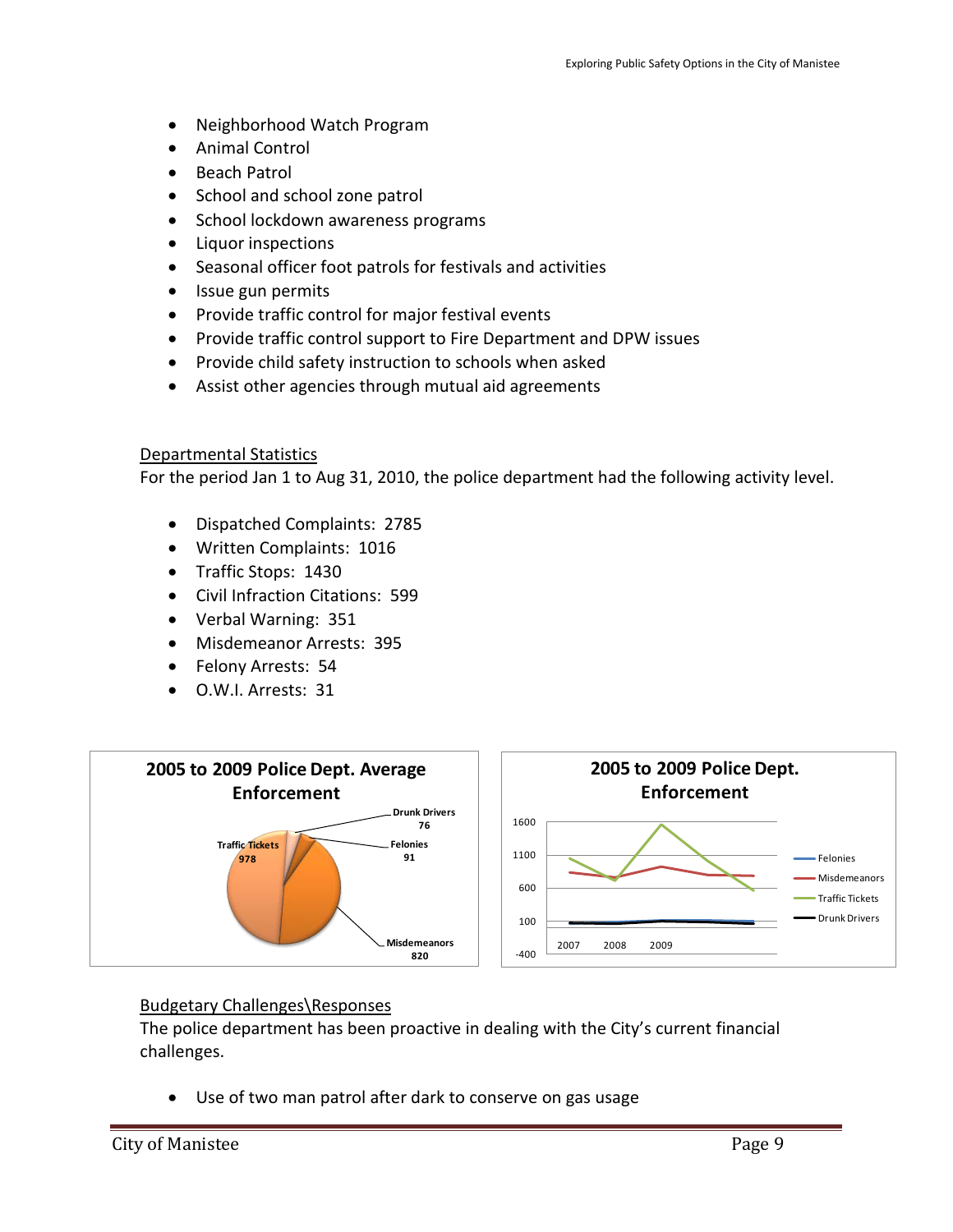- Use of more foot patrols
- Patrol vehicle purchases deferred for one additional year
- Use of Polaris Ranger for patrol in neighborhood to conserve on gas usage
- Use of 12hr shifts with an afternoon lap over shift to cut down on overtime
- Used current Sergeant and Officer staff for desk duty until September hiring of confidential secretary
- An agreement with the unions to use all holiday and sick time by the end of year in lieu of a payout
- An agreement with the unions for the use of part-time and seasonal officers to cover events, sick time, holiday time, and vacation time use to cut down on overtime
- An agreement with the unions to forfeit salary raise for last two years to retain employees
- Abated longevity for upcoming one year contract

#### **Fire Department**

#### **Staffing**

The City currently operates a full time fire department that operates 24x7 and also provides EMS. The annual budget is \$735,386. Staffing for the department is 8 FTE as indicated below:

| Fire Chief | Driver\Engineers |  |
|------------|------------------|--|
| Captains   | Firefighter      |  |

The fire department does not utilize any part-time or paid on call firefighters. This is a stipulation in the collective bargaining agreement.

#### **Scheduling**

The Fire and EMS department currently works the following schedule(s):

- Captains, Driver Engineers and Firefighters 24 hours on and 48 hours off
- Fire Chief M-F 8-5

Vehicles & Equipment

The fire department has the following equipment (not a complete list):

- 2001 Ford Crown Vic Chief's car
- 2002 Ford E-450 Rescue
- 1997 E-ONE HP 70 Aerial Pumper
- 2004 Pierce Pumper
- 2004 Ford F-250 pick-up
- Four gas detection meter for conducting atmospheric testing
- SPO2 pulse oxcimeter for measuring blood oxygen levels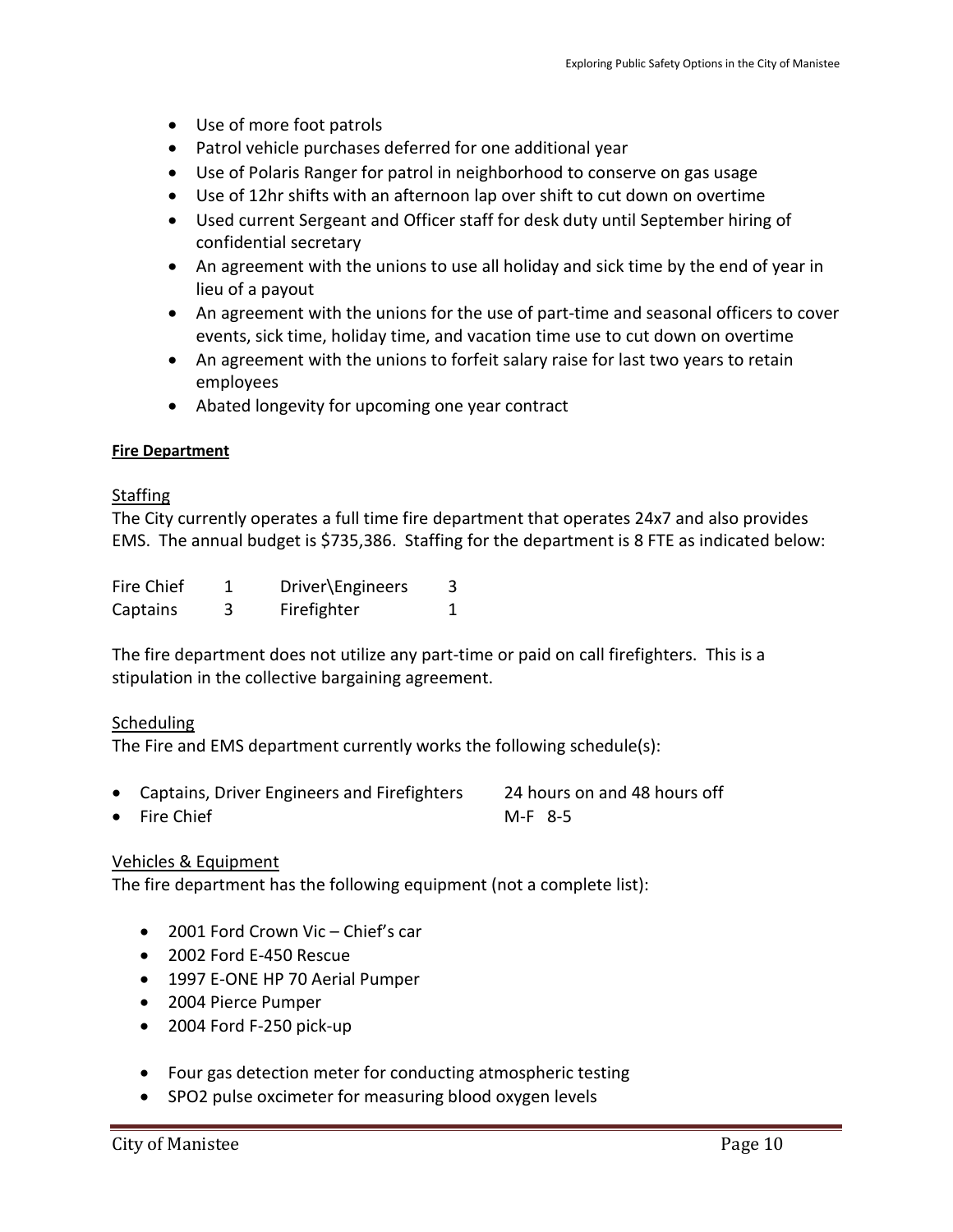- Maximo Rad 57 for measuring CO blood gas levels
- Cold/Ice water immersion suits and equipment
- Confined spaces / Rope rescue gear, ropes, rigging, tripod, slings, helmets, lockout tagout, lighting, communications, stokes basket and other patient packaging devices
- Self contained breathing apparatus w/ spare SCBA tanks; for dangerous atmospheres
- Automatic Electronic Defibrillators
- Portable and vehicle mounted electrical generators and lighting
- Stationary electrical generator for station power supply during electrical outage

#### Services Provided

The fire department provides the following primary services to the residents of Manistee.

- Adult fire education
- School fire education all elementary students, MAPS, Trinity, MCC, K thru 6
- Building fire safety inspections
- Fire response
- EMS response
- HazMat response
- Water/ Ice emergency response
- Confined space rescue / stand-by (Hybrid)
- Pre-fire planning
- Hydrant winter/ summer maintenance; snow removal
- Event stand-by
- Industrial rescue training
- Extinguisher training
- Atmospheric testing
- Assist County EMS/ mutual aid
- Fire mutual aid
- Extinguisher training
- Assist law enforcement & local utilities
- Assist County EMS/ mutual aid
- Fire hose testing
- Assist elderly / lift assist
- Non-Emergency after hour calls (City)
- Manistee County Fire Fighters Association Member
- Medical Control Board Member
- Vehicle & Station maintenance
- Station tours
- Grant writing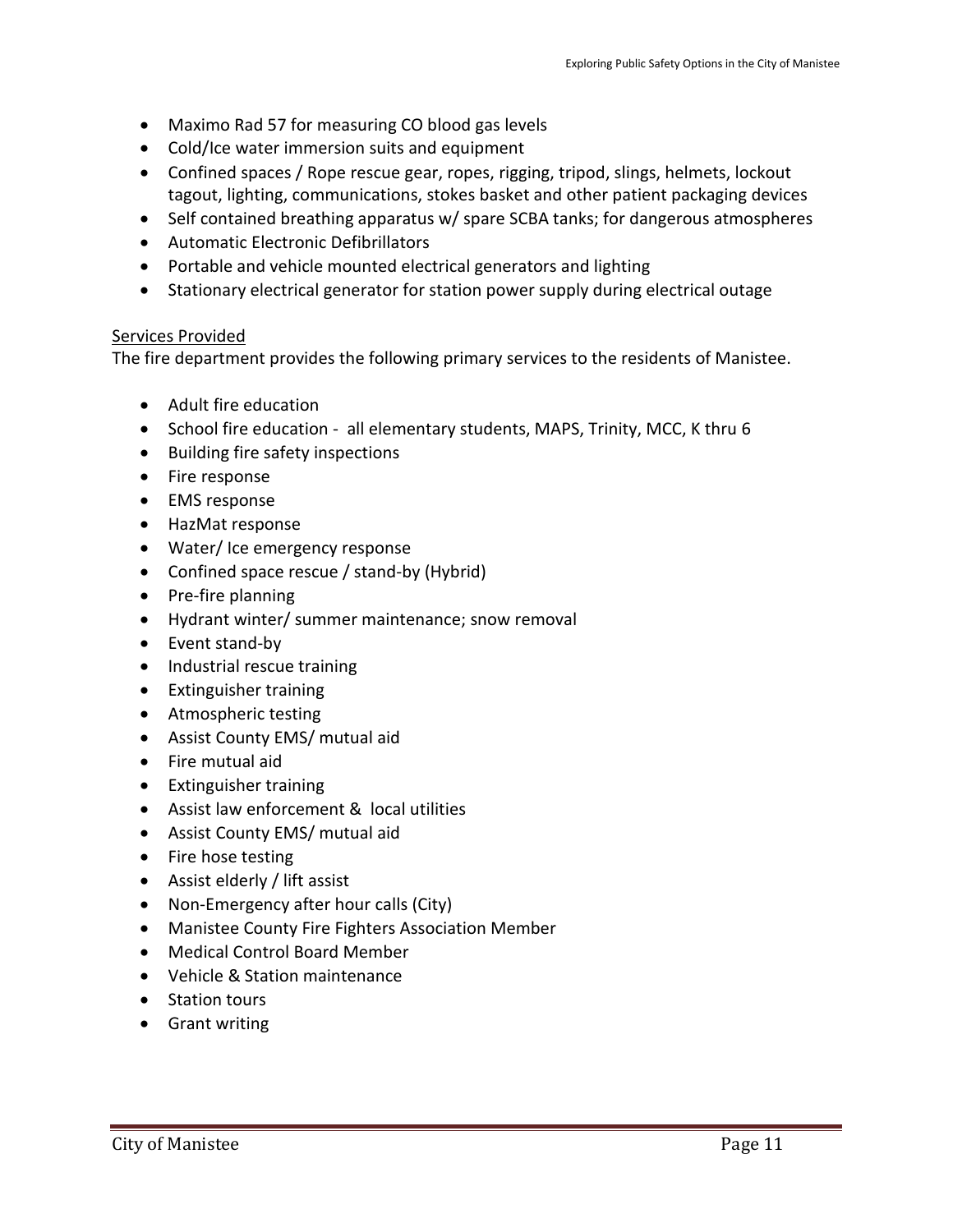#### Departmental Statistics

For the period Jan 1 to Dec 31, 2009, the fire department had the following activity level.

• Fire 28 Non-Fire 117 EMS 791



Fire and EMS runs can be categorized in several ways as shown below.

Fires include the following: Building fires Other fires involving structure Trash, rubbish fires Grass, brush, vegetation fires Vehicle, Passenger, and Mobile fires

Emergency Medical Responses include the following:

EMS emergencies Vehicle accidents with injuries

Pedestrian injuries

Other Emergency responses include: Vehicle crashes without injuries Explosion without fire Extrications from vehicles and machinery Water, Ice, Swimming rescues Gasoline spills, Oil Spills Natural gas leaks Electrical problems Arcing wires Down power lines Shorted electrical devices Smoke scares False calls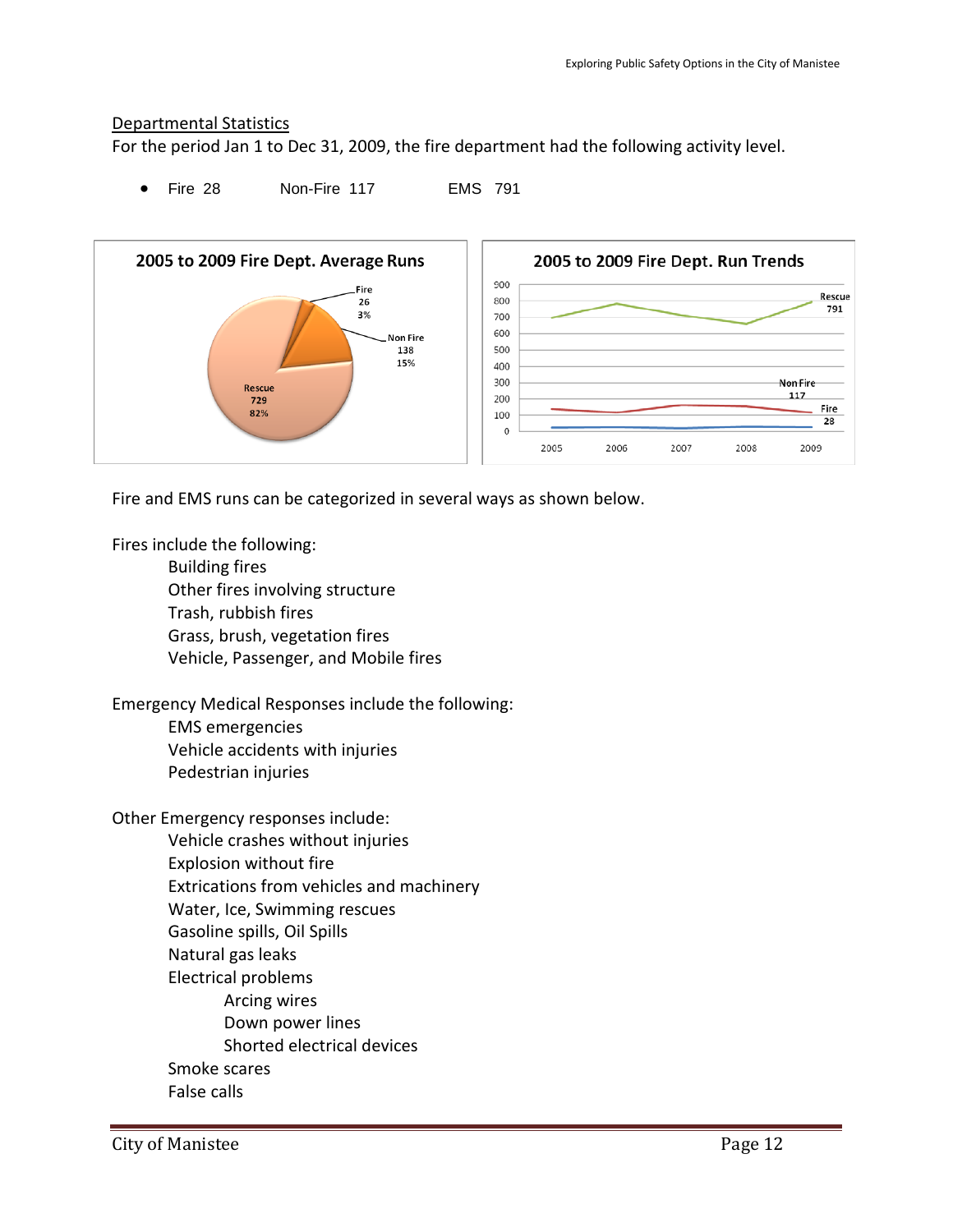Alarm malfunctions including System malfunction Unintentional detector activation Police assists

Non emergency responses include: Lock outs Lift assists (invalid)

Public service calls Good intent calls

Citizen complaints

A detailed breakdown in terms of type is listed below:

| Fires other                   | 2              |
|-------------------------------|----------------|
| <b>Building Fire</b>          | 7              |
| Structure fire, other         | 1              |
| Cooking fire                  | 4              |
| <b>Trash fire</b>             | 2              |
| Mobile property               | $\overline{1}$ |
| Passenger car fire            | 1              |
| Vegetation fire               | 1              |
| <b>Brush fire</b>             | 4              |
| Grass fire                    | 1              |
| <b>Rubbish fire</b>           | 1              |
| Demolition fire               | 1              |
| Outside equipment             | $\mathbf{1}$   |
| Explosion, no fire            | 1              |
| <b>Medical assist</b>         | 4              |
| <b>EMS</b> emergency          | 809            |
| Vehicle accidents w/injury    | 23             |
| Vehicle / Pedistrian w/injury | 1              |
| Motor vehicle w/o injury      | 11             |
| Natural gas leak              | 9              |
| Carbon Monoxide               | 5              |
| Electrical problem            | 3              |
| Light ballast short           | $\overline{1}$ |
| Power line down               | 7              |
| Arcing electrical             | 6              |
| <b>Assist Police</b>          | 7              |
| <b>Assist Invalid</b>         | 7              |
| False alarm                   | 10             |
| Co alarm, no CO present       | 3              |
| Citizen complaint             | 3              |

City of Manistee Page 13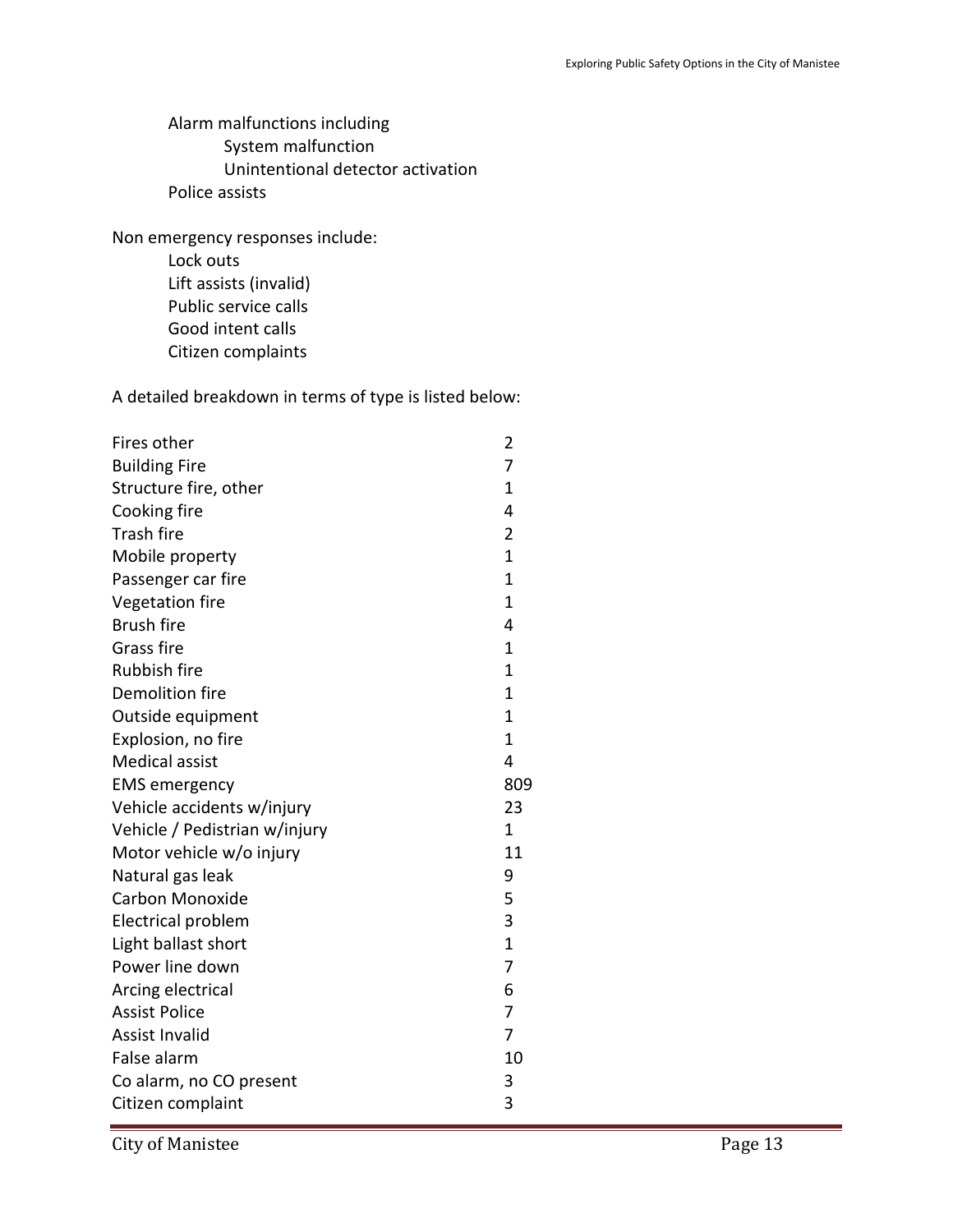Runs can also be categorized by severity. In the calendar year 2009 the Fire Department responded to 723 emergency runs coded as "321 EMS call, excluding vehicle accident with injury". Those runs were further coded by priority. Below is the breakdown of runs based on the assigned priority.

| None Assigned | 93  |                                                                                          |
|---------------|-----|------------------------------------------------------------------------------------------|
| Priority 1    | 28  | Acute life threatening condition or injury requiring immediate treatment/transport.      |
| Priority 2    | 154 | Severe condition or injury requiring constant observation and rapid treatment/transport. |
| Priority 3    | 433 | Minor injury, treatment when practical, transport or discharge when possible.            |
| Priority 4    | 4   | No or small chance of survival, used mainly during mass causality incident.              |
| Priority 5    | 11  | Dead on arrival.                                                                         |

One commonly used metric for the evaluation of a fire department is the Insurance Service Office Property Protection Class (ISO-PPC) rating. ISO is an independent organization that serves insurance companies, fire departments, insurance regulators, and others by providing information about risk. ISO's expert staff collects information about municipal fire -protection efforts in communities throughout the United States. In each of those communities, ISO analyzes the relevant data and assigns a Public Protection Classification — a number from 1 to 10. Class 1 represents exemplary fire protection, and Class 10 indicates that the area's fire-suppression program does not meet ISO's minimum criteria. Manistee's ISO PPC rating is currently 6 based on a September 1995 rating. By way of comparison, the rating for similar or nearby communities is presented below:

| Ludington            | כ  | Manistee Twp. | 6/9  | (depends on location) |
|----------------------|----|---------------|------|-----------------------|
| Cadillac             | 5. | Filer Twp.    | 7/9  | (depends on location) |
| <b>Traverse City</b> | 5. | Stronach Twp. | 9/10 | (depends on location) |
| Bear Lake (Village)  | 6  |               |      |                       |
| East Lake (Village)  | q  |               |      |                       |

#### Budgetary Challenges\Responses

The fire department has been proactive in dealing with the City's current financial challenges.

- The Fire Chief position has been held open.
- The City and Manistee Fire Fighters Union have negotiated wage freezes beginning July 1, 2009 and this trend continues forward.
- For the current contract period (2010-2011), the fire fighters have again agreed to a wage freeze and in addition have agreed to forego longevity payments.
- Fire department employees recognize the continual increase in the cost of health insurance and pay weekly toward health insurance premiums. This co-pay has recently been increased due to increased costs and the fire fighters and City will again be meeting to discuss the future of heath care increases in double digit percentages.
- Fire department personnel also assist with maintenance and repair of building, computers (hardware and software), and vehicles to limit downtime and expense.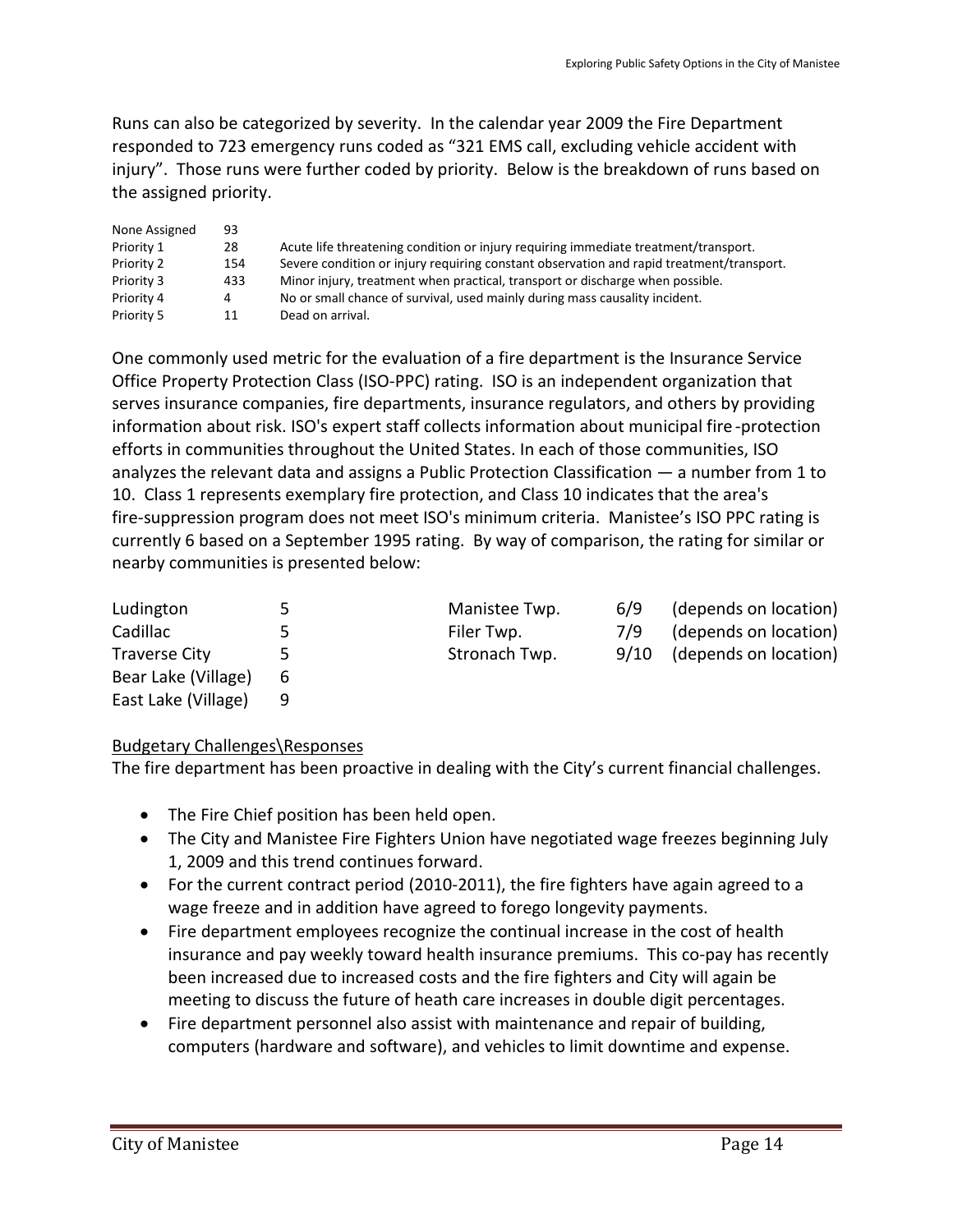# **Options for Providing Police, Fire and EMS Services in the Future**

There are many different options for providing Police, Fire and EMS services. Communities across the State deliver many different levels of these services through an incredible variety of organizational structures, partnerships, and collaborative efforts. Whatever the structure is, each community has chosen it based on their community's unique needs. There is no cookie cutter approach to delivering these services. However, with that said, there are several models that are widely used and generally accepted as viable. These main options, as well as a few that are unique to the financial, political and geographical environment of Manistee, are the ones that this paper explores.

One of the hardest things to do is to make decisions under uncertainty. Anytime change is contemplated; a move from the known to the unknown, there can be trepidation, fear and reluctance. No matter the situation, there are always facts that are unknown, impacts that are unforeseen and hurdles that are unanticipated. The best you can do is research and plan to the best of the organization's ability and work thru issues as they arise. Risk is present in any service delivery model, including the status quo. The way to handle risk is to quantify it to the degree possible, establish mitigating procedures, and then decide on whether the level of risk is acceptable.

The important point to keep in mind when reviewing each option is that no one service delivery method is necessarily "right" or "wrong;" "superior" or "inferior;" "safe" or "dangerous." The reality is each approach has its advantages and disadvantages; pros and cons; challenges and opportunities. In the final analysis, it comes down to the questions posed earlier:

- What service levels are desired by the community?
- What service levels are needed by the community?
- What level of service can the community afford?
- Is the current service delivery method the most effective & efficient?
- Are there alternative service delivery methods?

This report explores several options for delivering police, fire and EMS services. It should be noted that a majority of Council did not favor moving to a totally paid on call model (sometimes referred to as a volunteer department) so this option was not reviewed as part of this paper.

Status Quo

1. Separate Police & Fire Departments

### Public Safety Options

- 2. Administrative Consolidation: Public Safety Director
- 3. Partial Consolidation: Hybrid System
- 4. Full Consolidation: Public Safety Officers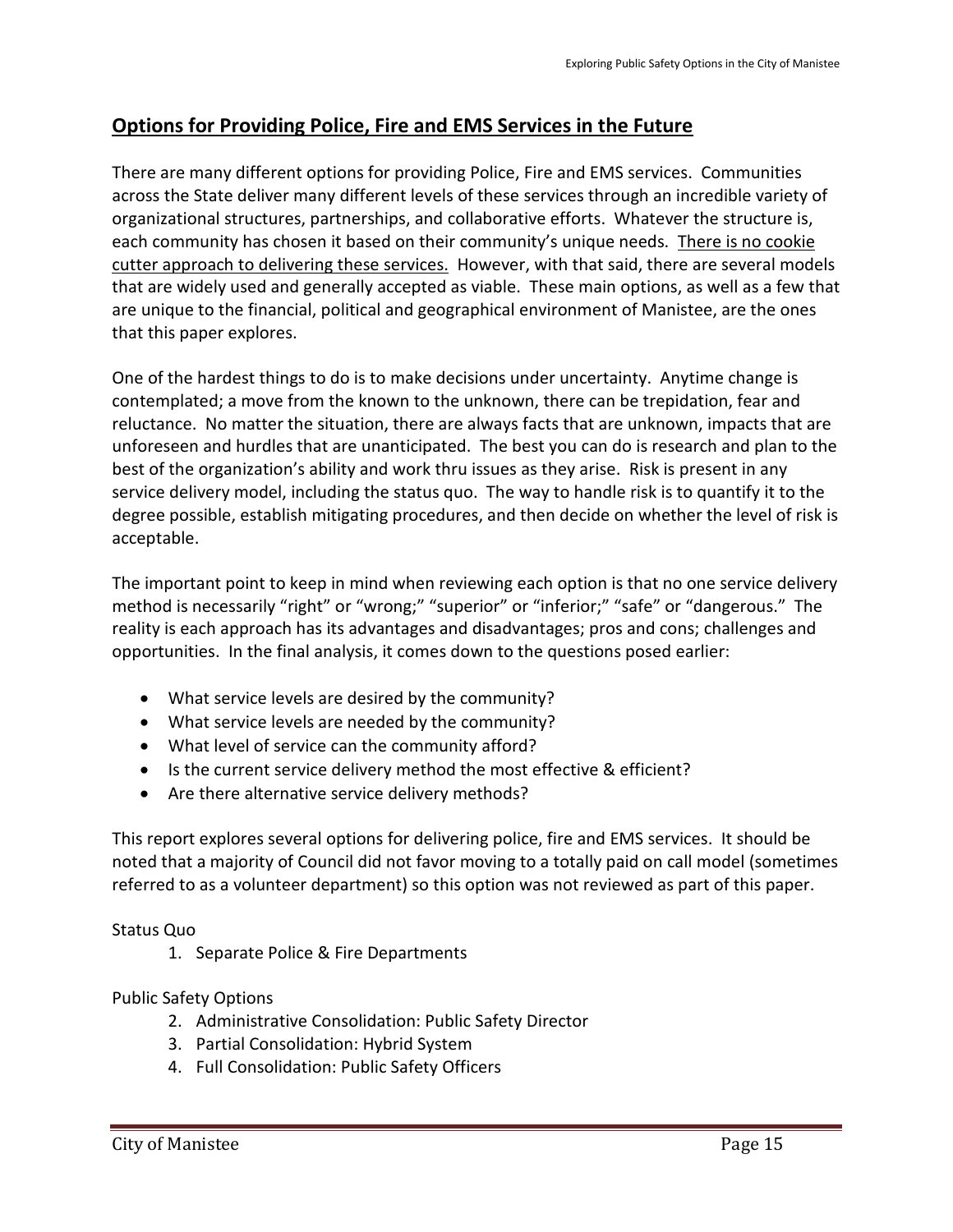#### Regionalization Opportunities

- 5. Full Regionalization of Fire\EMS Services
- 6. Contract Out Police Services
- 7. Other Regionalization Options

#### Alternative Funding

- 8. Public Act 33 of 1951
- 9. Cost Recovery Ordinance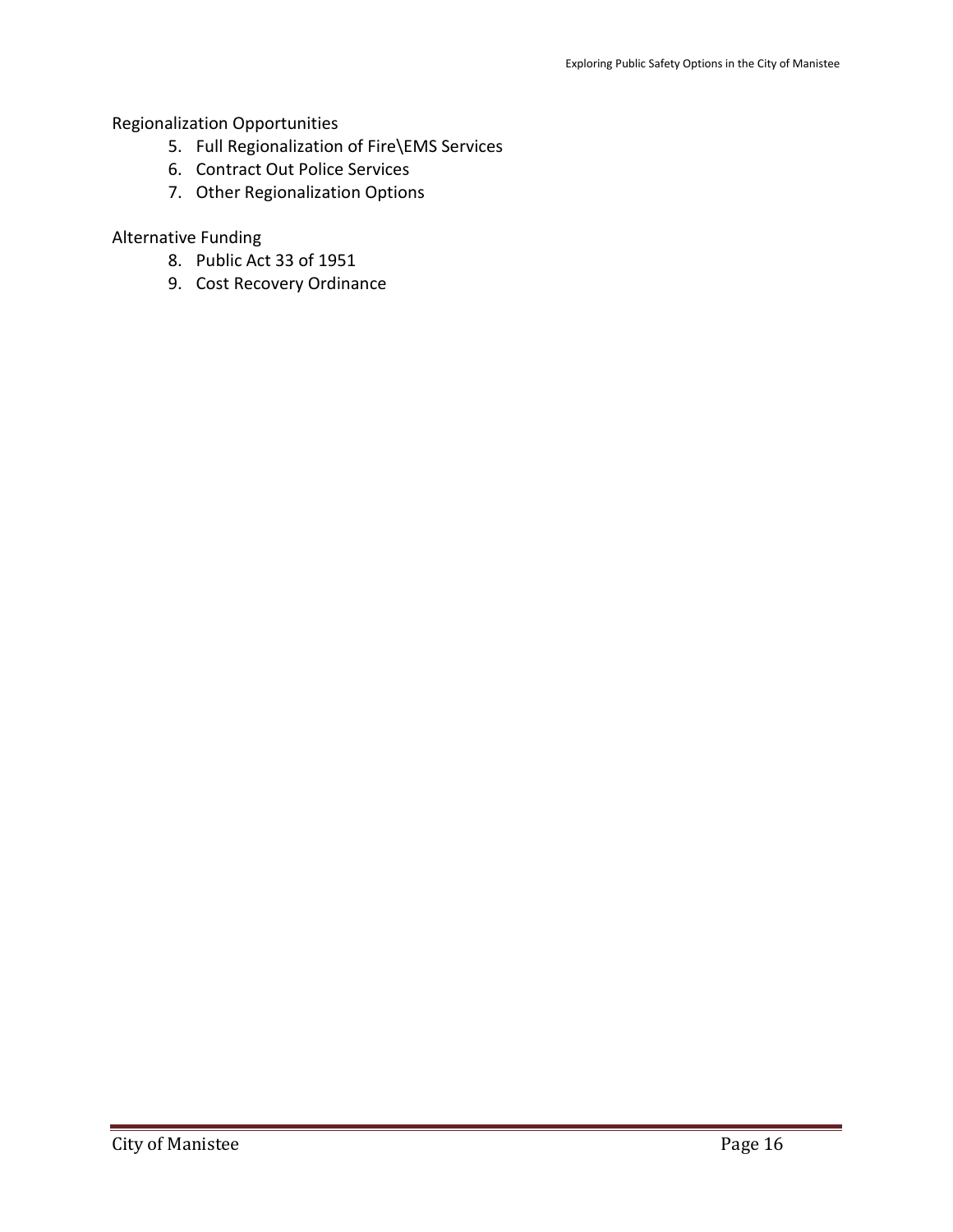Exploring Public Safety Options in the City of Manistee

# **Status Quo**





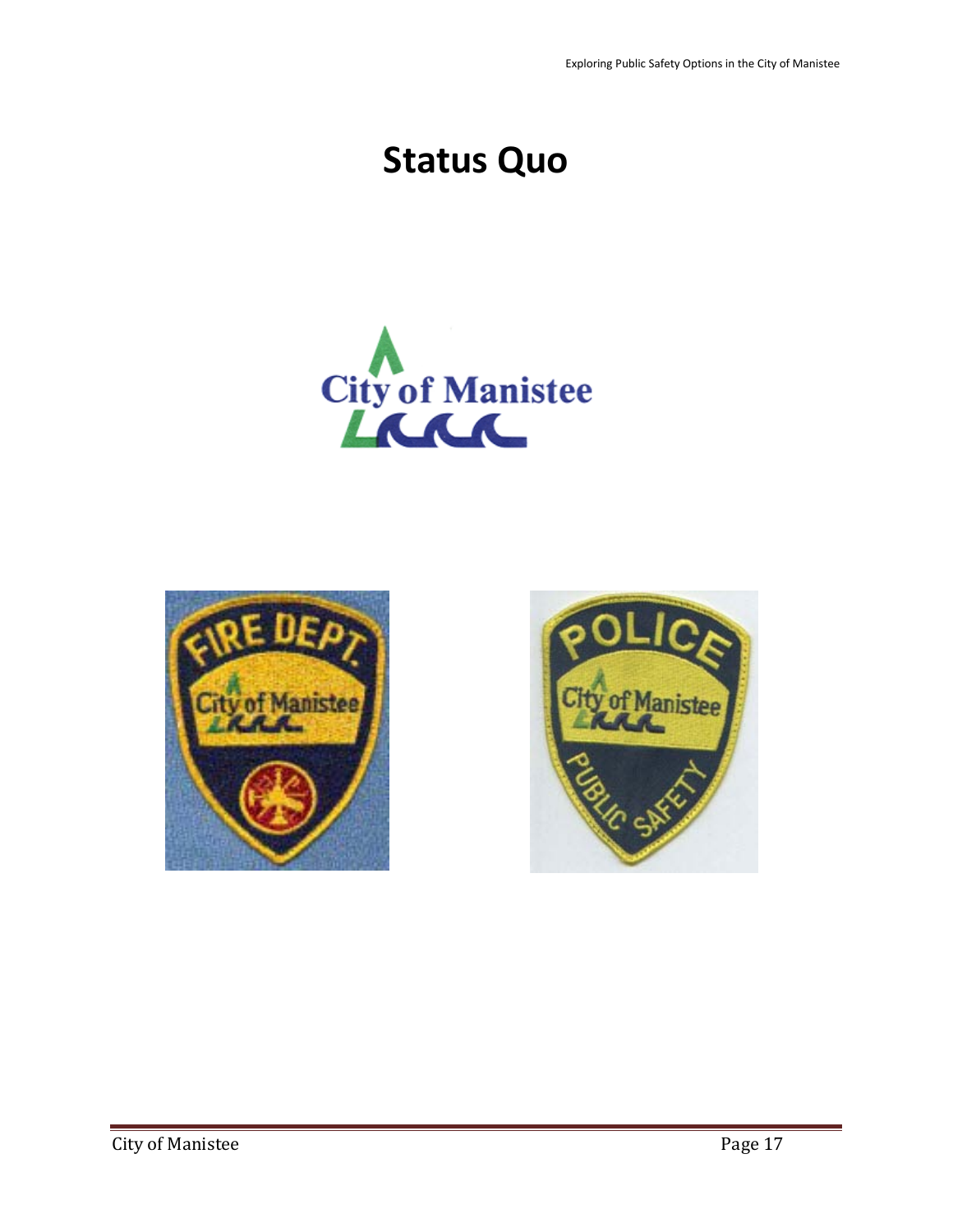# **Separate Police & Fire Departments**

**Description:** The Status Quo Option maintains a full-time police and fire department. This would maintain the delivery of Police, Fire & EMS services exactly as we have for the past 15 years with full time fire and police departments. Each department would be supervised by a separate chief. Budgeting would also be done on an individual department basis.

**Assumptions:** For the purpose of this reviewing this option, current staffing and equipment levels are maintained so as to maintain the service levels to citizens. This also assumes that the current models are reasonably efficient and require staffing as currently allocated.

**Service Level Impacts:** With the Status Quo Option, service levels to the citizens would remain the same. In the absence of Council directive, future opportunities for departmental collaboration under this model are limited.

| <b>PROS</b>                                   | <b>CONS</b>                                     |
|-----------------------------------------------|-------------------------------------------------|
| Very high level of service                    | Expensive to operate                            |
| Maintains 24/7 police and fire/EMS protection | Does not consolidate services                   |
| Maintains Rescue 5 / BLST                     | Does not take advantage of intergovernmental    |
|                                               | cooperation opportunities                       |
|                                               | Does not reduce operating cost during difficult |
|                                               | financial times                                 |
|                                               | Does not take advantage of opportunities to     |
|                                               | maintain\enhance service                        |

#### **Pros and Cons Review:**

**Financial Implications:** With maintaining the current status quo the 2010-2011 fiscal year budget will be used as a baseline for establishing financial implications. Currently in fiscal year 2010-2011 the police and fire departments total \$1,802,073 for 34.2% of the General Fund budget. In the absence of personnel reductions, departmental budgets are expected to come under increasing inflationary pressures. For purpose of this discussion, we assume 4%.

Police Department - The budget for the police department is \$1,066,687 or approximately 20.2% of the General Fund budget. The actual increase of the police department from 2004 to 2010 was 7.4% or an average of 1.2% per year. This rate of increase is lower than would otherwise be the case because of significant cost saving measures implemented in the police department, and wage concessions from the police unions. It is not realistic to assume that this low rate of growth can be maintained in the future. Increasing the 2010-2011 police department budget by an inflationary factor of 4% equates to a potential 2011-2012 budget increase for the police department of \$42,667; to a total budget of \$1,109,355.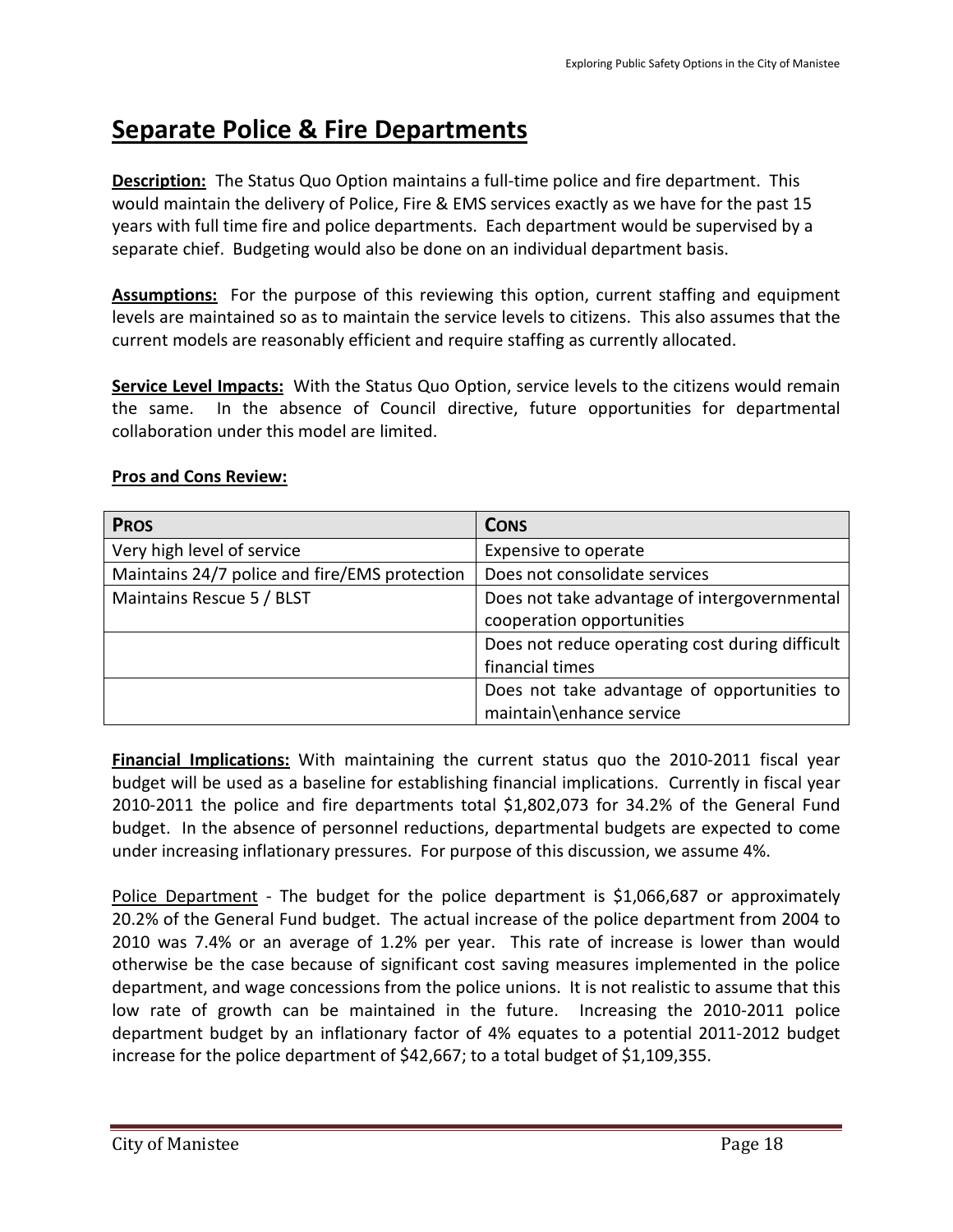Fire Department - The budget for the fire department is \$735,386 or approximately 13.9% of the General Fund budget. The actual increase of the fire department from 2004 to 2010 was 22.8% or an average of 3.8% per year. This rate of increase is higher than for the police department because contractually required minimum staffing makes cost cutting more difficult. However, it is probably a more realistic growth rate. Nonetheless, significant cost saving measures have also been implemented in the fire department. Increasing the 2010-2011 fire department budget by a simple inflationary factor of 4% equates to a potential 2011-2012 budget increase for the fire department of \$29,415; to a total budget of \$764,801



The estimated growth in the combined budgets is \$72,082. In an environment of reduced revenues, this type of increase will necessarily put pressure on other City departments and likely squeeze out other City services. It is an unsustainable path in the long run, unless City revenues rebound dramatically.

| Other Communities that Operate with Full Time Police & Fire Departments: |                      |        |
|--------------------------------------------------------------------------|----------------------|--------|
|                                                                          |                      |        |
| 951,270                                                                  | <b>Belding</b>       | 5,877  |
| 197,800                                                                  | <b>Big Rapids</b>    | 10,849 |
| 119,128                                                                  | Holland              | 35,048 |
| 14,532                                                                   | Muskegon             | 40,105 |
| 10,000                                                                   | <b>Norton Shores</b> | 22,527 |
|                                                                          | Wyoming              | 69,638 |
| 11,304                                                                   |                      |        |
| 41,685                                                                   |                      |        |
| 8,154                                                                    |                      |        |
| 20,714                                                                   |                      |        |
| 9,131                                                                    |                      |        |
|                                                                          |                      |        |

#### **Other Communities that Operate with Full Time Police & Fire Departments:**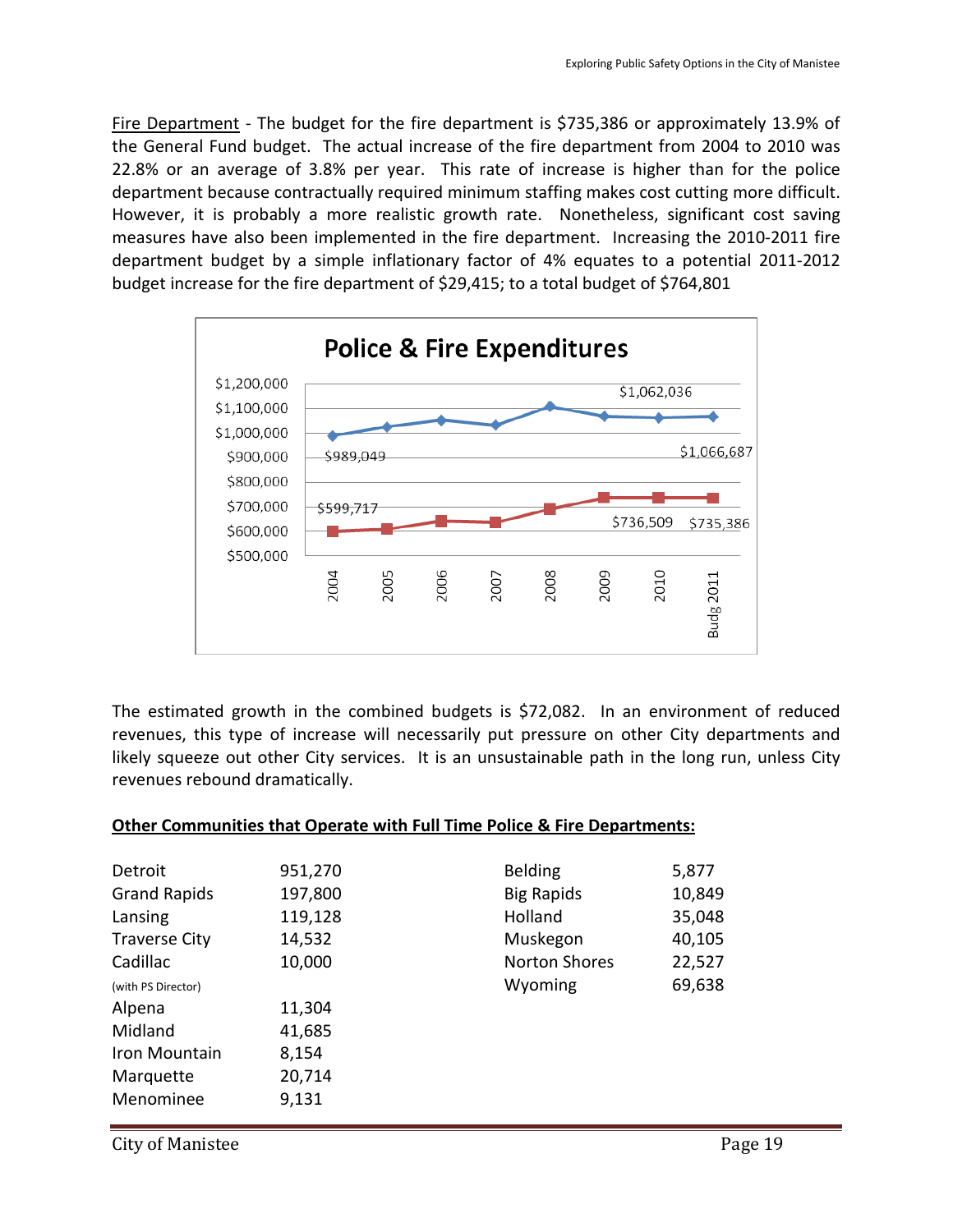# **Public Safety Options**

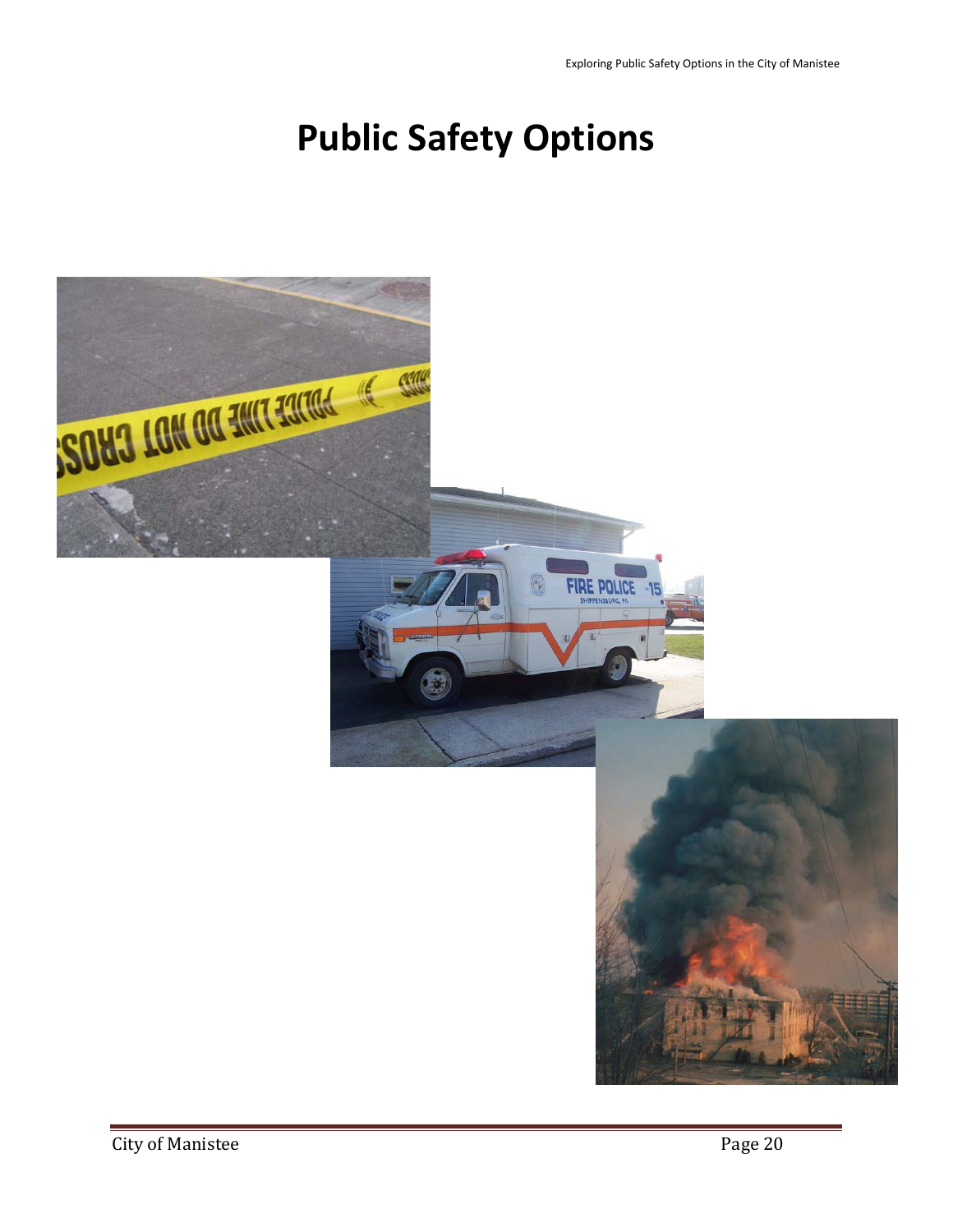# **Administrative Consolidation: Public Safety Director**

**Description:** The Public Safety Director option would provide one administrator over both departments. Both departments under this model would remain separate and provide full time status quo services. The director would be responsible for administrative oversight, payroll, budgets, scheduling and the day to day operations of the agencies. The director would rely heavily on individuals in each organization for additional day to day oversight. This model could be implemented within three months of Council endorsement.

A traditional Public Safety Director position relies upon Assistant/Deputy Chiefs in both the Police and Fire/EMS Departments to deal with continuity and day to day administrative functions. This proposal diverges somewhat from this traditional model based upon the need to evaluate how this option could function in a leaner fashion; and the financial need to reduce costs in the upcoming fiscal year. The model does not promote individuals in either department to an Assistant/Deputy Chief position; nor does it make the current half time police clerical position full time. It goes without saying that as you increase workload more responsibilities fall upon current employees, which will ultimately impact their effectiveness.

However, this model also does not reduce employees at this time. Upon reviewing both the Fire/EMS and Police Department, it was clear that unless the City is willing to reduce the level of service provided by the Fire/EMS Department, the current level of 7 employees (3 Captain's and 4 Firefighters) is as low as we can go. If we reduce the numbers lower service levels will be negatively impacted and OT will increase dramatically.

Captains in the fire department would be tasked with providing the administrative help while assigned to their normal shifts. Due to the 24 hour shifts, the work would have to be divided among the three. In addition the Captains would provide for a higher level of command at emergency situations that they have been required to do in the past with a working Chief. Captain skill sets should be interchangeable and may require additional training. The use of mutual aid remains an important component of the fire service for manpower and support.

In the police department, the two road Sergeants would take on greater responsibility for the day to day work at the police department. They would likely move from 12 hour shifts to 8 hour shifts.

This delegation of duties and structure would allow the Public Safety Director to split their time between the two agencies. Under this model, the director will be the department head but not a first responder. The director will be responsible to make certain all employees have the tools and training necessary to do their respective jobs in the most efficient and effective manner possible given the resources available. By way of comparison, the President or CEO of a hospital does not have the ability to do surgery, but is responsible for the OR and the ER. Their job is to make sure the right people are in the right places. This is the exact same role as the Public Safety Director under this model.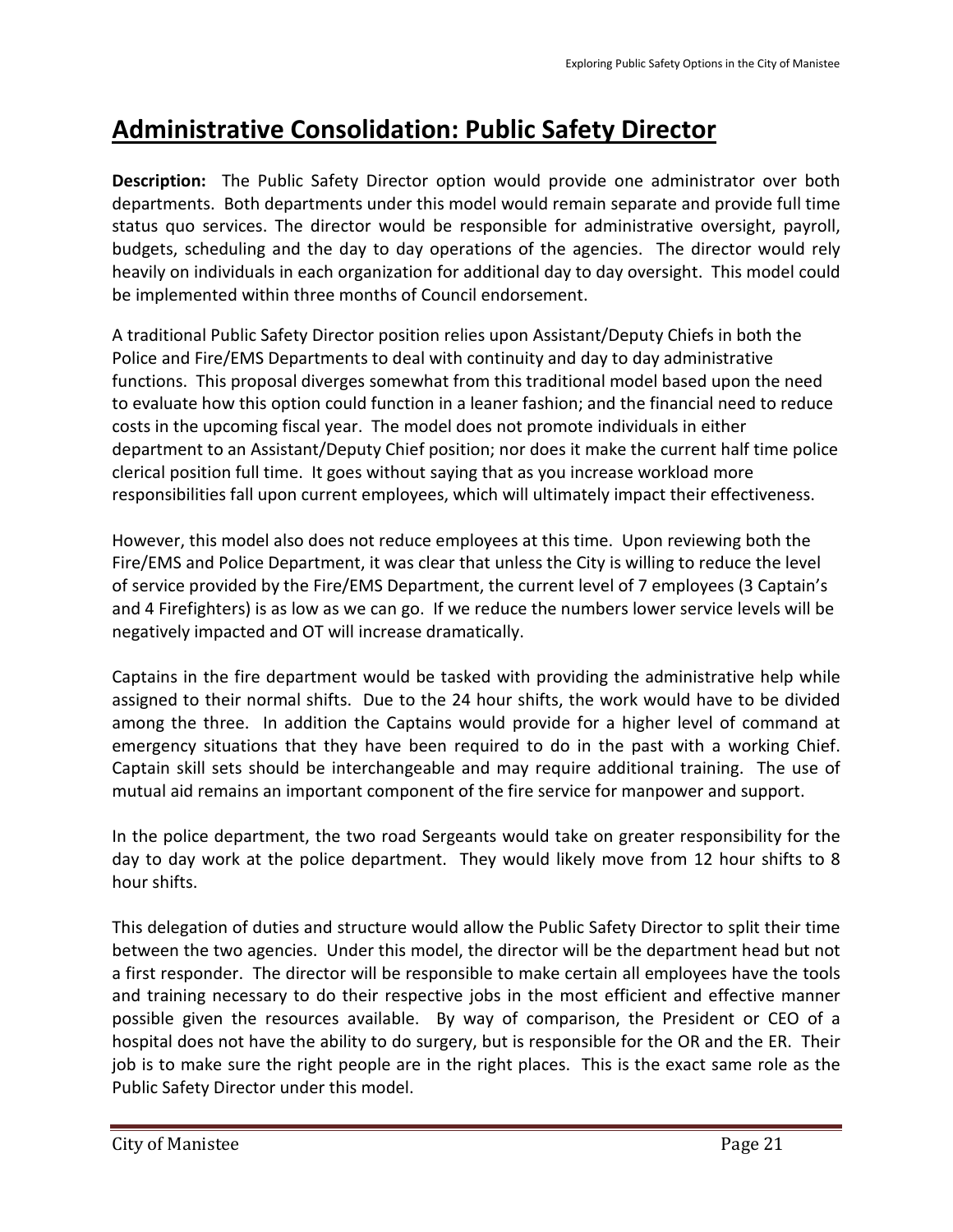Regarding the Director of Public Safety's qualifications, on the police side, the director needs to have the legal authority to carry out the mission of the police department, but not necessarily the expertise to work accidents and break in cases. Powers of arrest, MCOLES certification and access to the LEIN, NCIC and other databases are critical to the department function. On the Fire & EMS side, the director needs to have adequate training and experience to understand and support the mission of the Fire and EMS Service but doesn't necessarily need to be a practicing paramedic or fire fighter. In both cases, their role is to make sure the jobs get done safely and effectively by the department staff.

**Assumptions:** This option uses the several assumptions. The primary assumption is that a goal is to maintain or enhance service levels to the community while cutting costs. It is reasonable to conclude that if we are unable to identify significant cost savings through this model, then it is not a viable alternative. The major assumptions used are:

- The director will not be a first responder for either agency.
- There will be one full-time clerical administrative assistant.
- The fire department will continue to be staffed with 7 full time fire fighting employees.
- The police department will continue to be staffed with 12 full time sworn staff.
- Administrative support within the fire department will be shared by the Captains.
- Administrative support within the police department will come from a working supervisor.
- The use of part-time or paid on call employees is a subject for collective bargaining.
- The use of part time employees is a subject for collective bargaining.

The assumed staffing level under the proposed scenario shows a reduction of 1 FTE.

|                                | <b>Status Quo</b> | <b>PS Director</b> |
|--------------------------------|-------------------|--------------------|
| <b>Public Safety Director</b>  |                   |                    |
| <b>Clerical Support</b>        | .5                | .5                 |
| Police Chief                   | 1                 |                    |
| Police Deputy Chief Lieutenant |                   |                    |
| Police Detective Sgt.          |                   |                    |
| <b>Police Sergeants</b>        | 2                 | $\mathfrak z$      |
| <b>Police Officers</b>         | ٩                 | q                  |
| <b>Fire Chief</b>              |                   |                    |
| Fire Deputy Chief\Lieutenant   |                   |                    |
| <b>Fire Captains</b>           | 3                 | ς                  |
| Fire Driver\Engineers          | ξ                 | ς                  |
| Firefighter                    | 1                 |                    |
| Total                          | 21.5              | 20.5               |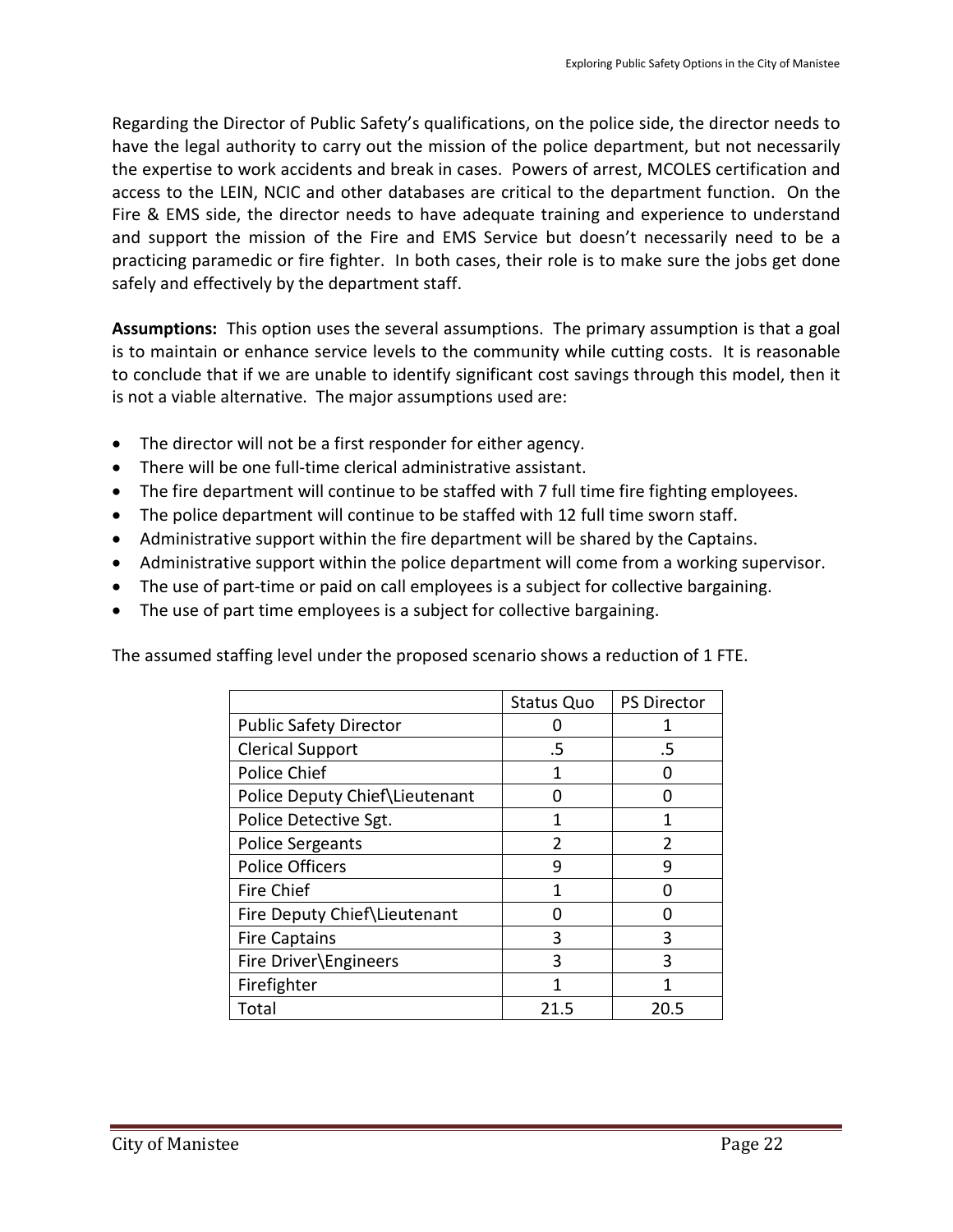### **Service Level Impacts:**

**Police:** Under this model, sufficient resources are available in the police department to maintain current levels of service. If a director was appointed, the Chief's position would be eliminated. The department by virtue of staff development and training has a number of individuals who could be elevated to an administrative role to help manage the day to day operations of the department under the direction of a Public Safety Director. No additional staff would be needed to fill in as the use of part time help gives us some flexibility. In addition, the Sergeants would be in uniform and available for an emergency response. The current  $\mathcal{V}_2$ time clerical position would be maintained at this level.

**Fire\EMS:** Under this model, sufficient resources are available in the fire department to maintain current service levels. It is recognized that having seven fire department employees on shifts is the correct number to staff the shifts with two employees at a minimum and provide a full time EMS/Fire service. This model uses all of the current employees to their fullest extent and experience. The fire service does not have a history of training the senior staff to advance in rank to the level of Chief. This model requires them to work at that level and will require an investment in training. Time lost to training often results in overtime for the person being trained or someone to replace that person on the shift. This could be a future subject of bargaining with the fire union. The current A/Chief is a working example of what might be expected of the Captains without expecting them to work on a salary or beyond their shifts. Vacations, holidays, sick time, workers comp and short term disability all have a potential impact on this department due to the limited number of employees. A policy to have firefighters able to work as acting Captains would assist in the success of this alternative.

This model makes no assumptions as to what qualifications the Council or manager may desire in a Public Safety Director. It also maintains staffing levels for front line employees. It also does not anticipate the use of part-time employees beyond what is currently being utilized. However, one thing is clear from all the incoming data and research. Part time employees can lessen the impact on our long term budgets and allow us to deliver the same level of service for less money. They are used in the police department and are widely used in the fire service.

| <b>PRO</b>                                     | <b>CON</b>                              |
|------------------------------------------------|-----------------------------------------|
| High level of service                          | Loss of one first responder             |
| Maintains 24/7 police and fire/EMS protection  | May require more mutual aid runs        |
| Saves money                                    | Likely subject to collective bargaining |
| Maintains Rescue 5 / BLST                      |                                         |
| Aids departmental cooperation                  |                                         |
| Intergovernmental<br>if<br>cooperation<br>more |                                         |
| mutual aid is required                         |                                         |

### **Pros and Cons Review:**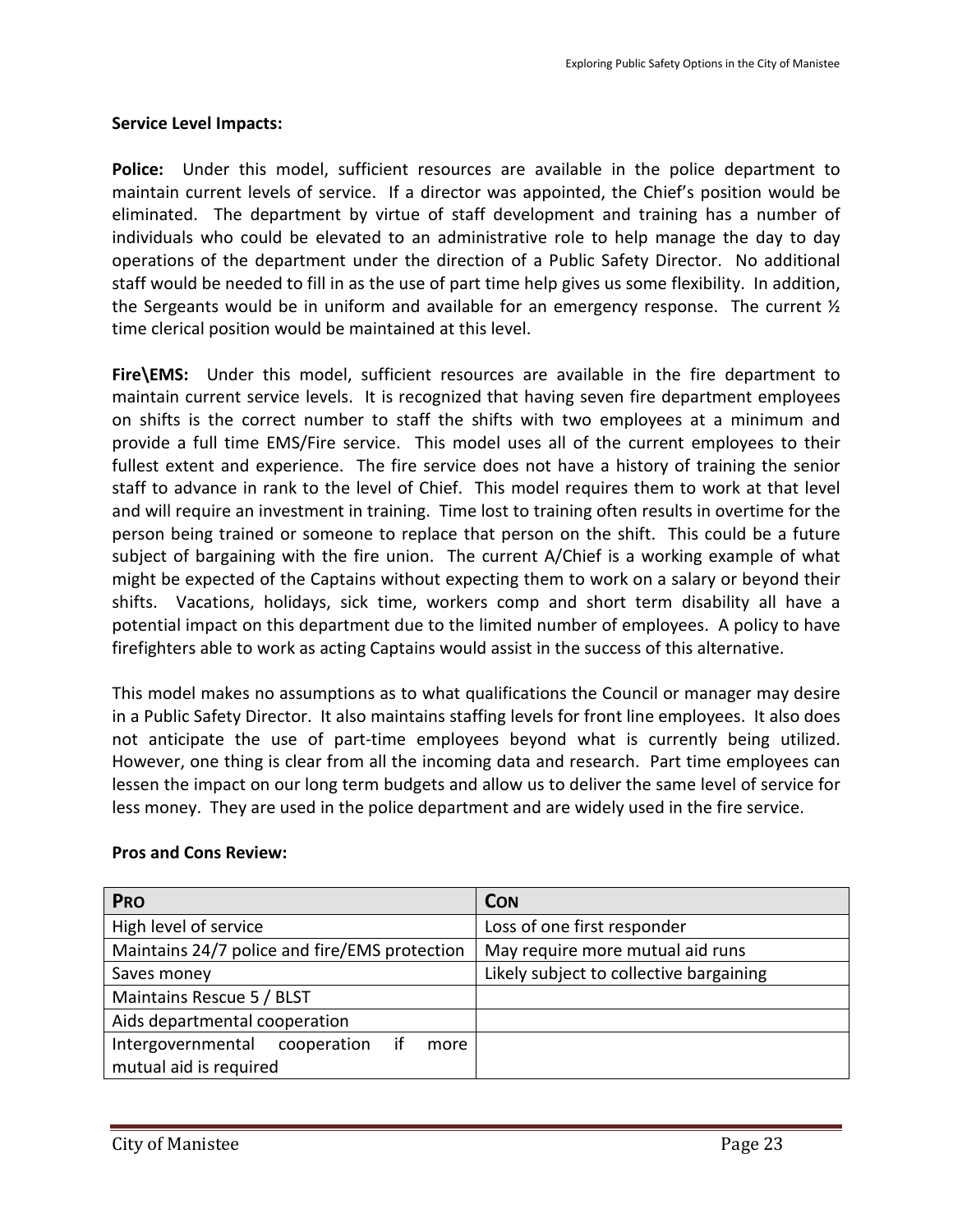### **Financial Implications:**

There is significant savings from the elimination of two separate Chief positions and the sharing of one Public Safety Director. There is potentially some added cost through collective bargaining as responsibilities are realigned in both departments.

The loss of a Chief in the Police department would not result in any additional staffing as there are sufficient resources from the current ranks. The reliance of part time employees in the police department contributes significantly to the viability and savings of this model.

The loss of a Chief in the Fire Department would not result in any additional staffing as there are sufficient resources from the current ranks. However, this would result in the loss of a potential first responder as the Fire Chief occasionally fills this role.

The potential savings of moving to a Public safety Director are between \$75,000 & \$100,000.

### **Similar Communities that Operate under a Public Safety Director Option**:

In preparing this report, input from directors of other public safety director agencies of similar size was obtained. Responses from similar sized communities are presented below.

**City of Hillsdale Director of Public Safety**: Hillsdale has had a Public Safety Director since 1995 when this position was converted from the position of Police Chief. The director was crosstrained as a fire fighter in 1995 (now Fire Officer I&II) when we did away with the position of Fire Chief. Staffing includes a deputy police chief and a deputy fire chief as second in command. The departments are separate with 13 full-time police officers, 4 full time fire fighters and 25 part-paid on-call fire fighters. The fire department is licensed for MFR only, as the local ambulance service in town transfers patients. The system works well as we have saved an annual salary (Fire Chiefs) for 15 plus years (\$1m plus). Hillsdale's population is 8,400, and we service 6 square miles. Police and fire fighters are unionized, part-time FF are not.

**Center Line Public Safety**: Center Line, with a population of 8,500, has had a Public Safety Department since 1980. It is comprised of 21 cross trained full-time officers, 20 police reserves and 17 part-paid fire fighters.

Administration consists of a Public Safety Director, Police Lieutenant, and Fire Lieutenant. Each Lt. runs their respective divisions within the department; however, they are both cross trained and can fill in for each other if needed. Patrol shifts consist of a sergeant, corporal, and 3 officers per 8 hour shift. Reserves and part-paid fire fighters fall under the command of the respective full-time lieutenant.

At one point in the late 1990's when funds were available, we had one Director, a Deputy Director for police, a Deputy Director for fire, a police lieutenant, a fire lieutenant and four sergeants.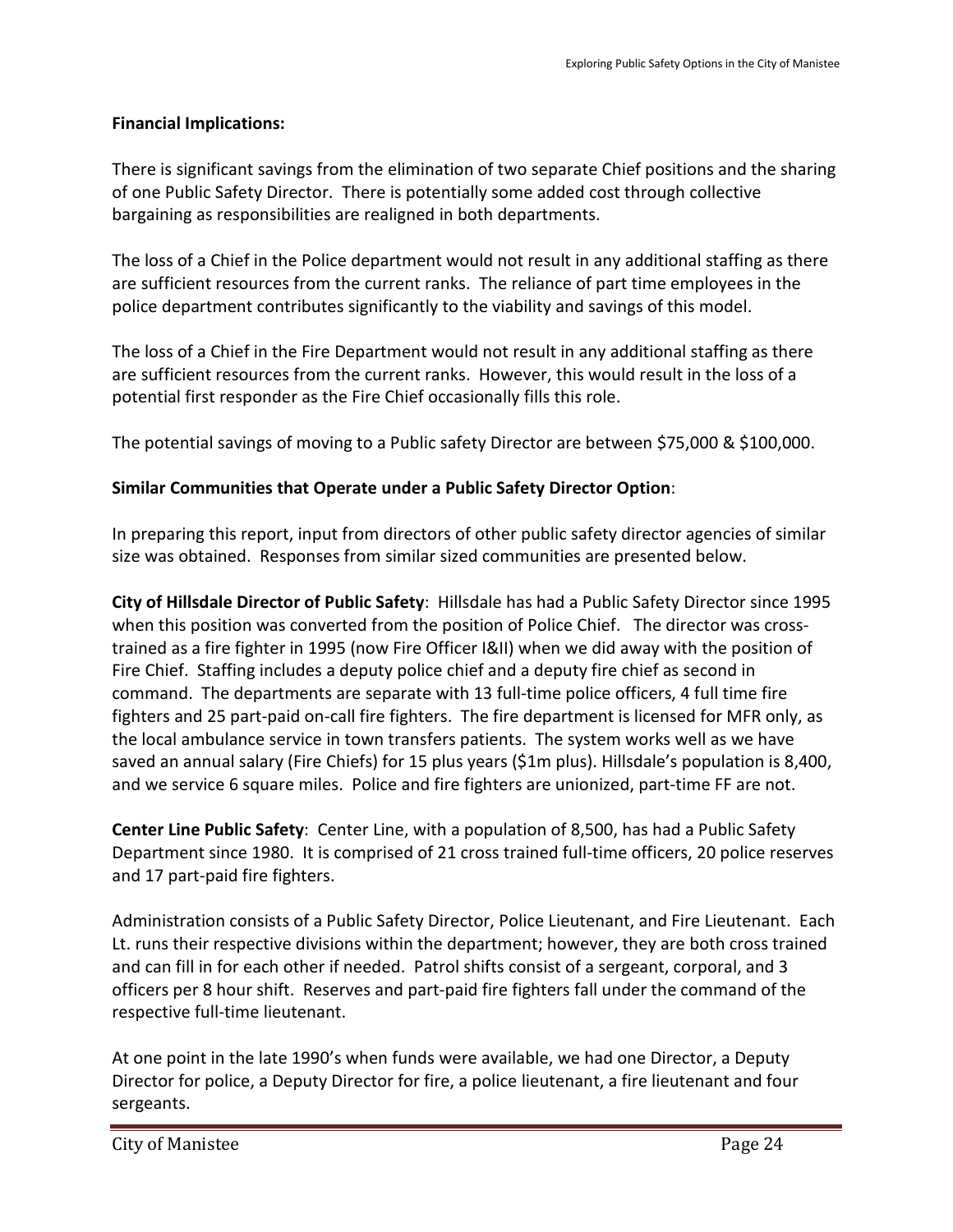**Dowagiac Department of Public Safety:** The police and fire departments maintain their own identities and are not combined or cross trained. The police department has 14 sworn full-time (includes Director of Public Safety and Deputy Chief), 1 administrative secretary covers both police and fire departments. The fire department has 4 full-time (includes Deputy Chief), and 20 paid on-call. The system started about 1 ½ years ago and so far it has been effective. The department has a Director of Public Safety (who was the Police Chief). Each department has a Deputy Chief that oversees the day to day operations of each department and acts as the department's Chief.

**Cheboygan Department of Public Safety:** The department has the following staffing:

- 7 certified police officers including the Chief.
- Director and one supervisor are cross trained as firefighters
- 25 firefighters certified as 1 and 2 level all are paid part time
- Service population is 5,200 with a service area of 7 square miles.
- This system is effective for them and has been in place since 1984
- Ordinance for Public safety can be found at the Cheboygan web site.

**City of St. Johns:** The St. Johns Police Department & Fire Department began five years ago: The departments have the following staffing:

- Police Department: Ten (10) Certified Officers (including Chief); two (2) administrative Assistants; five (5) Auxiliary officers; four (4) crossing guards
- Fire Department: Twenty (20) Paid On-call firemen

The Chief of Police also serves as "Director of Public Safety". They still have a Fire Chief in Fire Department who works a couple of hours a day, four days a week and receives a salary of \$8,000.00 per year.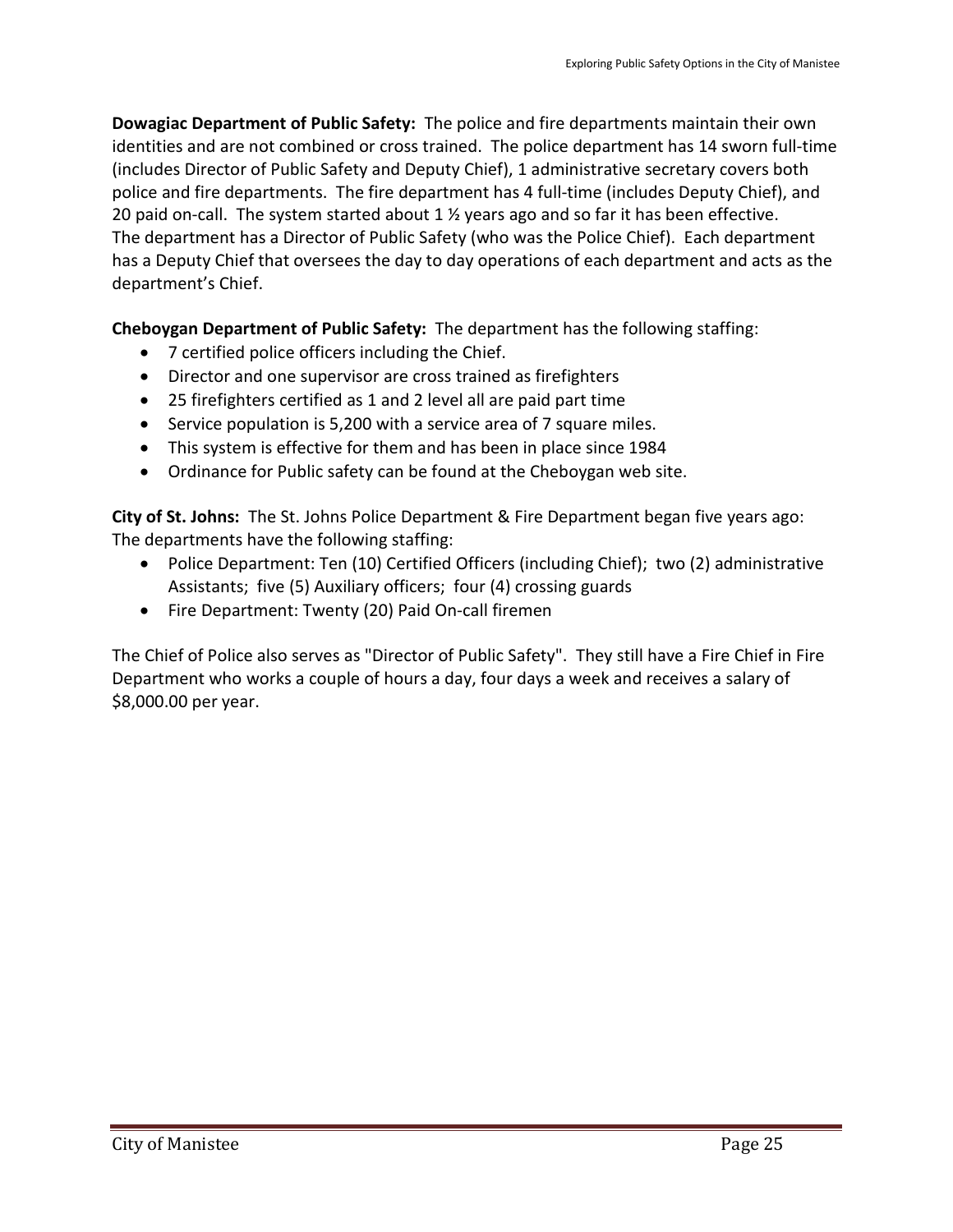# **Partial Consolidation: Hybrid System**

**Description:** The Hybrid System is an innovative, and potentially controversial, method of providing police, fire and EMS services. This basic premise of the model is that police, fire and EMS departments will support and rely on each other for day to day operations. Although this is done to a limited degree today, this model would greatly ratchet up the level of cooperation. However, this model stops short of the fully cross-trained option in that each departments' members are not fully trained and licensed to do both police and fire and EMS.

This model has three distinct stages, short-term, intermediate term and long-term, each of which will be discussed and each of which has different implementation time frames.

Currently, both the police and fire departments staff a minimum of two personnel on duty for each shift. The firefighter's union has a minimum manning clause in their collective bargaining agreement for two firefighter's on-duty at all times. This is both a contractual and safety issue. The fire department calls in staff, typically on an overtime basis, to cover manpower shortages. Due to the contractual nature of this staffing requirement and the smaller force size of the fire department, the flexibility in the department is necessarily limited. The police also staff a minimum of two, however, not as a contractual agreement but as a safety issue. The Chief and/or Detective often fill as the second person during regular business hours (day shift). On weekends and after 4 pm, the police pay overtime or use part-time staff to maintain safe staffing levels.

Normal activities for fire & EMS department have historically been about 2 to 3 rescue runs during a 24 hour period. On-duty fire personnel duties for a normal 24-hour shift involve a lot of routine maintenance, equipment inspections and paperwork. The police officers normal 12 hour shift duties are to respond to calls, work traffic, do paperwork, and like the firefighters, perform a host of administrative tasks.

The fire department has well developed mutual aid agreements with surrounding agencies to receive or provide additional resources of workforce and equipment when incidents happen outside of normal activities. For illustration, a structure fire or multiple medical runs are times when the mutual aid agreement comes into play. City firefighters always depend on other City firefighters to be on call for back-up in normal operations; i.e. an all hands call.

The police department has mutual aid agreements with State and County officers for assistance in times of need. The City also had an agreement with the Tribal Police that expired on September 1, 2010, which should be revisited. The police interact at the line level on a daily basis by backing each other up and providing additional manpower whenever needed. A police officer always expects that another police officer is on duty to assist them with any call during normal operations.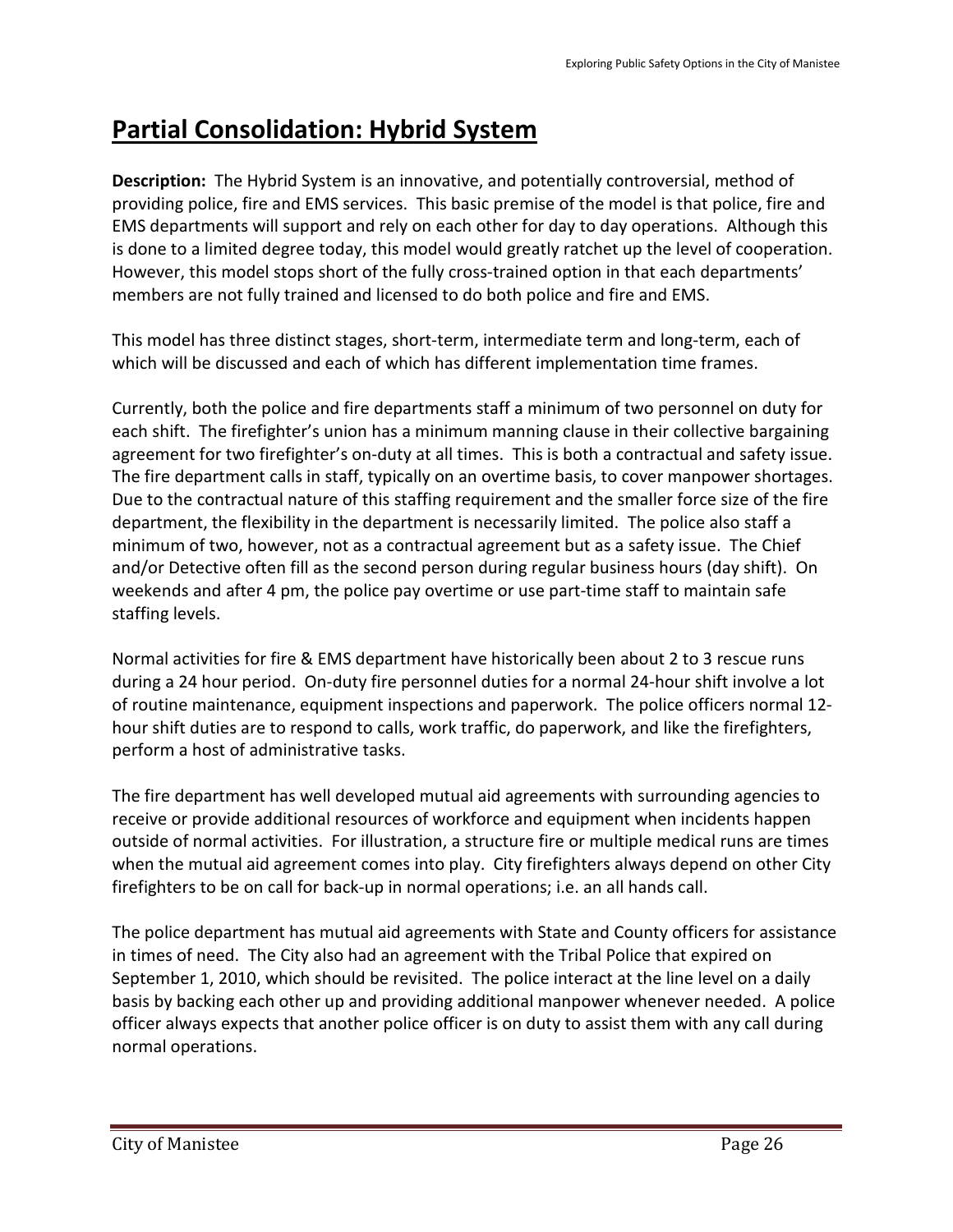## **Short-Term**

In the short term, the departments would continue to function as independent operations. This 12 to 18 month period would entail several steps, including bringing the police department up to speed on fire department operations and protocols, obtaining MFR certification for the police officers and starting the collective bargaining process with Police and Fire unions to discuss the concept and potential implementation.

# **Intermediate Term**

In the intermediate term, staffing remains the same at both departments. However, police personnel begin to fill in to cover shifts at the Fire Department in order to facilitate training and professional development, minimize overtime and cover sick days, holidays and vacations. In order for this to happen, the minimum man staffing clause in the fire department's collective bargaining agreement would have to be negotiated out. It is acknowledged that the fire union would arbitrate this provision. Resolution could take up to 24 months.

# **Long-Term**

In the long-term, the Hybrid model suggests that, if used together, three employees can routinely respond to the same number and types of normal calls that four currently respond to. Currently, the firefighters' primary service call is for rescue and medical runs. The firefighters operate at EMT-Basic level, licensed through the medical control board. Some are trained at a higher level. They are currently licensed to operate at EMT Basic level, which is a significant and important level of service.

It is worth considering that a single EMT-Basic responder, paired with a Medical First Responder could provide the necessary medical service required at 80% of the medical runs that are dispatched to the fire department Rescue 5 unit. This 80% number is often used by the fire department to illustrate their call volume and types of calls. It is possible 20% of their medical runs could require the assistance of the Advanced Life Support (ALS) crews on the ambulances from West Shore. These numbers are best estimates. During BLS transport, the current model has one EMT-Basic responder in the back of the rig with the patient while the other responder drives.

It is being suggested that when only a single firefighter is available to respond to a rescue run, they do so with the expectation of a second person coming from the ranks of the police department. This would require each officer to be trained at a Medical First Responder (MFR) level in order to work under the direction of the Firefighter EMT. Eventually every employee in the police and fire department would be required to hold an EMT-Basic license. Training is available through on-line courses, paired with a five-day training period at a campus somewhere in the U.S. A variety of courses are highlighted on line. The cost to train someone to the EMT-Basic level is about \$3,000.

If this model were implemented, the fire department could provide a lot of things for their staff that is not currently feasible or expensive due to overtime. Out-of-town staff development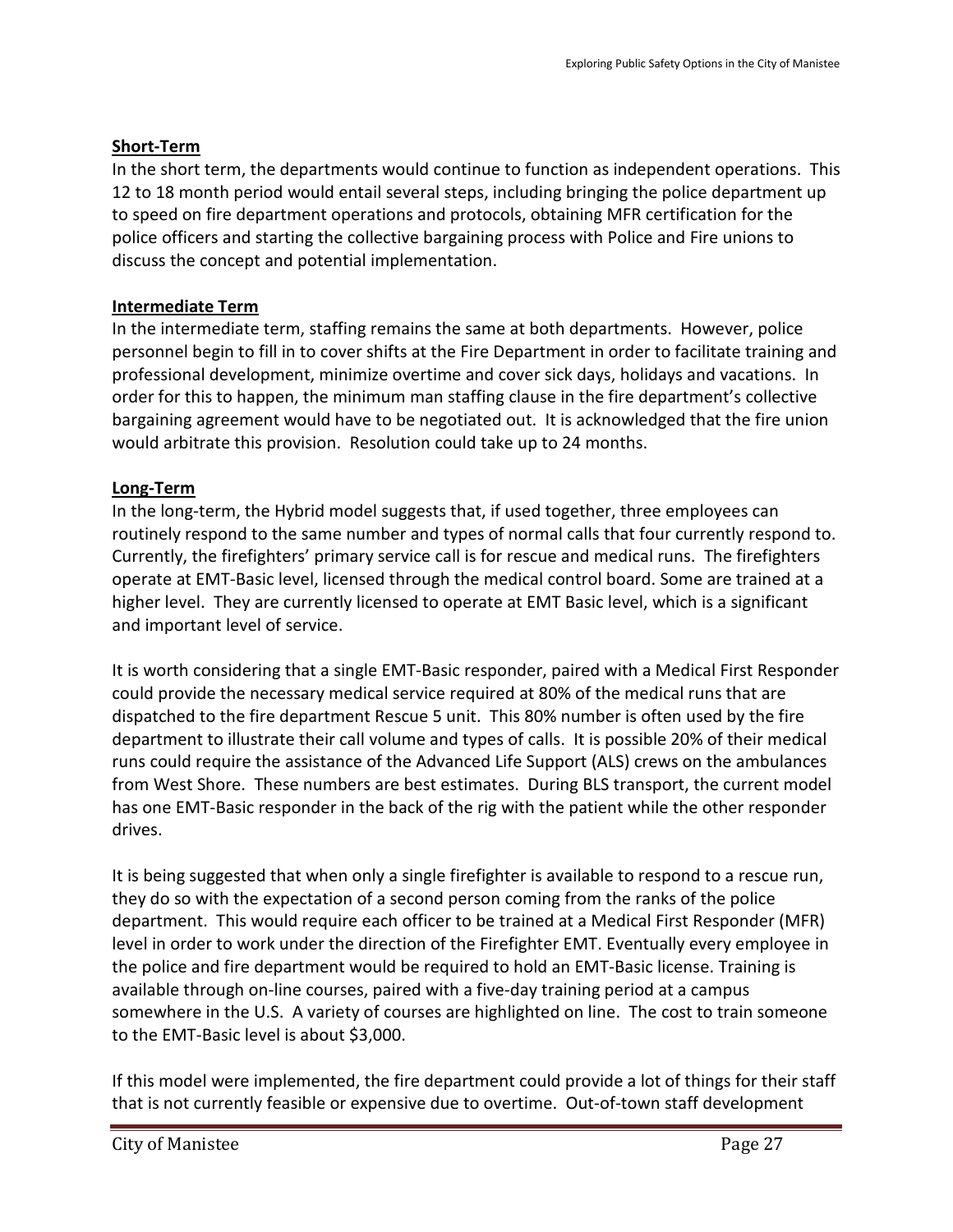would be a primary example. Of course when the abnormal happens we would have to rely on all available staff and mutual aid agreements to respond to them.

The long term operation provides significant flexibility to the Fire Department. It also opens up the possibility that the department could transition to an ALS transport service. This transition would require a higher level of medical training for both the firefighters and the police officers. However, this is expected to be more than offset by the additional revenue that would be received not only from transport, but also patient transfers. ALS service would present its own set of management challenges similar to those presented by moving to BLS transport service.

**Assumptions:** This option uses the several assumptions. The primary assumption is that a goal is to maintain or enhance service levels to the community while cutting costs. It is reasonable to conclude that if we are unable to identify significant cost savings through this model, then it is not a viable alternative. The assumptions used are:

- Significant changes to collective bargaining agreements would have to be negotiated.
- Initially, staffing could remain near current levels.
- Over time, staffing may change depending on speed, method and efficacy of implementation; as well as attrition within departments.
- Existing dual Chief or Public Safety Director models could be used.

**Service Level Impacts:** Service level impacts under this model are anticipated to be minimal. Leveraging the resources of both departments in a collaborative way and thoughtful management of resources should mitigate potential issues. In the short term there would be no staffing changes in either department and positions would be preserved. In the long term, staffing could change based on an evaluation of the efficacy of the model and thru attrition.

This model would also present both opportunities and challenges. The greatest opportunity would be to provide flexibility for the Fire Department. For instance, it would be easier for firefighters to use their benefit time off without creating overtime as a single person could staff the station. The current model typically requires a call in for 24 hours at the overtime rate to meet minimum staffing requirements. Firefighters could be also be assigned to different tasks throughout the day without having to drop what they were doing for a normal medical run.

The greatest challenge would be in developing coordinated policies that help mitigate response-related issues and in communicating this to the public. Contingency planning, setting response priorities and backups and ensuring coordination and cooperation between departments are significant, but not insurmountable challenges.

In the long term, staffing challenges also becomes an issue. Initially, Fire department staffing would not change and two firefighters would be on duty. When someone retires, what would be done about replacing them under this model? Would this model allow us to operate with fewer employees? On paper it does however there is an argument that says we start to erode services if we do not replace employees.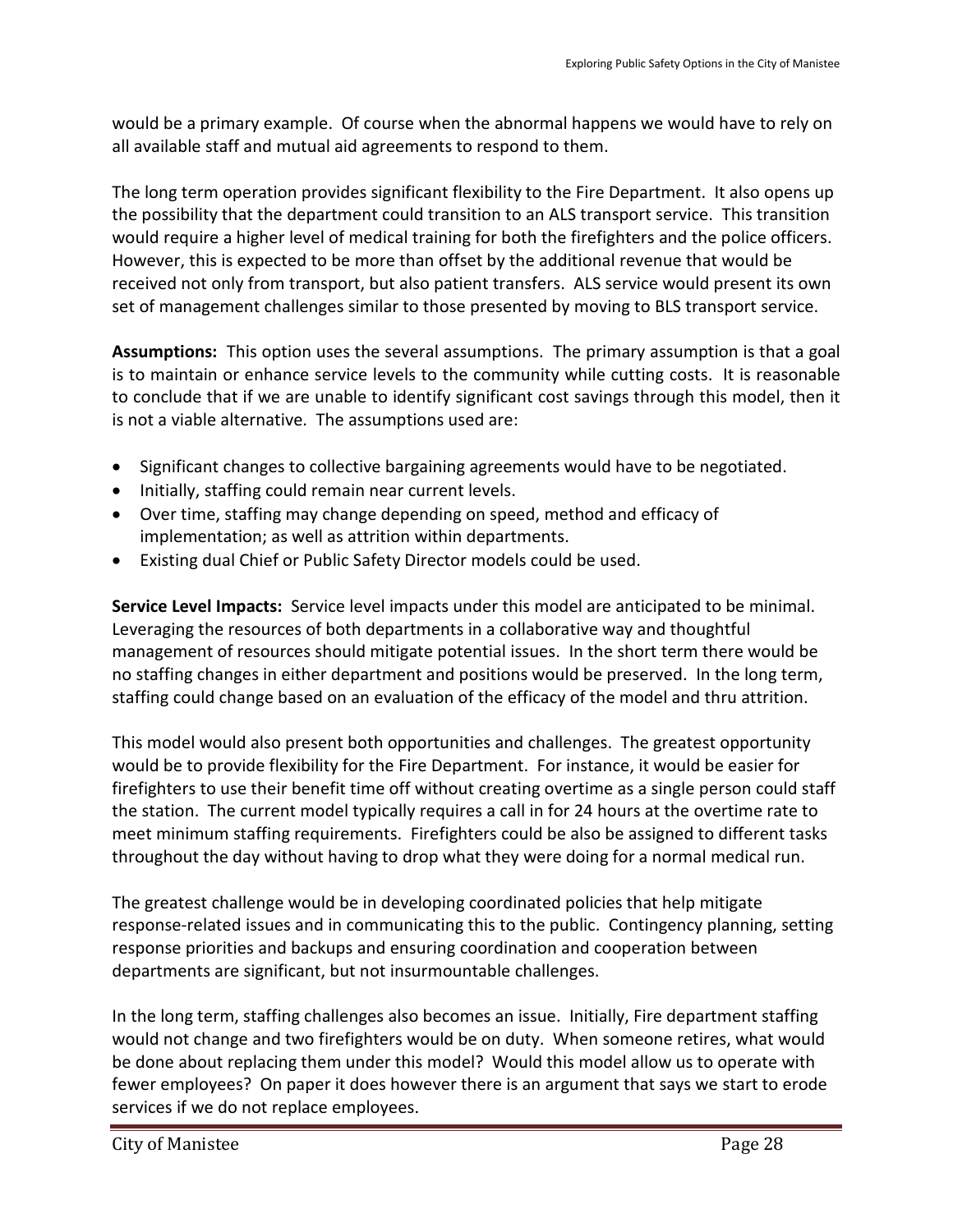**Hybrid Model in Operation:** Often, the thing that kills new ideas is the "what if" question. As it stands today we have a pretty good system of delivering services. Both departments have two employees on duty and manage the normal stuff. However, "what if" there are multiple casualties or injuries in an auto accident? "What if" people are pinned in two different vehicles and someone else is having a heart attack? "What if" all the police officers are tied up on a case and unavailable to respond to a second emergency?

Police & fire agencies live with the "what if" scenarios everyday and build in a certain amount of contingencies to accommodate them. In addition, any large scale incident for either police or fire always result in a number of cooperating agencies sharing in the response, whether a structure fire or high speed chase. The Hybrid model would build upon the well established risk management tools in place for both agencies. By way of example and illustration:

### Actual Incident:

September 16th in the early morning hours a man was assaulted and robbed. He needed medical attention and police services. The officers had to leave the scene of the crime to pursue the suspects and leave the victim with medical people. In an instant all available police resources in the county were tied up with one case for hours. This is what was done: Phone calls went to the police chief, sheriff, undersheriff and post commander. The initial incident was in the city, so Chief Bachman responded to the scene of the chase into Mason County. On his way there, he contacted Sgt. Bruce and asked him to come into work. He, in turn, called another officer to meet him at the station. It took less than 15 minutes to have an officer onduty in the city at 12:30 am. In the meantime, the officers pulled away for the emergency requested the tribal police to drop into town and be available for an emergency under our mutual aid agreement.

"What if" this incident had happened under the Hybrid model? The officers on scene would have triaged the situation and made a decision with the EMT who responded from the fire department, assuming it was a single person response. Life safety trumps criminal activity in every medical situation. At a minimum, a single officer would have stayed to assist the EMT while the other would have a choice to join the pursuit or stay behind depending on medical needs of the patient. Potentially, both officers would have stayed with the medical run and let the State and County manage the chase and arrest.

# Structure Fire or Similar Event:

"What If" there is a structure fire, ice water rescue, confined space rescue, or similar event? Currently, two professional responders on duty at the fire station make the initial response to these types of calls. Would response to those occurrences suffer from if only one professional fire\EMS responder is on duty?

If there were a single person on staff at the fire station, then this would result in a slower response time. The degree would depend on the type of call. As is the case today, if the second firefighter were scheduled to do a school program or an inspection, that person would drop the extra activities and respond. This would be very similar to the Hybrid model, where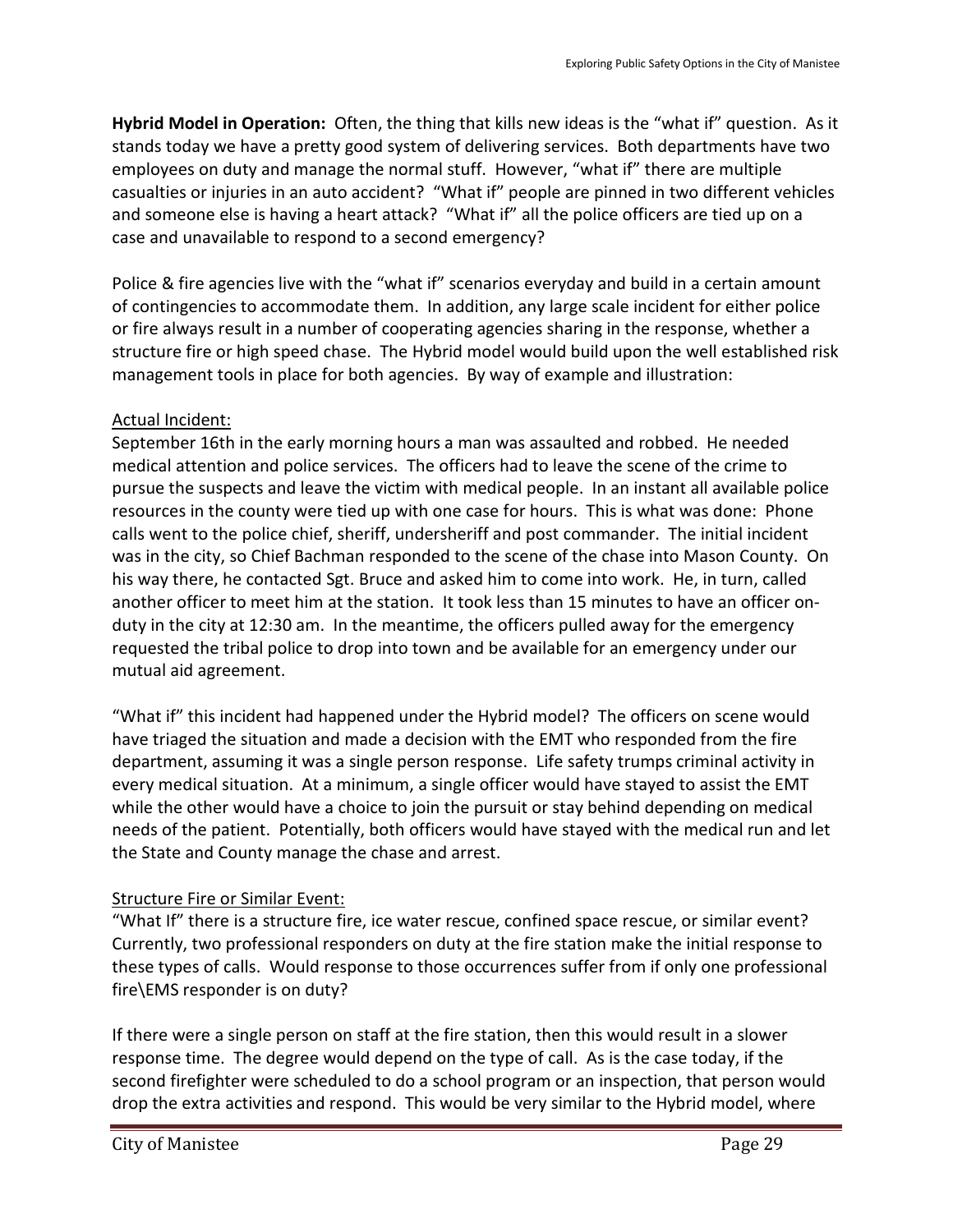police officers would be trained to assist with medical runs as a second responder, if needed. Thus, routine medical runs would be impacted the least under this system and likely would not be significant. For fire calls, response time would be reduced to a greater, but still acceptable, degree because of the complexity of the equipment and need to respond from the fire station.

### Police on Call when Medical Run Comes In:

"What if" law enforcement is already out on a police-type call when a medical call is dispatched? This model clearly requires police officers to realign priorities. Medical runs would always take priority over routine service calls. There will be times when the officers are on a priority call and at least one of them will have to stay behind. In those situations we would pull one officer for the medical response or use mutual aid. Officers will no longer double up in one car to provide greater flexibility for available responders.

However, there could be a number of police-type calls that tie-up on-duty police officers, making them unavailable to respond to medical calls. From past experience, sometime when law enforcement is requested to the scene of a dispatched 'medical call' it has developed into an incident requiring law enforcement action. At times when law enforcement was not available, Central Dispatch sent the message that "law enforcement is unavailable". During those isolated times, the Hybrid model could pose risks to a single responder; although West Shore Hospital also could respond to these incidents if available.

Back-up for fire is a pager tone-out away (three to ten minutes). For law enforcement, response times can vary as they have no immediate response means established. However, police always have two officers on-duty.

This model would take significant coordination between the two departments. On any shift where there was a single firefighter on duty, the police would have to designate a medical response car. That car would respond to every medical run no matter what else was happening. It would take a shift in the current deployment strategies and thinking. As officers go through medical first responder training, they will begin to appreciate this need. Supervision and coordination is the key to the success of this model.

This model presents some obstacles and some opportunities. Clearly it is a new service delivery model that will impact services at some point. On a normal shift however the services should not be impacted. Education, training, supervision and cooperation are the things that will make this a success or a failure.

| <b>PRO</b>                                    | <b>CON</b>                                |
|-----------------------------------------------|-------------------------------------------|
| Same level of service (with EMS upgrade)      | Lower service level (without EMS upgrade) |
| Maintains 24/7 police and fire/EMS protection | Difficult to realize cost savings without |
|                                               | decreasing number of employees            |

### **Pros and Cons Review:**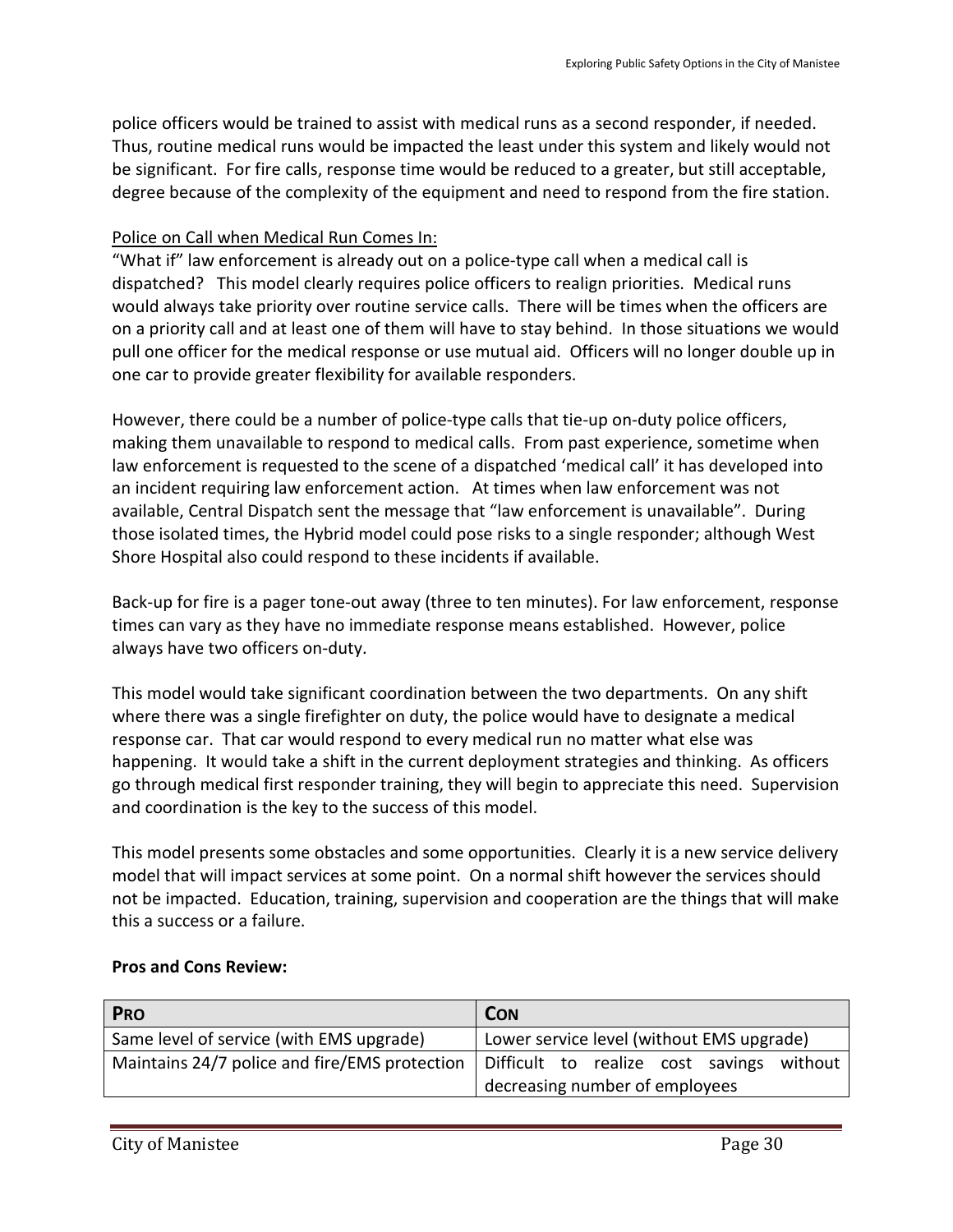| Maintains Rescue 5 / BLST (with manpower           | Does not automatically take advantage of        |
|----------------------------------------------------|-------------------------------------------------|
| assigned to fire station)                          | intergovernmental cooperation                   |
| Full time staff, maintain response times           | Significant training requirements               |
| Controlled staff levels                            | Collective<br>Would<br>require<br>changes<br>to |
|                                                    | <b>Bargaining Agreements</b>                    |
| additional mutual<br>aid<br>Could<br>into<br>enter | Upgrade of patrol vehicles to provide storage   |
| agreements with outside agencies to assist         | of all required gear (unless used in support    |
| with police                                        | mode)                                           |
| allow<br>Increased flexibility could<br>City<br>to | Typical on-duty force could be overwhelmed      |
| transition to ALS transport                        | by large scale events                           |
|                                                    | Employees must possess many skill sets &        |
|                                                    | maintain certifications                         |
|                                                    | Moving to ALS would negatively impact WSMC      |
|                                                    | ambulance service                               |
|                                                    |                                                 |

#### **Financial Implications:**

It is impossible to precisely quantify financial implications with a high degree of accuracy because there are too many variables. In the short term, there would be a one-time training cost to bring the police officers up to MFR of about \$6,000 to \$12,000. In the intermediate term, with police officers filling in at the fire department to reduce overtime, a savings of at least \$15,000 to \$20,000 per year could be expected. In the long term, both savings and enhanced revenues could be achieved. Savings would be directly related to reduction in staff between the two departments. Revenue could be enhanced if the City transitioned to an ALS transport service. If the Hybrid system also utilized a Public Safety Director, potential savings from just this are between \$75,000 & \$100,000 annually.

### **Similar Communities that Operate under a Hybrid System:**

Since the Hybrid system is designed to respond to the unique circumstances of Manistee, no examples of communities using this approach are available. With that said, many communities encourage and use interdepartmental cooperation between police and fire to some degree.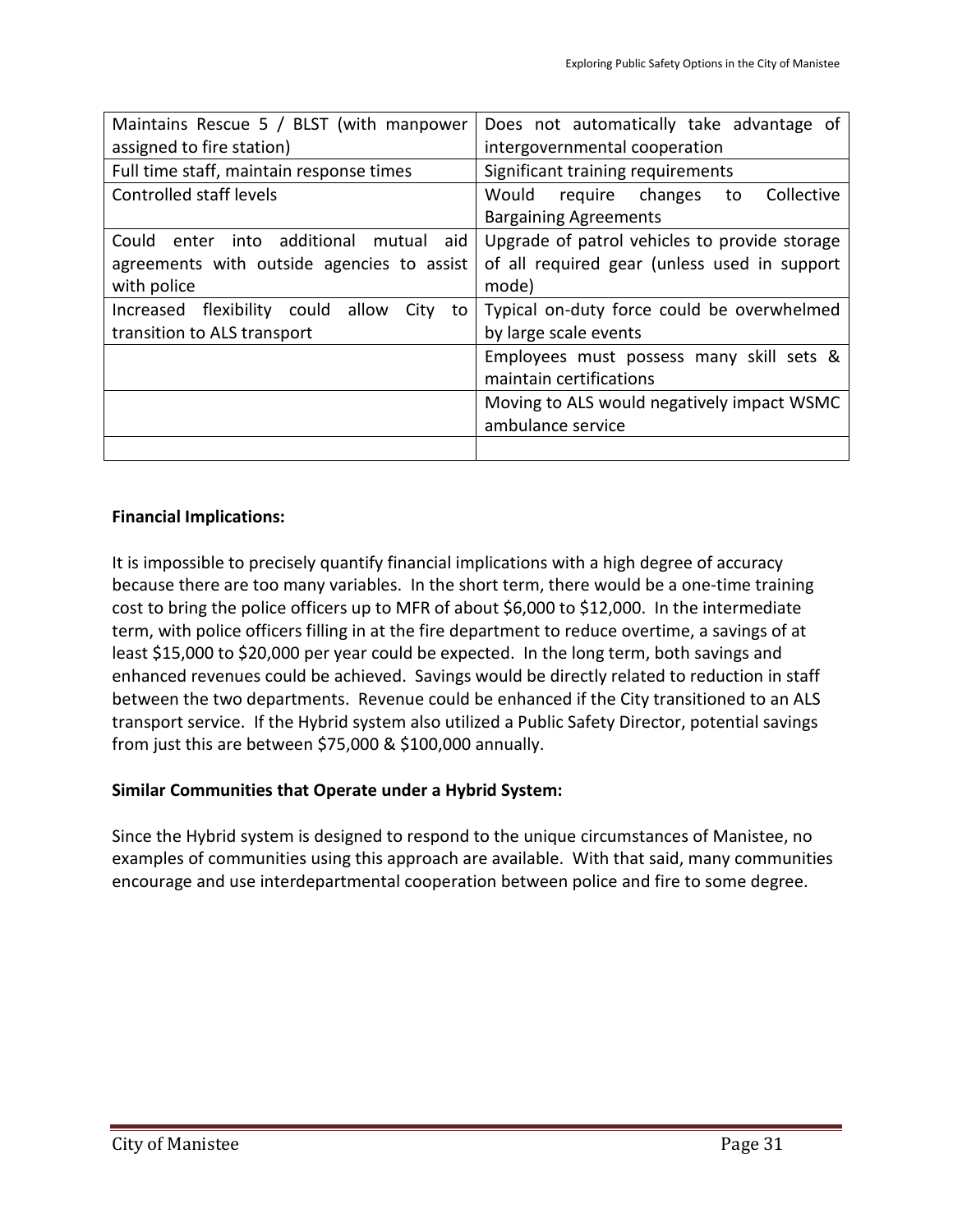# **Full Consolidation (Public Safety Officers)**

**Description:** The Public Safety Officer option would provide fully cross-trained public safety officers operating in a Public Safety department. These officers would typically be on police patrol with equipment stored in their vehicle for response to a wide range of emergencies. Typical training would include police certification, FFI and FFII (Firefighter I & II) certification and MFR (Medical First Responder). A Public Safety Director would manage the Public Safety department. This model would provide 24/7 police, fire & EMS services. The Director would be responsible for administrative oversight, payroll, budgets, scheduling and the day to day operations of the agencies. Command structure would include various levels of officer ranks to manage day to day activities and command at emergency scenes. This model could be fully implemented within three to five years of Council endorsement.

**Assumptions:** This option uses the following assumptions. The primary assumption is that a goal is to maintain or enhance service levels to the community while cutting costs. It is reasonable to conclude that if we are unable to identify significant cost savings through this model, then it is not a viable alternative. The assumptions used are:

- Significant changes to collective bargaining agreements would have to be negotiated.
- A significant investment in training would be required.
- Initially, staffing could remain near current levels.
- Over time, staffing may change depending on speed, method and efficacy of implementation.

**Service Level Impacts:** The assumption of this white paper is to maintain the service levels thus, the typical PSO level of service would need to be upgraded in order to continue EMS services at the present level. Instead of MFR, PSO's training would be upgraded to Emergency Medical Technician (EMT-B). Maintaining service levels would require that personnel be staged at the fire department to respond to medical emergencies with Rescue 5 and/or fire emergencies with other appropriate equipment. Some current patrol vehicles may not have the space to carry all required medical equipment, possibly necessitating upgrades when the fleet is replaced. However, this issue would have less impact on operations when patrol vehicles are used in support capacity.

Other issues that could impact service delivery would be the number of employees on duty at any given period of time. The public safety officer model is often touted as a way to cut costs by having fewer personnel with more training. It may be suggested that three PSOs would be sufficient to provide current service levels instead of the two police, two fire-fighter/EMT-B minimum. As an example, a typical personal injury traffic accident could overwhelm just three responders. Once an officer is trained in emergency medical care, the very first priority is patient care. While a medically trained responder is responsible for an injured person's care, other equally important tasks are also needed to be taken care of. Traffic control, scene safety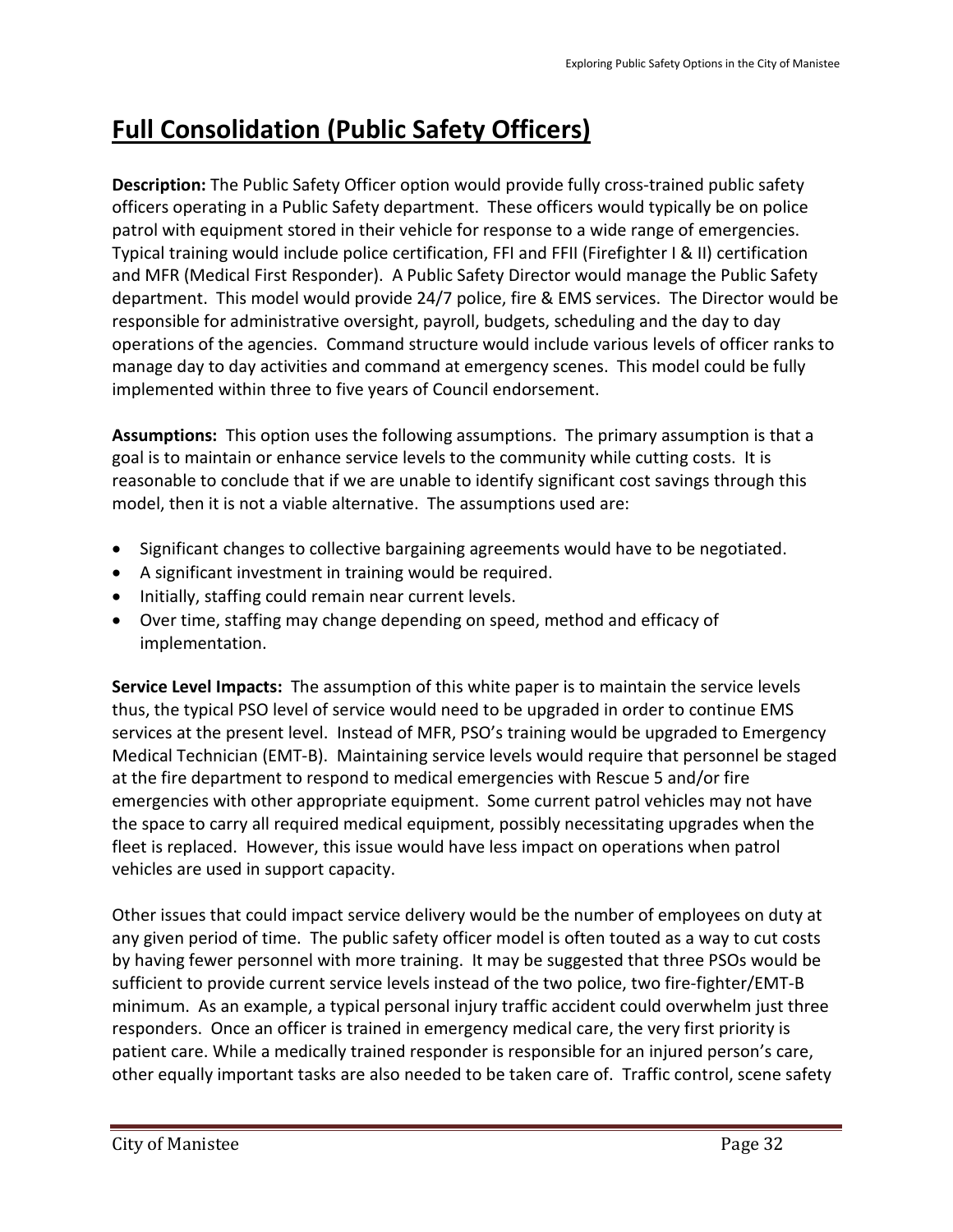for emergency responders and general public, witness statements, law enforcement, etc. also has to be conducted simultaneously.

If a PSO officer is out of service on a complaint they are not available to handle additional calls. When a subject is taken into custody the time out of service is dramatically longer. Fire calls require long scene times and clean-up times to ready fire trucks for return to service. Priority 1 medical calls also require long out of service times.

Mutual aid calls for EMS would have little effect on providing timely medical response, but can be effective for large scale incidents. Mutual aid calls are defined as requesting other neighboring agencies to respond to the city to provide manpower and/or equipment. Those response times (fire/EMS) are typically ten to fifteen minutes. Currently city fire fighters carry pagers that provide quick call-in for emergencies. Typical emergency call-in times are three to five minutes for the closest members. Currently, other law enforcement agencies in Manistee County are trained to use automated external defibrillators (AED), perform cardiopulmonary resuscitation (CPR), and provide first aid. Their response to our calls for assistance is dependent on availability – units on the road, available (not tied up with their own business), and their proximity to us.

| <b>PRO</b>                                    | <b>CON</b>                                      |  |
|-----------------------------------------------|-------------------------------------------------|--|
| Same level of service (with EMS upgrade)      | Lower service level (without EMS upgrade)       |  |
| Maintains 24/7 police and fire/EMS protection | Difficult to realize cost savings without       |  |
|                                               | decreasing number of employees                  |  |
| Maintains Rescue 5 / BLST (with manpower      | Does not automatically take advantage of        |  |
| assigned to fire station)                     | intergovernmental cooperation                   |  |
| Full time staff, maintain response times      | Significant training requirements               |  |
| Controlled staff levels                       | Collective<br>Would<br>require<br>changes<br>to |  |
|                                               | <b>Bargaining Agreements</b>                    |  |
| Could enter into additional mutual aid        | Upgrade of patrol vehicles to provide storage   |  |
| agreements with outside agencies to assist    | of all required gear (unless used in support    |  |
| with police                                   | mode)                                           |  |
| Saves money if number of employees can be     | Typical on-duty force could be overwhelmed      |  |
| reduced                                       | by large scale events                           |  |
|                                               | PSO's may receive pay bonus                     |  |
|                                               | Employees must possess many skill sets          |  |
|                                               | Individuals must maintain certifications and    |  |
|                                               | ongoing training                                |  |

#### **Pros and Cons Review:**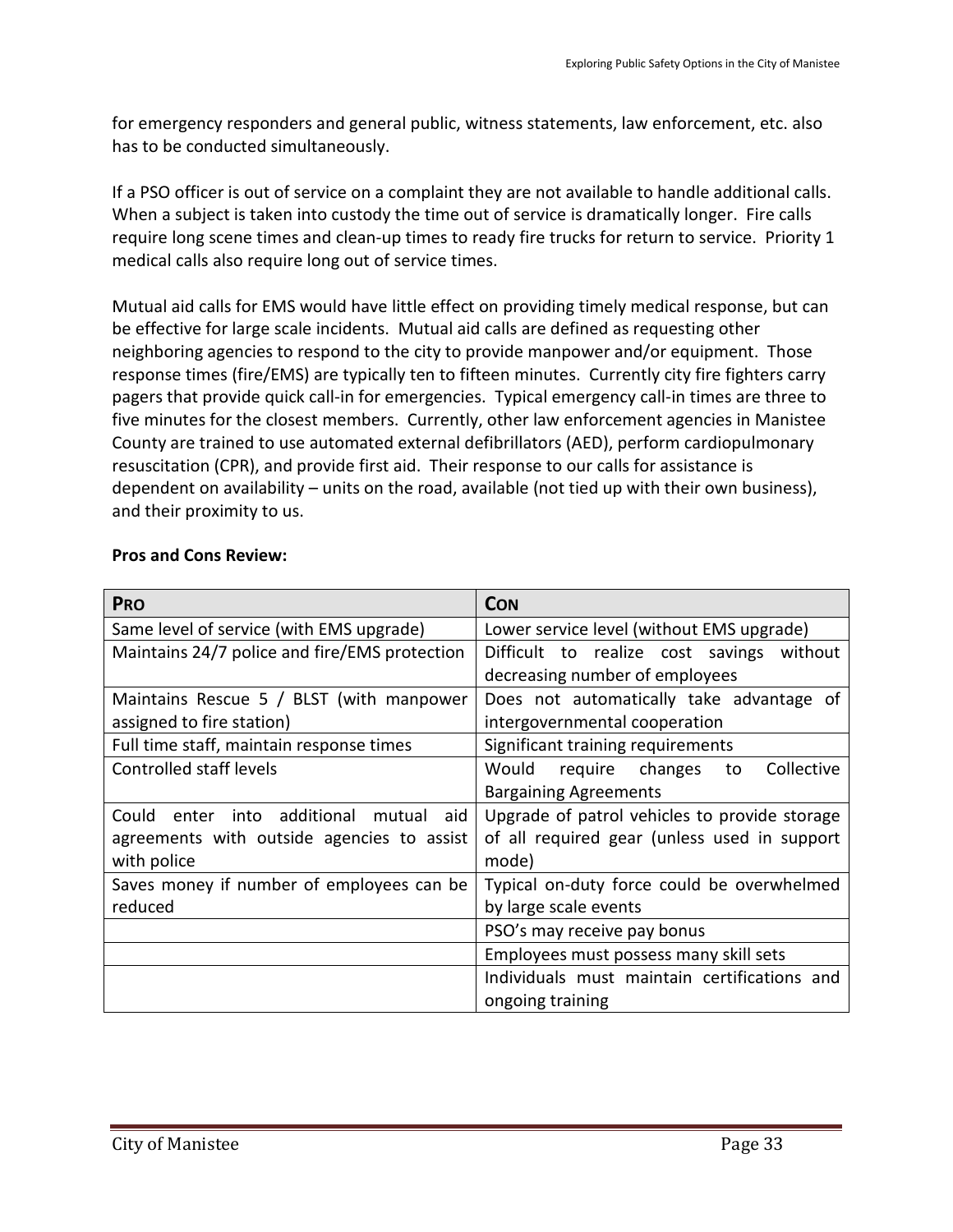**Financial Implications:** Without a reduction of on-duty staff, cost savings would not be possible. If staffing was maintained, costs would likely increase due to the fact that fully crosstrained personnel would be compensated more. Whether cross training current police & fire employees or starting with new already trained public safety officers, significant monies would be expended along with extended time frames to allow training and implementation. This model anticipates reducing staff over time as services currently provided separately can be provided together.

The estimated costs of certification\training per category are listed below:

Fire Fighter I & II: Baker College, Cadillac, MI. The cost of \$580 includes course materials and covers the following courses: American Heart Association Emergency care, Drivers Training, Haz-Mat Training, ICS 700, NIMS (National Incident Management System) for the Fire Service, PDO, Basic Vehicle Extrication, Advanced Vehicle Stabilization. Classes are held Mondays and Thursdays with occasional Saturdays. 47 week nights, 10 Saturdays; approximately 8 months time duration.

Fire Fighting training is also available periodically in Manistee conducted by the Manistee County Fire Fighters Association. Classes are set up when a need arises and enough students are interested to make a class. Fire Fighter I and Fire Fighter II classes are separate and usually have a class size of 15 students. Costs per student are determined at time of class but are expected to be a customary fee.

Police Training: Associates Degree of Applied Science. This is a two-year program that entails 103 credit hours at \$205 per credit hour, plus books and course supplies. This is then followed up with an internship for on the job experience, and then attending a police academy. The Academy is included in the two year program. Also, there are academy programs that are just the academy and not college program specific. Lansing Community College offers such programs. The training is then followed up by certification.

Emergency Medical Technician – Basic level: Baker College, Cadillac MI. The training is 20 weeks, two nights per week comprising 24 credit hours at \$205 per credit hour. After successful completion of classes, State/ National Registry exam and licensure is required.

On-line EMT Basic classes are available for \$900 followed up with five days at a campus to do the practical. On-line courses may not be appropriate for all students due to the condensed schedule and self-learning skills required. A very specific EMT Basic program may cost about \$3,000 including travel.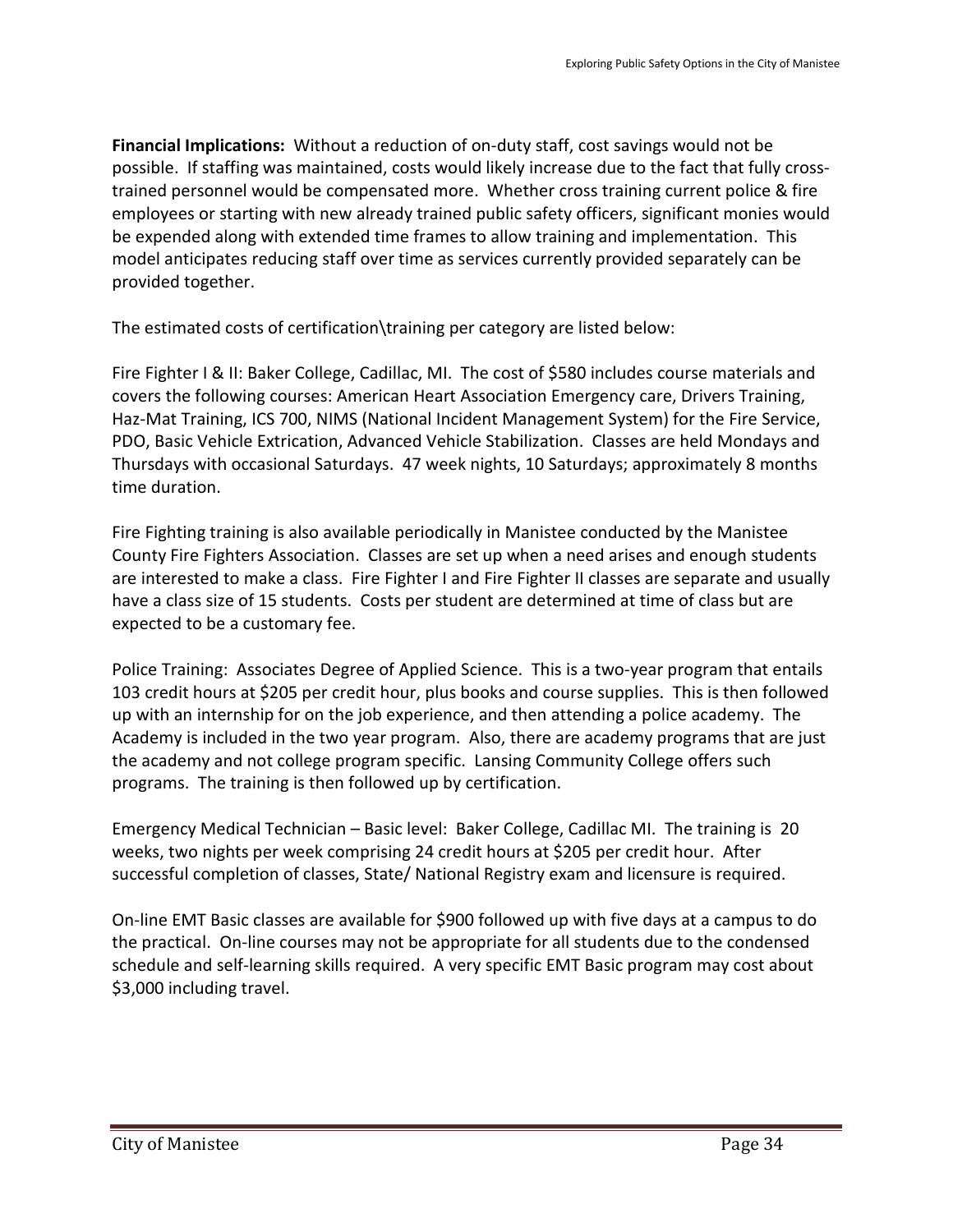### **Similar Communities that Operate under this Public Safety Option:**

PSO communities are not easy to compare to due to geographic size and populations. The City of Manistee recently completed a Benchmark Survey with its peers. Of the communities only Petoskey has a Public Safety Department that operates as this plan describes. Alpena, Big Rapids, Cadillac, Charlevoix, Cheboygan, Greenville, Ludington, Marshall, St. Joseph, Traverse City, and White Lake Fire Authority are the other communities in the benchmark survey.

Other communities identified as using this model are listed below for comparative statistics.

|                    | <b>General Fund</b> | <b>Public Safety</b> | % of GF |
|--------------------|---------------------|----------------------|---------|
| Petoskey           | \$7,401,900         | \$2,770,400          | 37.4%   |
| East Grand Rapids* | \$8,708,764         | \$4,074,655          | 46.7%   |
| Greenville**       | \$5,042,550         | \$1,661,200          | 32.9%   |
| Grand Haven***     | \$9,538,145         | \$3,664,030          | 38.4%   |
| Manistee           | \$5,349,000         | \$1,894,420          | 34.8%   |

- \* East Grand Rapids trained to MFR, but respond to very few medical calls
- \*\* Greenville trains to basic first aid only
- \*\*\* In talking to Ottawa county dispatch it was learned that Grand Haven trained to MFR, only respond to Priority 1, some Priority 2 only.

It should also be mentioned in this study of instances where organizations have moved back from fully integrated cross-training public safety department to separate police and fire departments.

Meridian Charter Township, as an example, attempted this model (PSO) and decided that it does not work for them. One of the important issues leading the return to separate police/ fire department was that adequate EMS service delivery could not be maintained.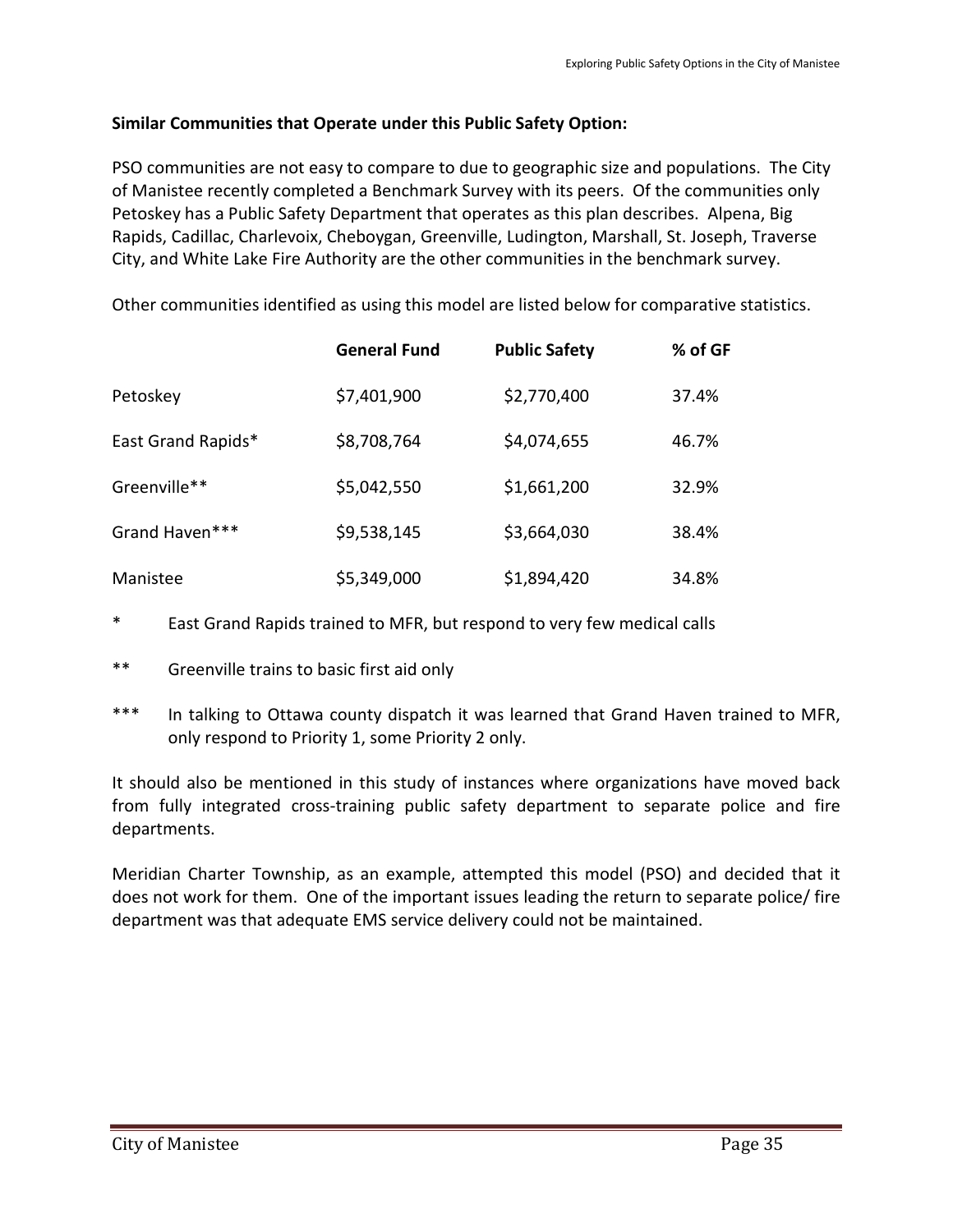# Regionalization Opportunities

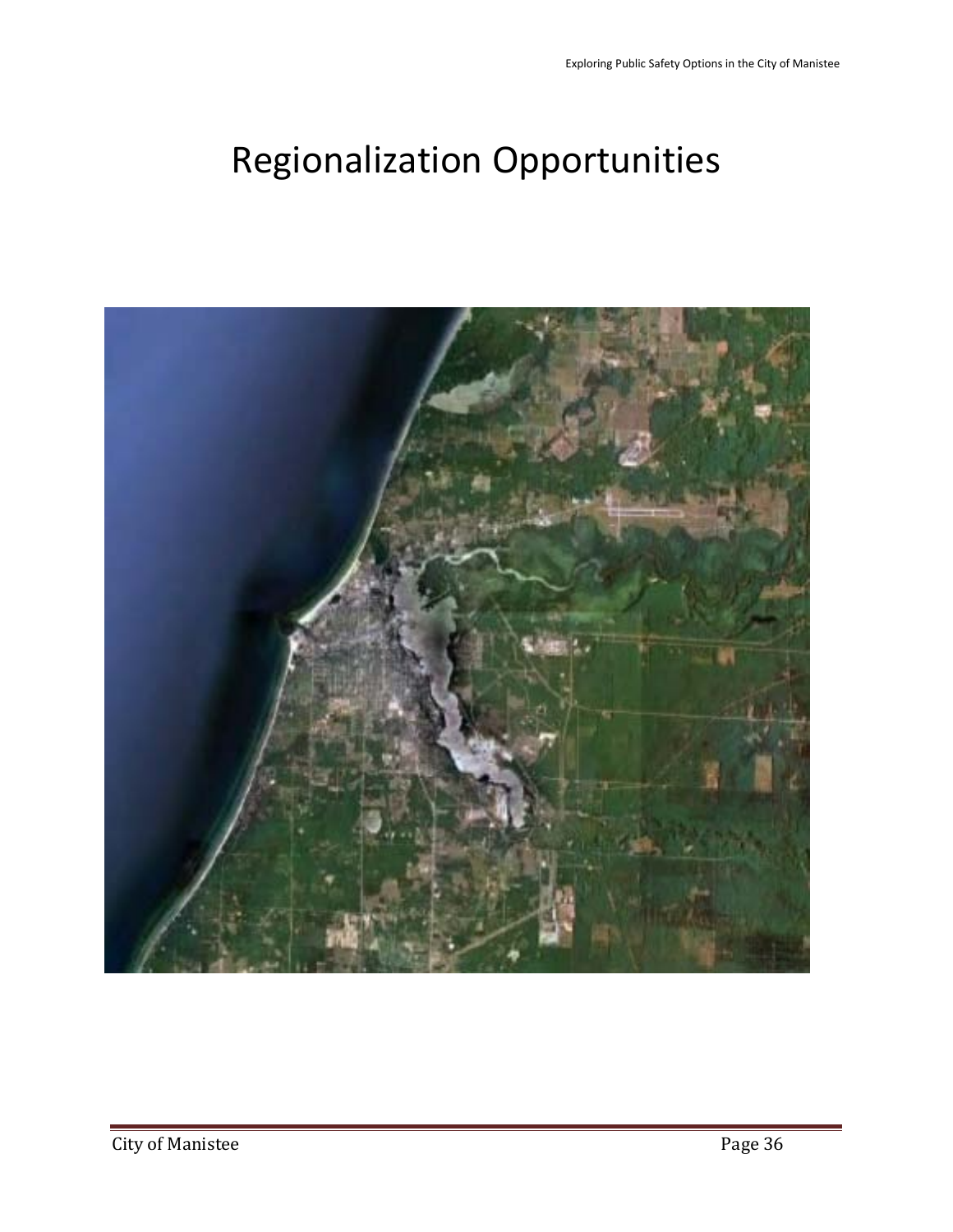# **Full Regionalization of Fire\EMS Services**

**Description:** This white paper describes the City of Manistee mutually joining forces with neighboring townships to create a regionalized Fire & EMS authority rather than individual community fire departments. This approach is completely dependent upon the City of Manistee and neighboring townships working together to jointly provide Fire and EMS services to a larger area than the individual municipalities. The primary reason for exploring this option would be to take advantage of the pooling of limited community resources, sharing of manpower and equipment. This model could likely be implemented within three months of Council endorsement, perhaps sooner. However, negotiations of this sort are complex and with multiple jurisdictions involved, the City does not control the time frame.

**Assumptions:** The primary assumption is that a goal is to maintain or enhance service levels to the community while cutting costs. It is reasonable to conclude that if we are unable to identify significant cost savings through this model, then it is not a viable alternative.

- Agreements would have to be discussed, negotiated and approved by the various communities.
- Significant changes to City collective bargaining agreements would have to be negotiated.
- Over time, staffing may change depending on speed, method and efficacy of implementation.

**Service Level Impacts:** A significant issue that has to be dealt with in the City of Manistee is the historic high level of service that is provided to area residents. The Fire/EMS Department is no exception to this rule. With more than 90% of our annual runs focused on EMS and the fact that all significant Fire events result in mutual aid being requested, it is appropriate to focus on EMS service impacts to residents.

Currently Rescue 5 responds to most emergencies in less than three minutes compared to the NFPA standard of four minutes or less 90% of the time. Clearly Rescue 5 exceeds those standards, but this level of service comes with a significant cost to the City budget. Ideally, there should not be a reduction of EMS services and potentially an increase in services with fire protection based upon having more equipment and personnel available. Again, the service level will be determined by the communities involved in the regional authority and the funds committed to the authority.

The primary downside to joining a regional Fire/EMS authority is the loss of absolute control over the department. Traditionally the communities involved in the authority will appoint a Board of Directors, which will result in membership from all communities. The Fire Department would no longer report to the City Manager and City Council, rather they would report to the Board for policy and direction.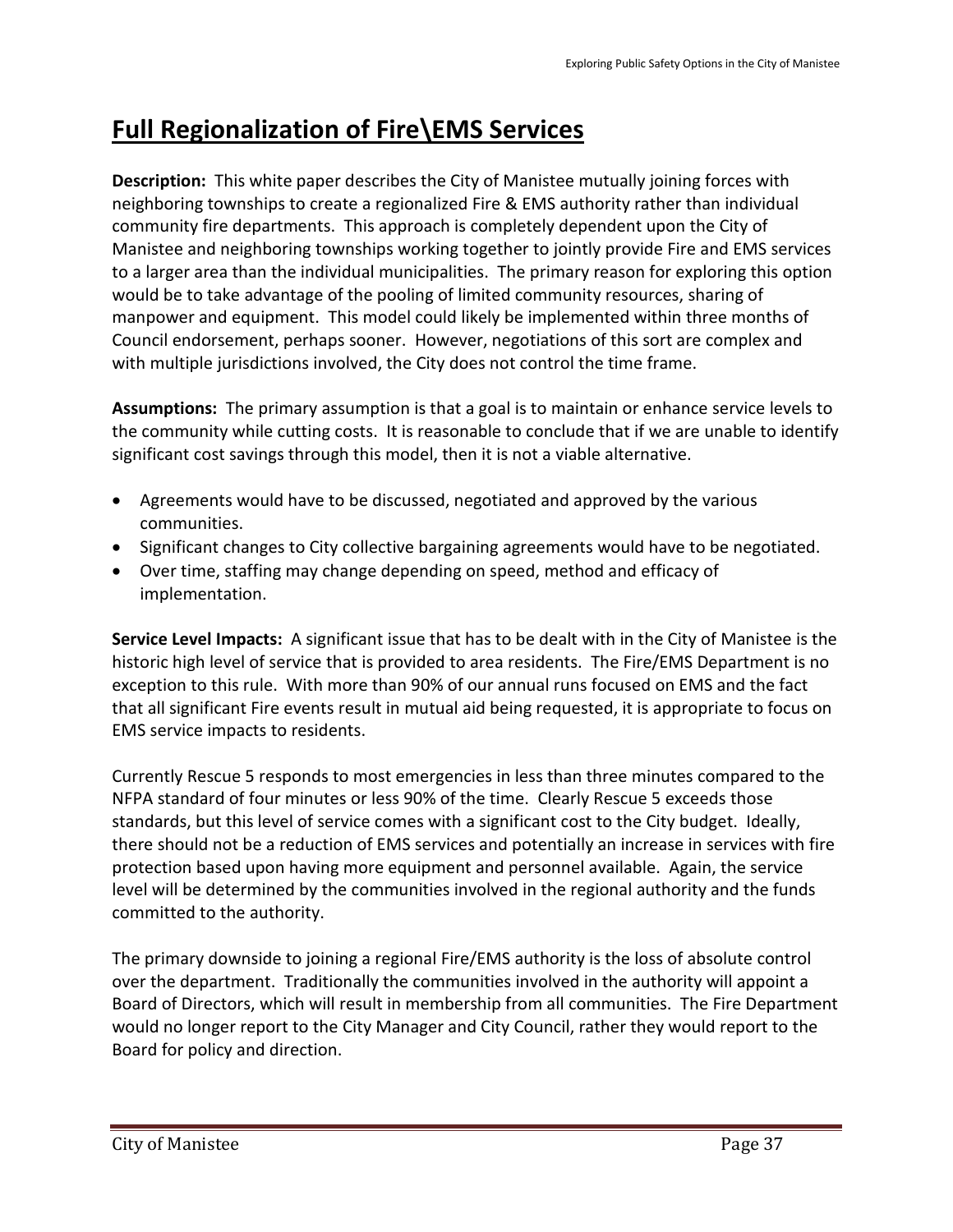#### **Pros and Cons Review:**

| <b>PRO</b>                               | <b>CON</b>                                     |
|------------------------------------------|------------------------------------------------|
| Ideally maintain high level of service   | Dependent on townships / other agencies        |
|                                          | wanting to join regional authority             |
| Pools limited resources, should lower    | Loss of autonomy                               |
| everyone's costs                         |                                                |
| Eliminate over purchase of equipment     | Impossible to know all the final details until |
| necessary to protect the area            | negotiations are completed                     |
| Intergovernmental cooperation            |                                                |
| Takes a long-term perspective on solving | May take many years, etc.                      |
| future budgeting issues                  |                                                |
| Pooled labor force                       |                                                |
| Maintains 24/7 services                  |                                                |

**Financial Implications:** The exact financial implication of a Regional Authority is impossible to predict until the scope and nature of the regional Fire/EMS authority is determined. History and state-wide experience shows us that by pooling resources governments can reduce their costs and maintain high service levels by joining regional authorities.

#### **Similar Communities that Operate under a Fire Authority Approach:**

• Rogers City (Moltke, Belknap & Bismarck Twps.)

This authority provides fire service only. There is a separate regional authority for EMS. The Rogers City Area Fire Department Authority (RCAFDA) started on Jan 1, 2008. The taxes were authorized by each government and a vote of the people which passed about 2-1. RCAFDA's first millage dollars came in during 2008. A transitional process was established to transfer control of assets and people over three years. On Jan 1, 2011 RCAFDA will have full responsibility for the entire Fire Department which transferred from Rogers City to RCAFDA. The City still owns the Fire Hall which we lease to RCAFDA. The goal is to build a new Fire Hall in the next five years.

- City of South Haven (South Haven Charter Township, Casco Township, Geneva Township)
- Grand Traverse Rural Fire Authority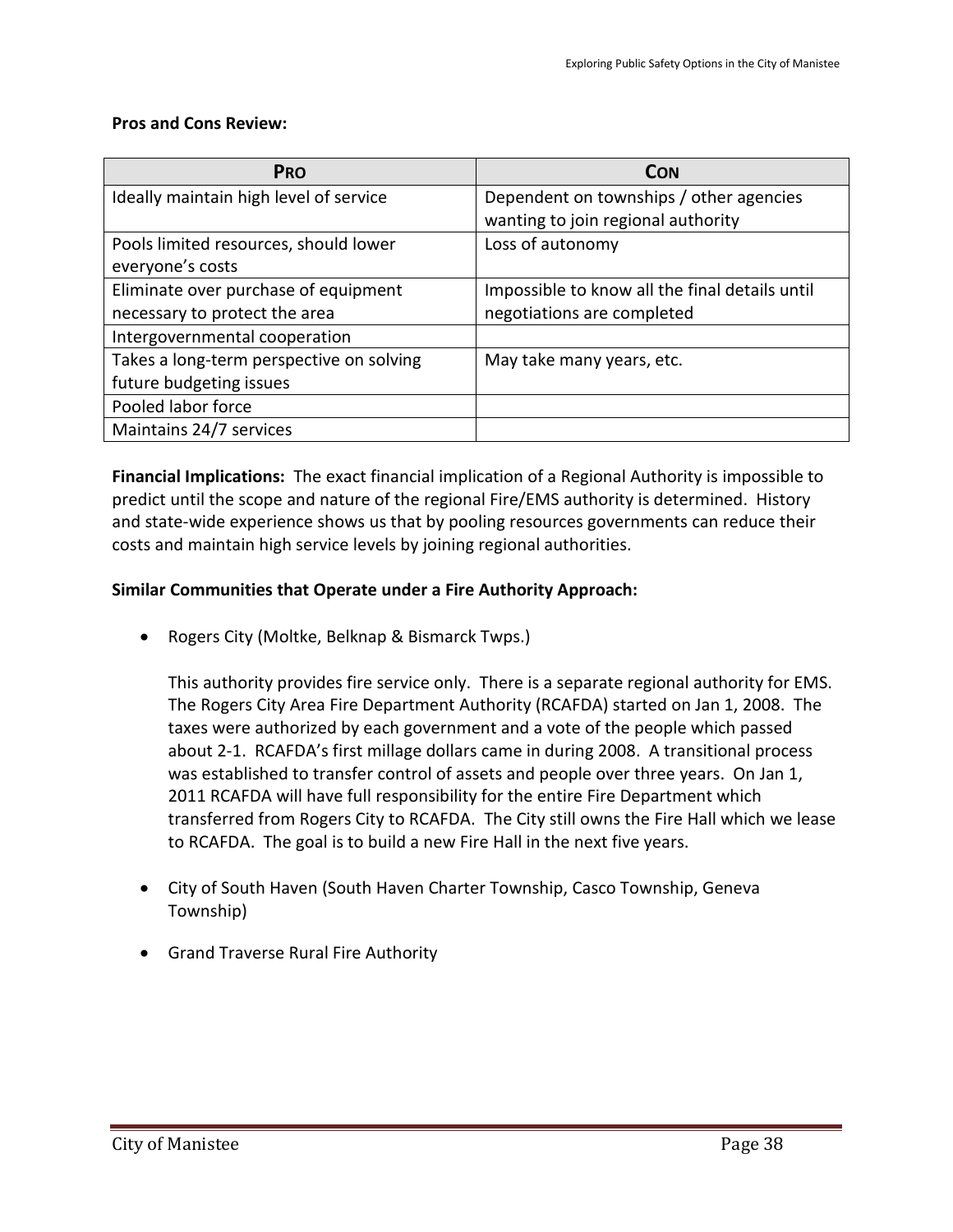# **Contract Out Police Services**

**Description:** This white paper describes the City of Manistee surrendering/transferring responsibility for all police services to another unit of government on a contractual basis. In Manistee County there are two potential units of government that employ MCOLES certified officers that could assume policing responsibilities in the City. These units of government are Manistee County Sheriff Department and Little River Band of Ottawa Indians Police Department. The primary reason for exploring this option would be to take advantage of savings through elimination of at least one or possibly two police administrative position costs. This model could likely be implemented within six months to one year of Council endorsement. However, this model involves negotiations in which the City could not dictate an exact time frame.

**Assumptions:** The primary assumption is that the goal is to maintain a community approved, acceptable level of police service while reducing cost. This would most likely result in a reduced service level to the community.

- Agreements would have to be discussed, negotiated and approved by the various entities.
- Significant changes to collective bargaining agreements would have to be negotiated.

**Political Realities:** The Sheriff is responsible by constitutional mandates to service the County. Daily deputy responsibilities include court security and inmate transfers to the courts. Beyond that the deputies run inmates to the prison and back depending on the needs of the court. Rest assured that under a contract to provide road patrol in the city there will be times when our city unit will be used to supplement County jail and inmate services. It is common for the only county car in service to be transporting inmates in the middle of the night to other jail facilities outside of this county.

In addition with all officers deputized it will be a lot easier to begin to blur jurisdictional boundaries, i.e. beginning to dispatch the closest car concept. This would also put city units outside the city until another unit could drop into the City.

A similar issue is the pressure the Sheriff will receive to provide a larger presence in the townships with more people on his staff. There could be a situation where all deputized personnel could be sent outside the City, based upon the County needs and complete control over personnel.

Under any circumstance if a police service is contracted out, it will correspond with a reduced level of presence and service inside the City. It is very difficult to determine how many crimes are prevented simply by have a visible road patrol presence in the City. Other losses may include traditional Community Policing activities, such as beach, downtown and Riverwalk patrol, raising and lowering of flags as required and locking of bathrooms. Community policing will be difficult to require in a contract for services.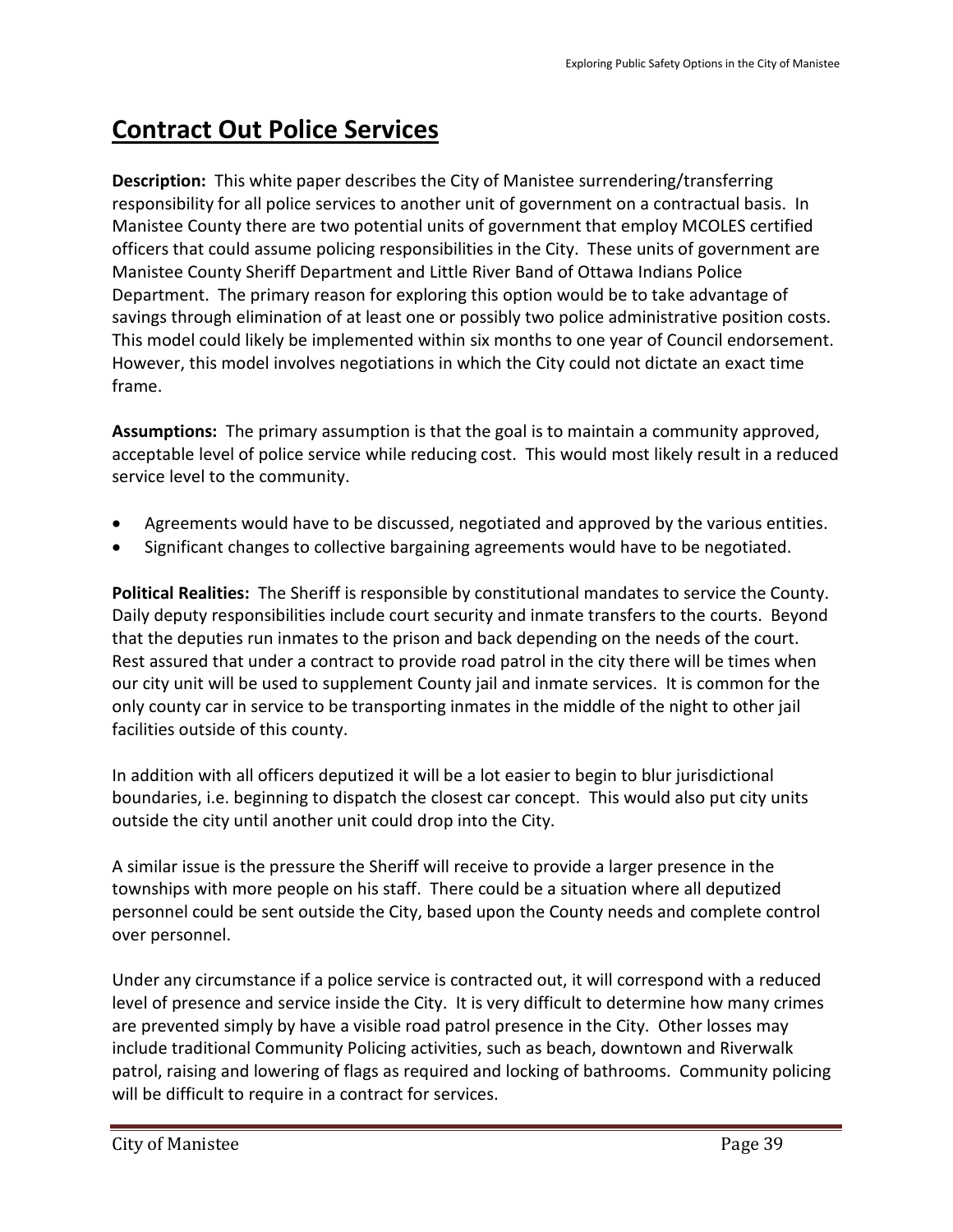**Service Level Impacts:** On paper there should be no service level reduction if we are able to negotiate with the other governmental entities for two patrol cars to be located inside the city limits 24/7. However, if we contract out police services the City would no longer control the actions of the patrol cars. If an accident or emergency occurred outside of the city limits, undoubtedly the Sherriff, LRBOI Police Chief or Central Dispatch would direct patrol cars outside the City limits, thus leaving City residents with no or reduced police presence for a period of time. This will occur.

| <b>PRO</b>                     | <b>CON</b>                                     |
|--------------------------------|------------------------------------------------|
| Intergovernmental cooperation  | Loss of authority and complete control of      |
|                                | police services.                               |
| Works to maintain 24/7 service | Dependent upon other governmental units.       |
| Saves money.                   | Impossible to know all financial details until |
|                                | negotiations are completed.                    |
|                                | Less community policing and ancillary services |
|                                | provided                                       |

**Financial Implications:** The exact financial implications of contracting out police services is impossible to predict with any degree of accuracy, until the scope and nature of the negotiations are completed with the other units of government. Our best estimate would show that by eliminating 2 administrative positions (Chief and Sergeant) that the City could potentially save approximately \$150,000-\$180,000.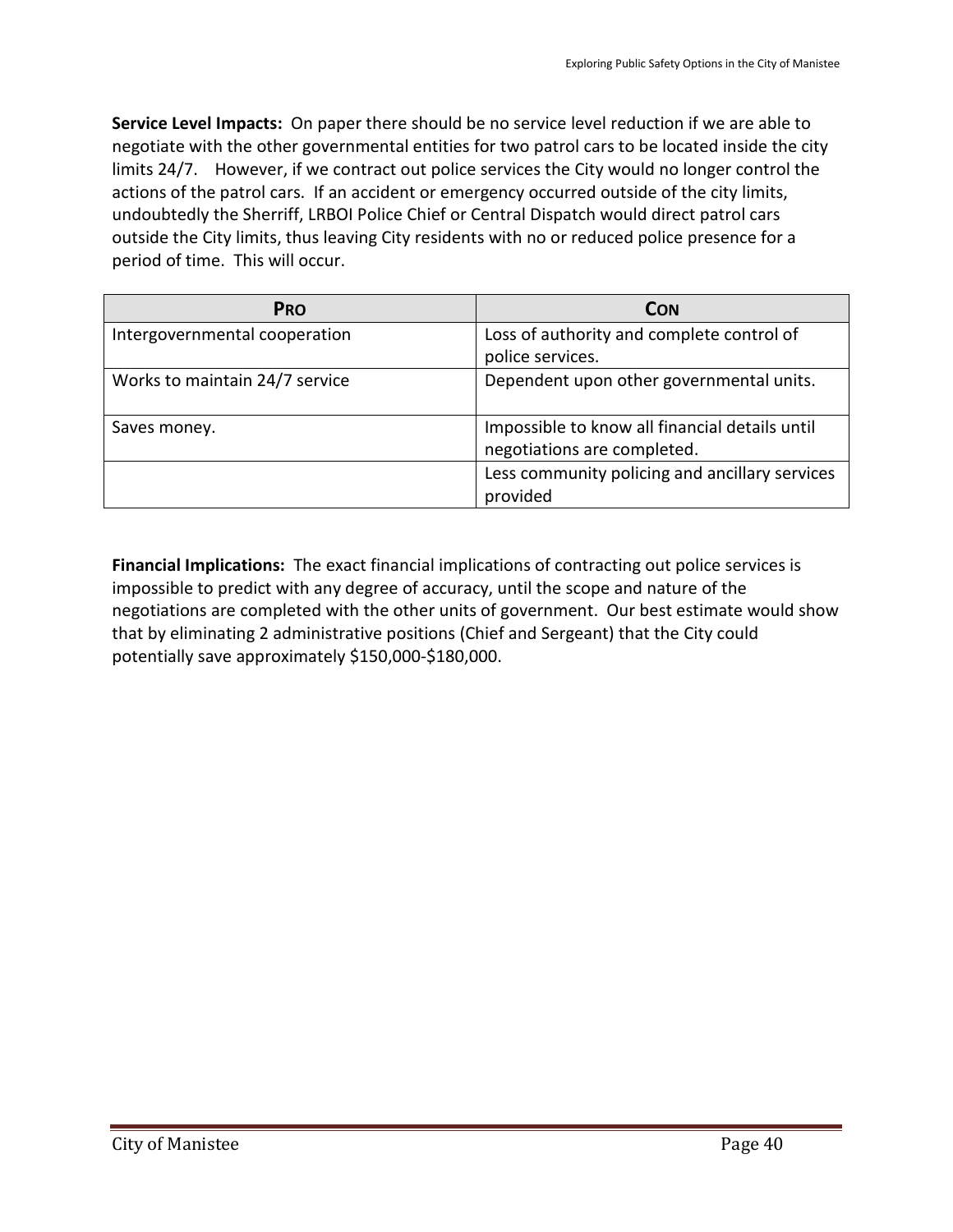# **Other Regionalization Options**

**Description:** Regional fire authorities are not the only way to provide regionalized services. There are a large number of possibilities to provide these types of services. Many communities take pieces from various approaches and combine them in a system that works best for them. The options presented would vary in the amount of time required for implementation once Council endorsed an approach.

Examples of other options that are not explored in detail in this paper are:

- Paid On Call Fire\EMS Department
- Contract with WSMC to Respond to EMS Runs
- Contract out Ambulance Service (WSMC, Life EMS, Northflight EMS)
- Contract out Fire\EMS Services with Neighboring Townships
- Combination of Options; i.e.
	- o POC + Contract with WSMC
	- o Contract Out Police + Regional Fire Authority
	- o Etc.

There are also opportunities to leverage the City's assets. This could take the form of:

- Contract City Fire\EMS to Neighboring Townships
- Contract Police services to Neighboring Townships

Any of these options can be explored in greater detail. The main point to take away is that there are multiple effective options for delivering Police, Fire & EMS services. Each has associated tradeoffs and each provides slightly different levels of service.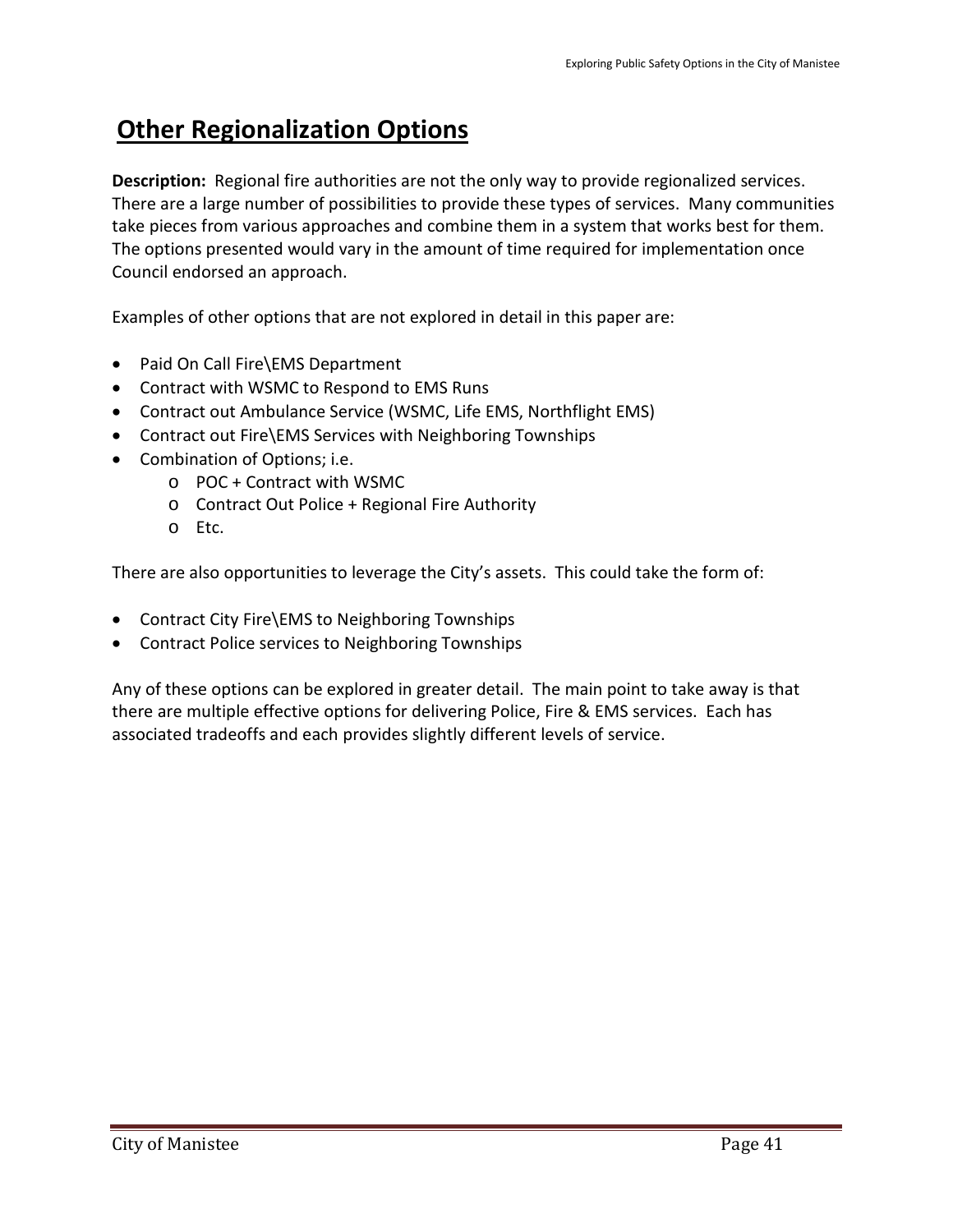# **Alternative Funding Sources**

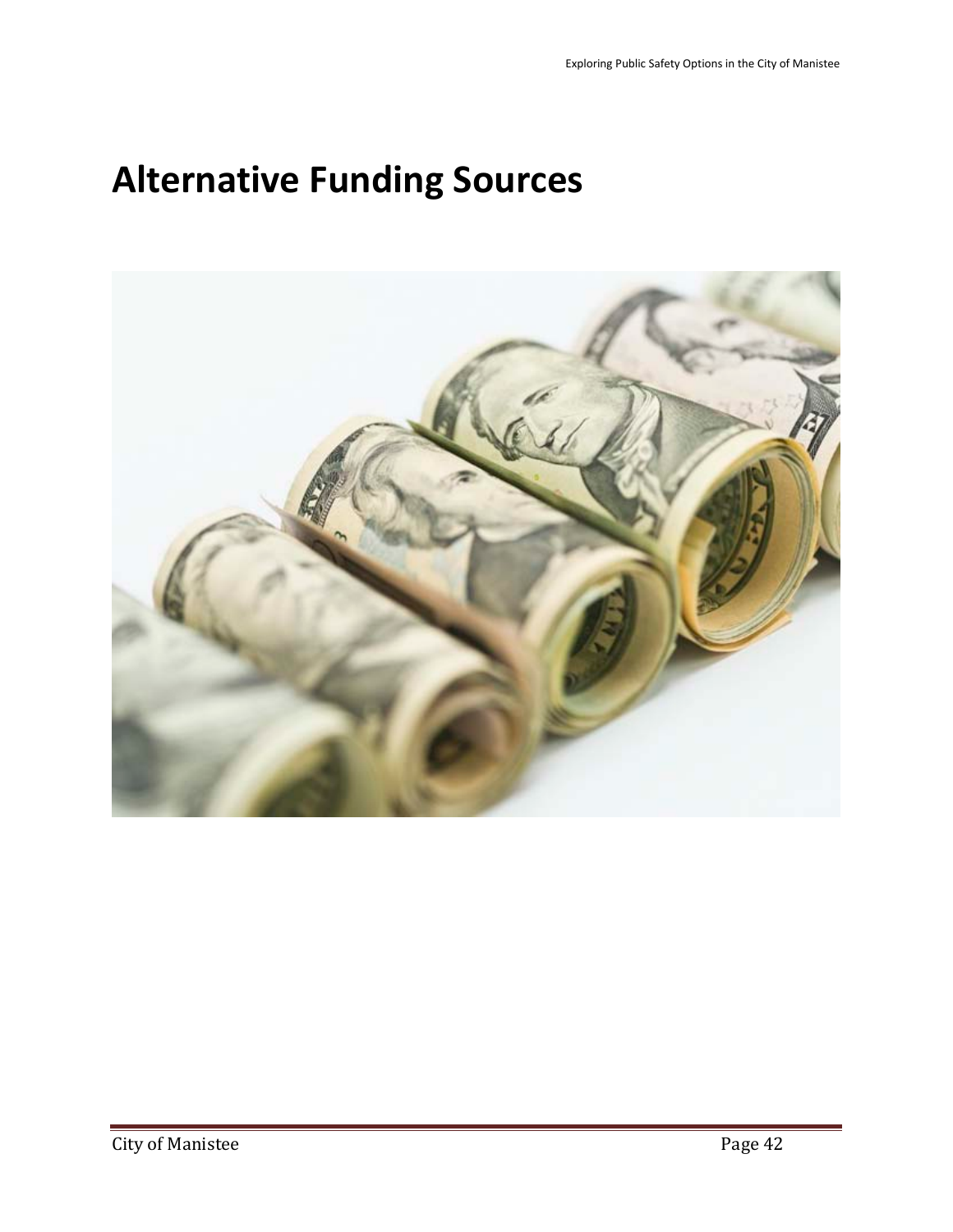# **Public Act 33 of 1951**

**Description:** Public Act 33 of 1951 – Police & Fire Protection is a state law that allows the creation of ad valorem special assessment on real property for the purposes of operating and equipping police and\or fire departments. An ad valorem special assessment is one that is based on property values, as opposed to a flat amount per parcel. The law applies to townships and "qualified cities", those being under 10,000 in population. It is in addition to any general operating millage. This law provides for funding of both equipment and operations. In essence, the property owners benefiting from the services are the ones bearing the costs. This funding model could likely be implemented as part of the 2011-2012 budget if endorsed by Council.

**Assumptions:** This alternative financing source assumes that the general operating millage is adjusted down when the assessment is put in place. Under this scenario, Council would have the ability to "choose" a revenue level that it feels is appropriate to sustain desired City services. On the one hand, it would have significant unlevied operating millage below the Headlee cap and on the other hand it would be able to set the PA 33 assessment as needed to fund Police, Fire and EMS.

**Service Level Impacts:** Implementation of this revenue source would allow the City to maintain whatever service level was desired; and utilize any service delivery method it chose. It would be able to do so because the revenue source could rise each year to meet the funding needs of Police, Fire and EMS. Implicit in using this revenue source is that the Council would need to adjust the rate of the ad valorem special assessment (presumably up) each year to meet the rising costs of providing the Police, Fire and EMS services. This is very similar to the annual inflationary adjustment for water and sewer rates.

| <b>PRO</b>                                     | <b>CON</b>                                        |
|------------------------------------------------|---------------------------------------------------|
| Additional funding source available to City    | May be perceived as a "tax" or "tax increase"     |
| Stable funding source for Police, Fire and EMS | More difficult to collectively bargain if revenue |
| services and equipment                         | can be raised                                     |
| adjustment frees<br>funding<br>from<br>Annual  | Assessment is subject to vote if owner's of       |
| constraints of growth in tax base\revenue      | 10% of the land petition council                  |
| sharing                                        |                                                   |
|                                                |                                                   |
| Can choose any service level\delivery method   | Not levied on personal property (real property    |
|                                                | owners shoulder the burden, smaller base)         |
| Council can levy and adjust assessment each    | Applies to Renaissance, Brownfield and DDA        |
| year (not typically subject to vote)           | properties (impacts businesses in these zones,    |
|                                                | significantly impacts DDA TIF capture)            |
| Not levied on personal property (business tax  | May spark more public debate about funding        |
| relief)                                        | levels for these services during budgeting        |

#### **Pros and Cons Review:**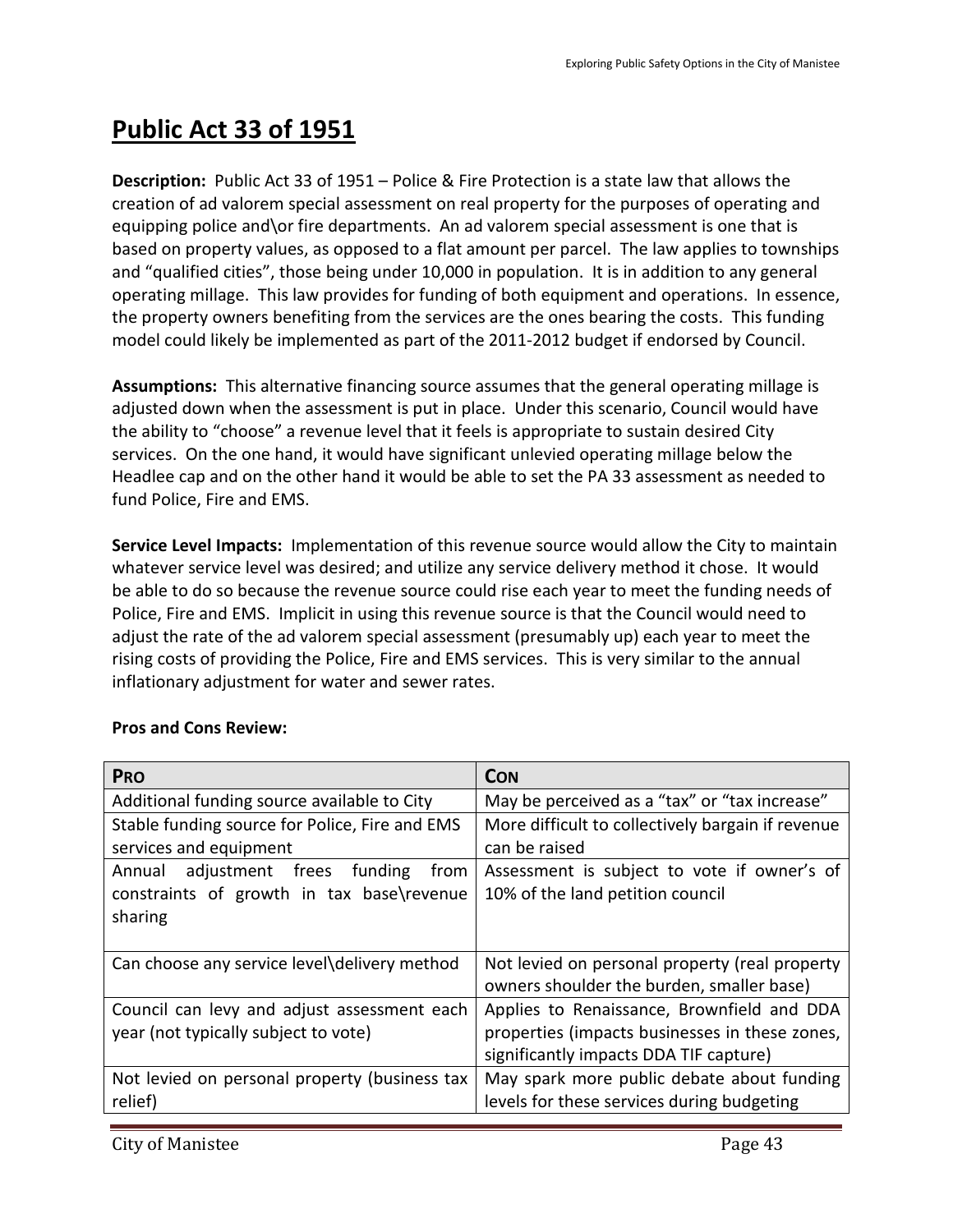| Applies to Renaissance, Brownfield and DDA        |  |
|---------------------------------------------------|--|
| properties (currently not taxed)                  |  |
| Separate line item(s) on tax bill allows citizens |  |
| to see exactly what these services cost.          |  |
| Eliminates competition for funding between        |  |
| public<br>all<br>safety<br>City<br>and<br>other   |  |
| functions\services                                |  |

**Financial Implications:** This funding source has the potential to stabilize the City's finances by making it easier to raise the necessary revenue to fund Police, Fire and EMS services. By way of example, the budgeted costs in 2010-2011 for Police, Fire and EMS are about \$1,800,000. To raise this much revenue thru a Public Act 33 of 1951 assessment would require an assessment of about 9.3 mills; 5.5 for Police and 3.8 for Fire & EMS. Our current general operating millage is 17.3 mills. This would likely be reduced to around 8 mills. These 8 mills, plus all of the other general fund revenue sources (including state shared revenue) would fund all non-public safety functions and services.

Since special assessments are not captured thru tax increment financing, the DDA would feel a significant impact if this were implemented. The DDA would lose approximately \$105,000 per year in revenue. This would put the DDA under enormous financial strain. In order to maintain the programs they provide and support their existing financial obligations, the City would likely have to levy up to an additional .6 mill and\or pay part of the \$145,000 annual street bond obligation thru 2020 to assist the DDA. Renaissance Zone & Brownfield properties would also be subject to the assessment. Currently, they pay little or no property taxes to support City services. This assessment would increase their costs.

**Similar Communities that Have a Public Act 33 of 1951 Assessment:** Many communities have PA 33 assessment. The state tax commission provided a list of over 150 communities that are using this assessment. Typically, these are found in Townships. Examples are as follows:

| Cities\Villages | Townships          |
|-----------------|--------------------|
| <b>Bangor</b>   | Royal Oak          |
| Douglas         | South Haven        |
| Saugatuck       | <b>Niles</b>       |
| Gladwin         | Saline             |
| Newaygo         | Negaunee           |
| Ionia           | <b>Grand Haven</b> |
| Climax          | <b>Elk Rapids</b>  |
| Holly           | Glen Arbor         |
| Saginaw         | East Bay           |
| Colon           | Acme               |
| Mattawan        | Albion             |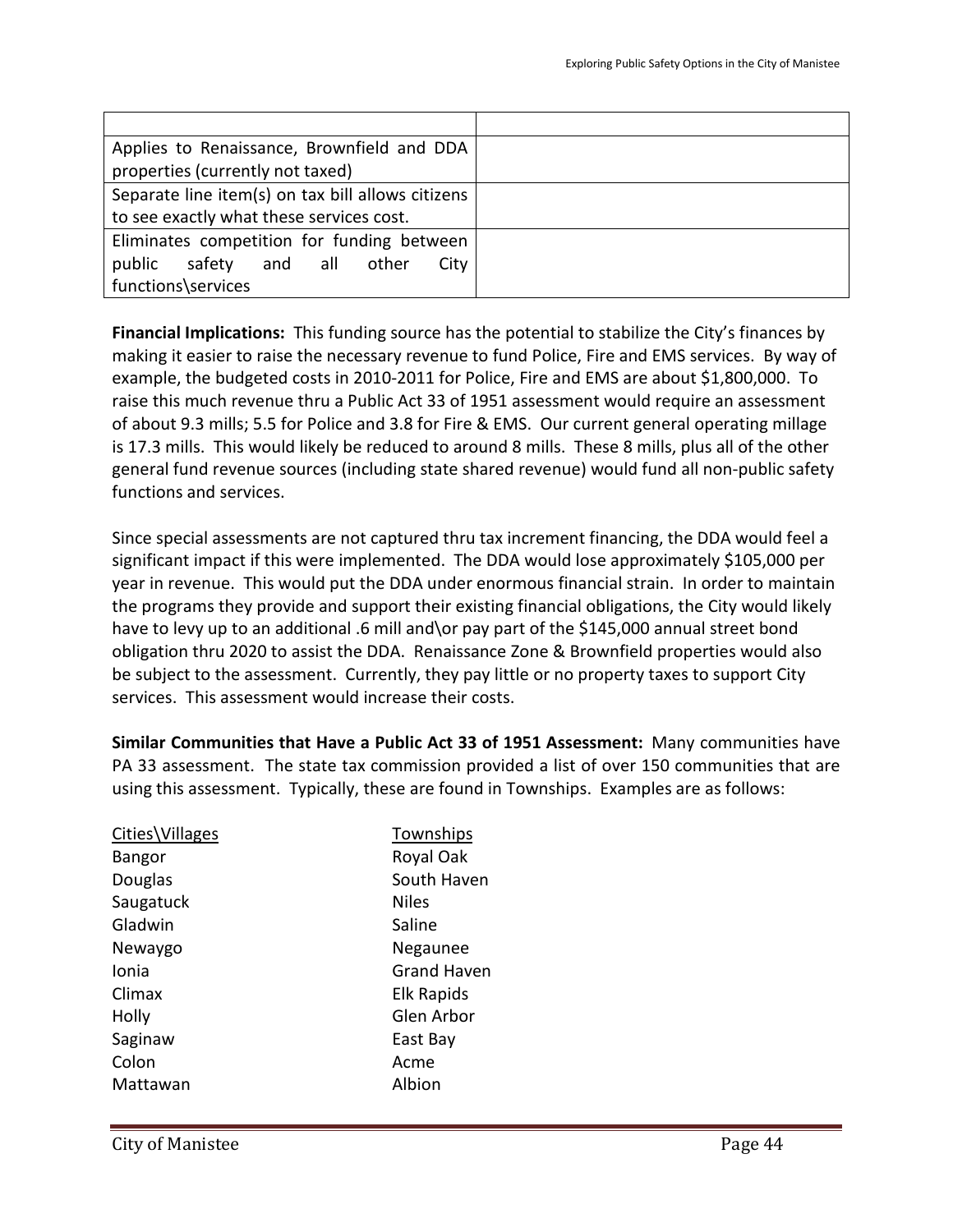# **Emergency Services Cost Recovery Ordinance**

**Description:** A cost recovery ordinance is an ordinance passed by a municipality that allows for the billing and recovery of costs related to emergency services. These ordinances can be tailored to fit the needs of the community and may cover all manner of emergency service costs, depending on the community's desire. Typically, things like fire response, responding to car accidents and hazmat response are included; however, these are just a few examples and the ordinance can be as narrow or broad as desired. This supplemental funding model could be implemented within six to nine months of Council endorsement.

**Assumptions:** This alternative financing source assumes that the City draft and adopt a cost recovery ordinance thru the regular ordinance process. Once in place, the City would be responsible for documenting, billing and collecting costs to be recovered.

**Service Level Impacts:** Emergency response services would not be directly impacted by implementing such an ordinance. Revenue would be increased which would help to stabilize the City's general fund. However, administrative burden would increase a significant amount due to increased record keeping, billing and collection functions.

| <b>PRO</b>                                    | <b>CON</b>                                       |
|-----------------------------------------------|--------------------------------------------------|
| Additional funding source available to City   | be perceived as an unwarranted<br>Mav            |
|                                               | additional cost for City services that should be |
|                                               | covered by city "taxes"                          |
| Enhances revenue to pay for key city services | If applied to non-residents only, significantly  |
|                                               | limits effectiveness                             |
| Makes people aware of true cost to provide    | Collection of billed costs can be difficult; may |
| services                                      | need third party assistance; i.e. Accumed, etc.  |
|                                               | Increase in administrative work                  |

### **Pros and Cons Review:**

**Financial Implications:** This funding source has the potential to help stabilize the City's finances by making it easier to raise the necessary revenue to fund Police, Fire and EMS services. The potential revenue that could be raised is directly proportional to the depth and breadth of the proposed ordinance. For example, if a charge of \$500 was levied on each of the 26 actual fire runs in 2009, this would potentially raise \$13,000.

**Similar Communities that Have a Cost Recovery Ordinance:** Many communities have this type of ordinance. They are very common. Just a few examples are as follows:

| Cities\Villages | Townships | County |
|-----------------|-----------|--------|
| Montrose        | Shelby    | Otsego |
| Evart           | Ada       |        |
| Tawas City      | Covert    |        |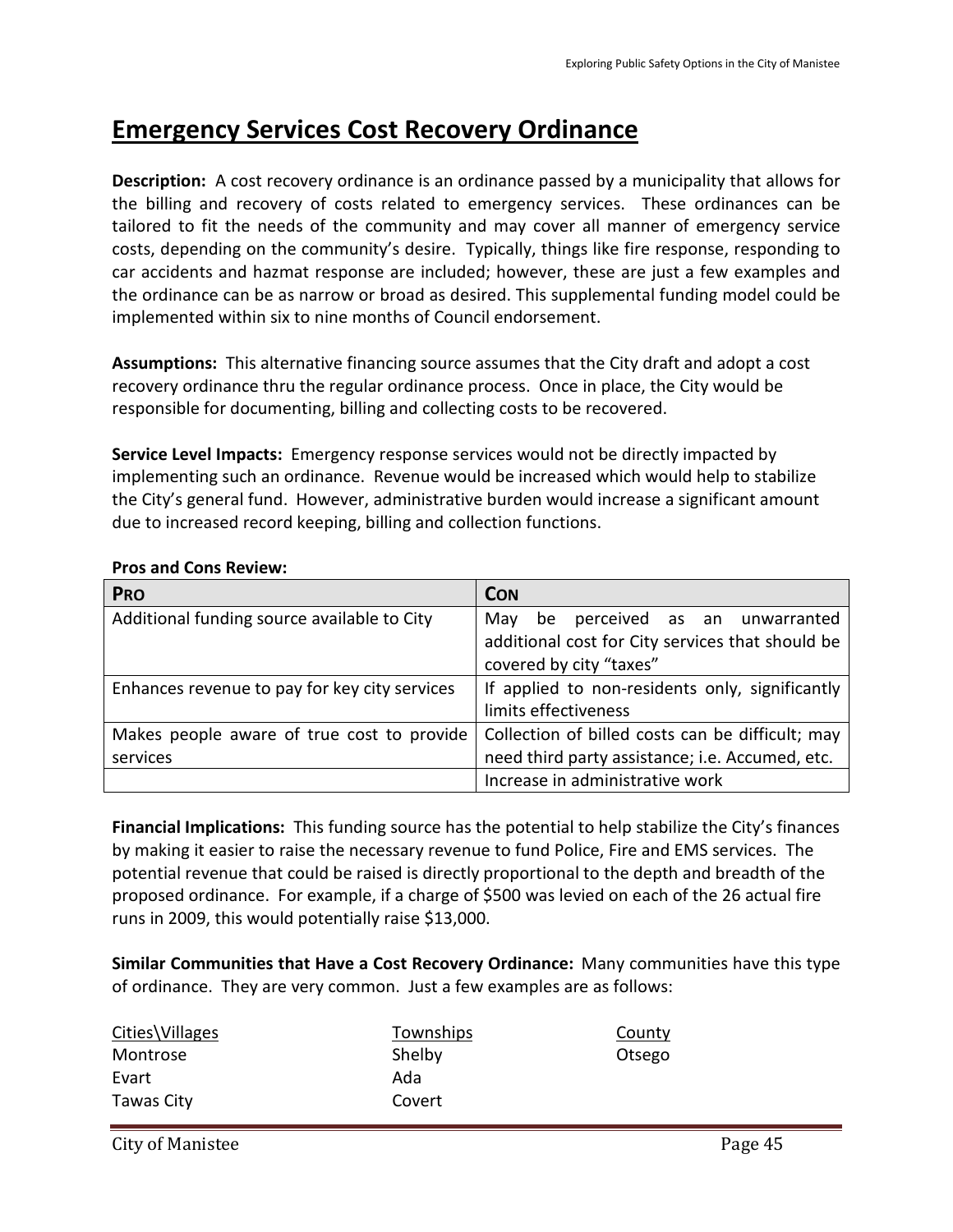# **Conclusion**

Although this report has presented several different options, delivery of Police, Fire and EMS services it is ultimately a balancing act between the level of service provided, the cost to deliver that service and the relative level of risk. Nothing can change this basic fact. Any changes made to the status quo, whether incremental or wholesale, will result in a different service\cost relationship; but nonetheless, one that must be managed and affordable for the community. The difficulty is in gauging the desires of the community, and ultimately finding the correct balance between safety and affordability.

One option that is not viable is maintaining the status quo without addressing a method of funding this service level. This path is not sustainable will lead to reductions in other valued services such as maintaining streets and parks, or funding other community services.

Finally, any changes will likely result in impacts to existing employees. One of the reasons for carefully studying this issue and involving the affected employee groups in the discussions are to ensure that employees have input into the process and are shown the highest level of respect. Whatever decision Council ultimately makes will impact employees in some fashion.

# **Supplemental Information:**

The following documents\reference information has been collected during the compilation of this document and may be of value to the reader. They are available upon request.

2006 City of Manistee Citizen Service Survey

Operational Service Assessment and Benchmarking Final Report, October 2010

Benchmarking Owosso Public Safety Structure, December 21, 2009, City of Owosso, MI

City of Holland Public Safety Services Report, June, 2009, PAR Group

Police & Fire Consolidation: An Ineffective Use of Resources, International Association of Fire Fighters, International Association of Fire Chiefs

City of Manistee & IAFF Collective Bargaining Agreement

City of Manistee and POAM Collective Bargaining Agreement

City of Manistee and COAM Collective Bargaining Agreement